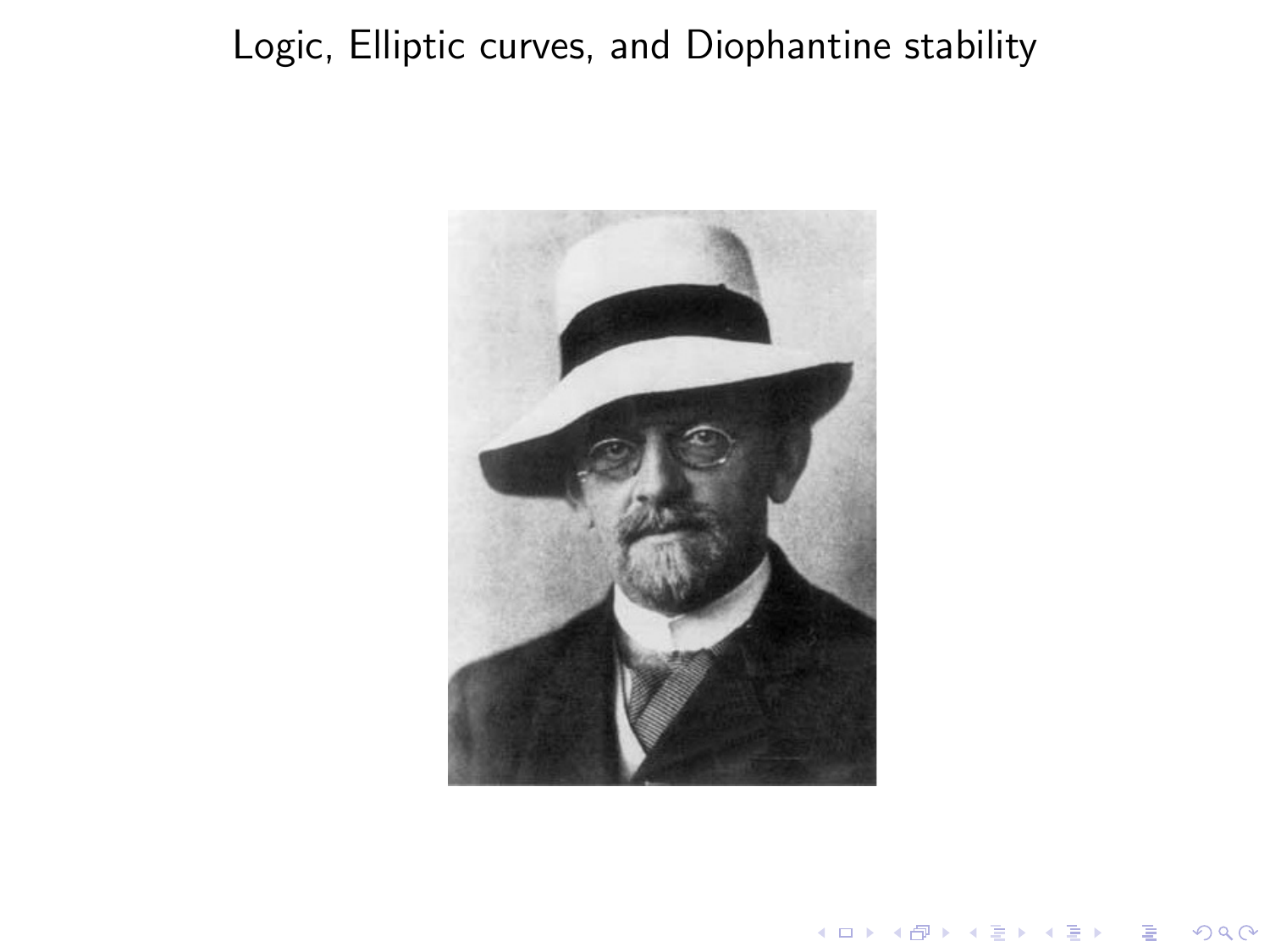Hilbert's classical Tenth Problem

Given a diophantine equation with any number of unknown quantities and with rational integral numerical coefficients:

To devise a process according to which it can be determined in a finite number of operations whether the equation is solvable in rational integers.

4 D > 4 P + 4 B + 4 B + B + 9 Q O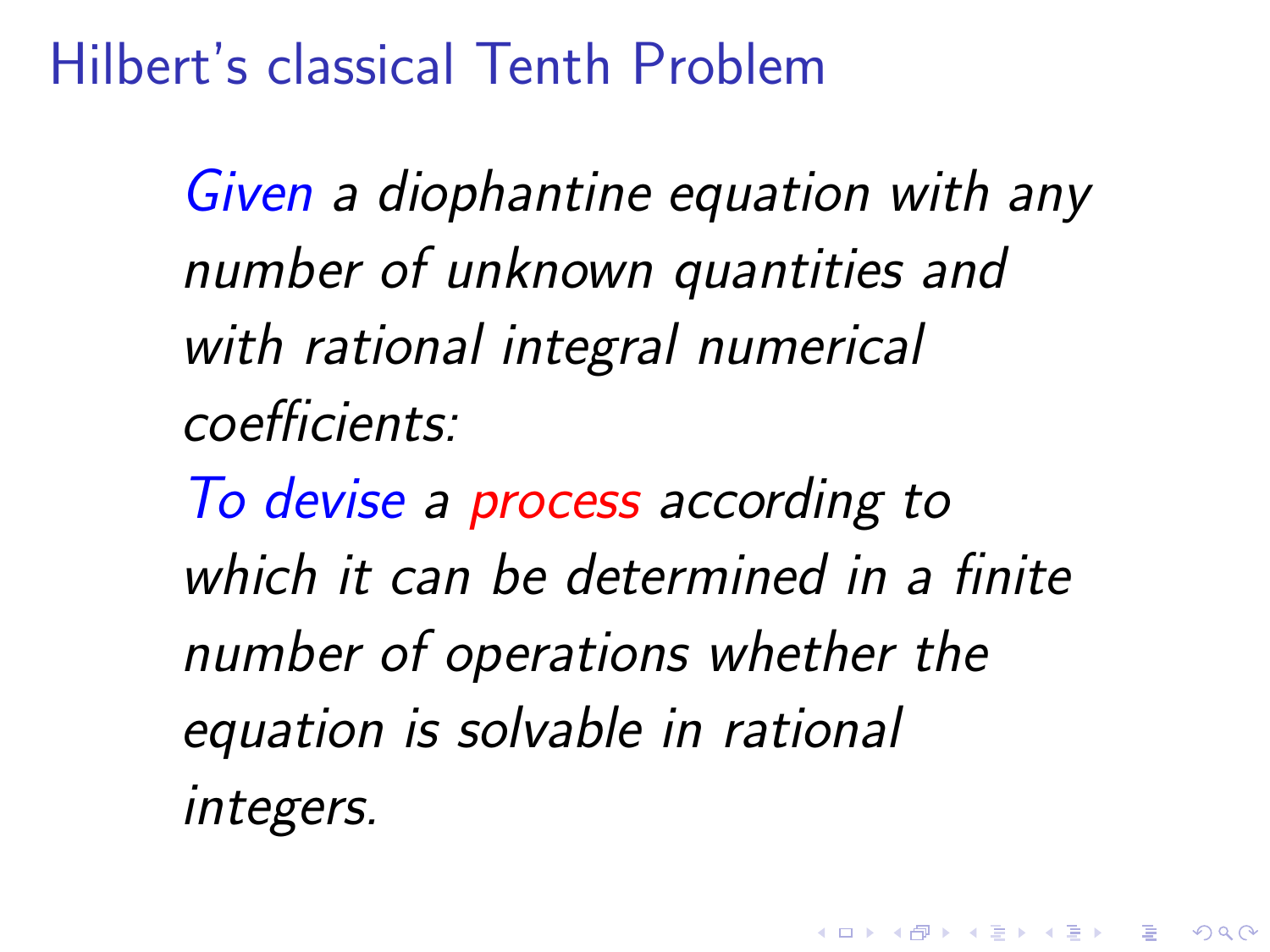### Successes, Non-successes

Nowadays one has a large number of different *processes* in our experience (i.e., successes).

From algorithms to find the maxima of functions on convex polytopes (e.g.: Linear programming)

to procedures for factoring numbers into product of primes.

The basic questions we tend to ask about these have to do with running time.

**KORK ERKER ADE YOUR**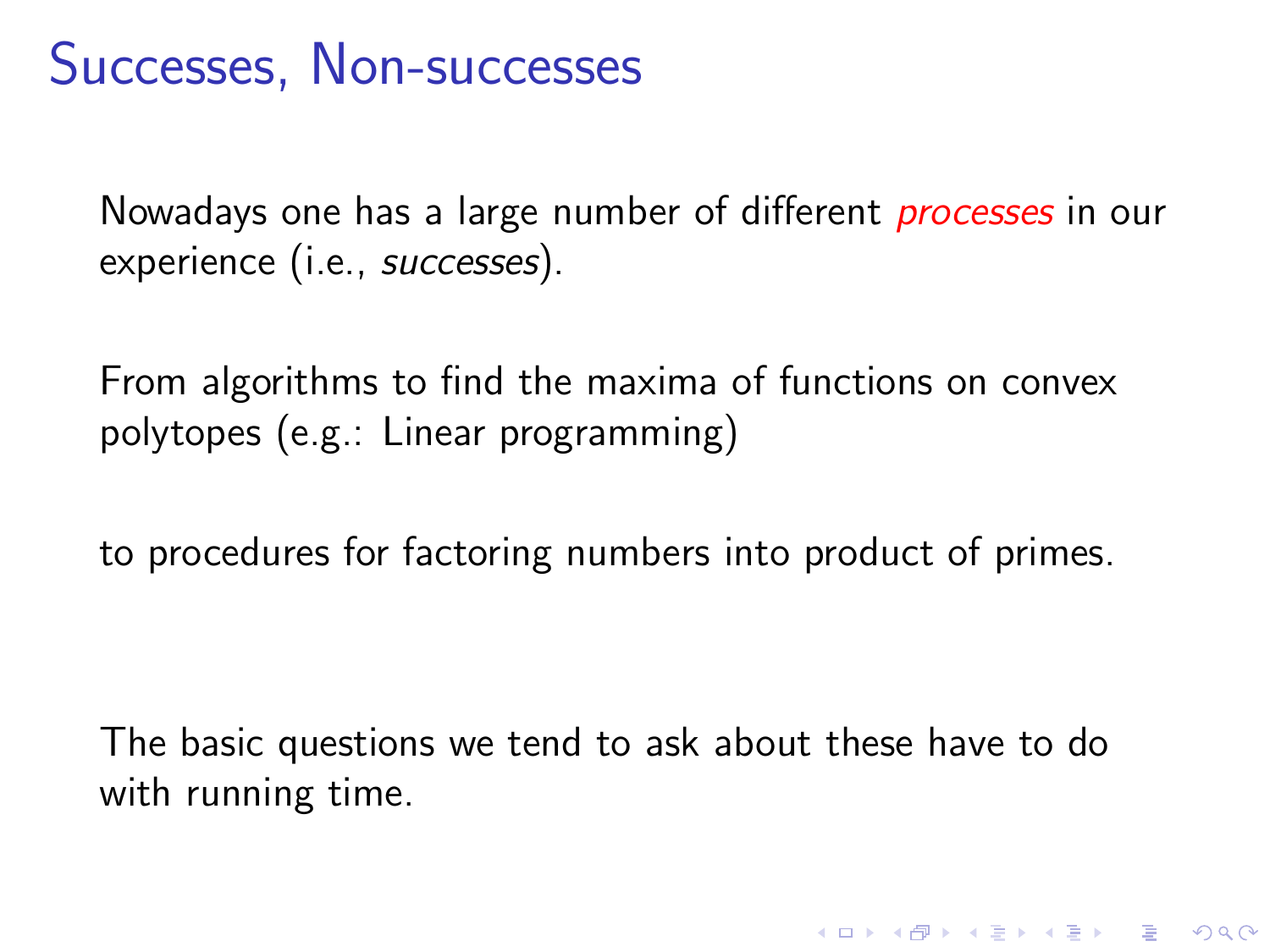We also have quite a number of guaranteed non-successes:

- $\triangleright$  There is no finite algorithm to determine, given a finite presentation of a group, whether or not the group is trivial. Or whether two finite presentations present isomorphic groups.
- $\triangleright$  The recognition problem for manifolds in dimension four or higher is unsolvable (it being related directly to the recognition problem for finitely presented groups).

**K ロ ▶ K @ ▶ K 할 X X 할 X → 할 X → 9 Q Q ^**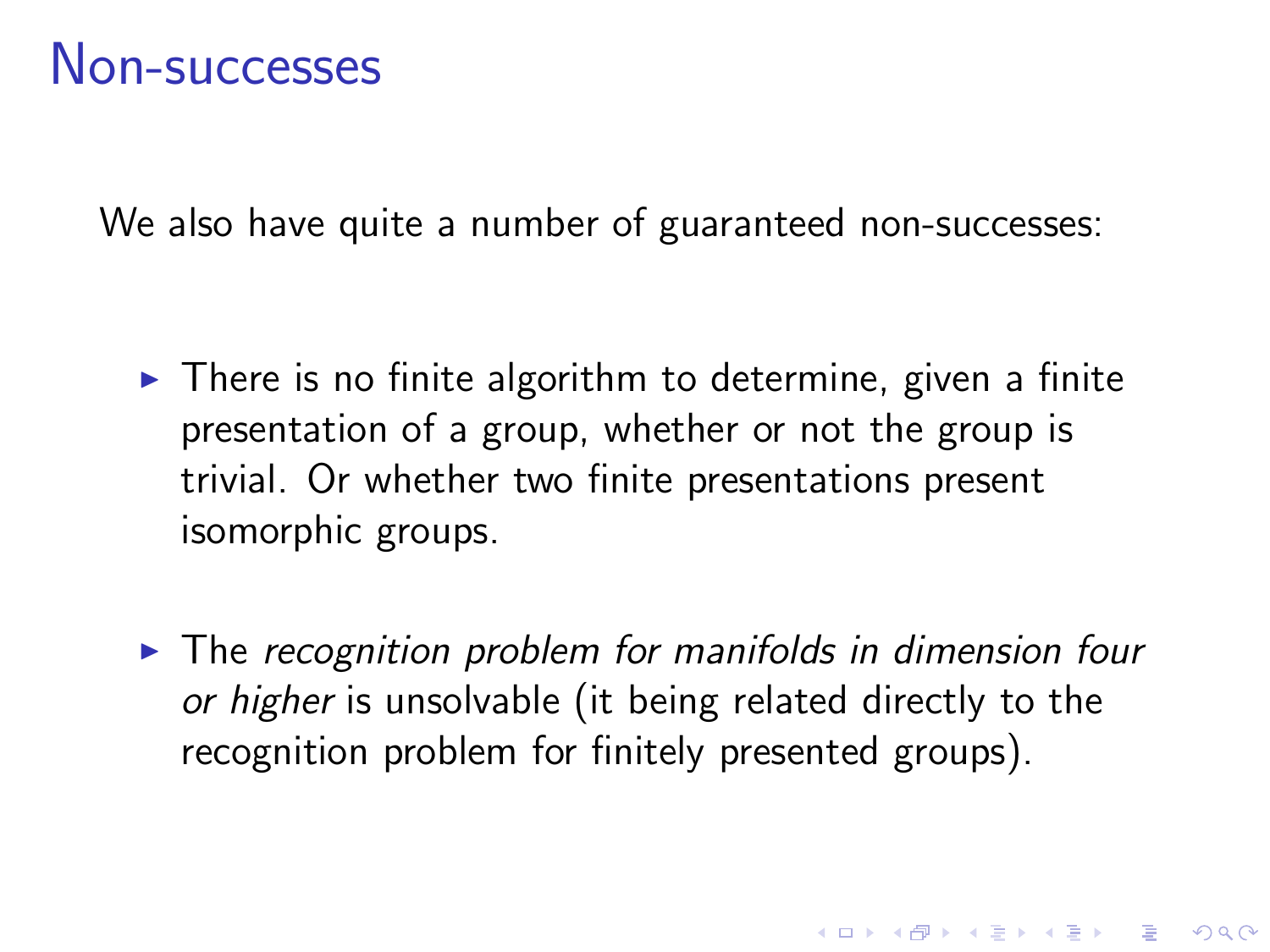# Infinite versus Finite

And even when one looks for interesting Diophantine examples, they often come in formats somewhat different from the way Hilbert's Problem is posed. For example,

sometimes we're interested in procedures to determine whether any given polynomial equation over the rational field Q has finitely many or infinitely many solutions.

**KORK ERKER ADE YOUR**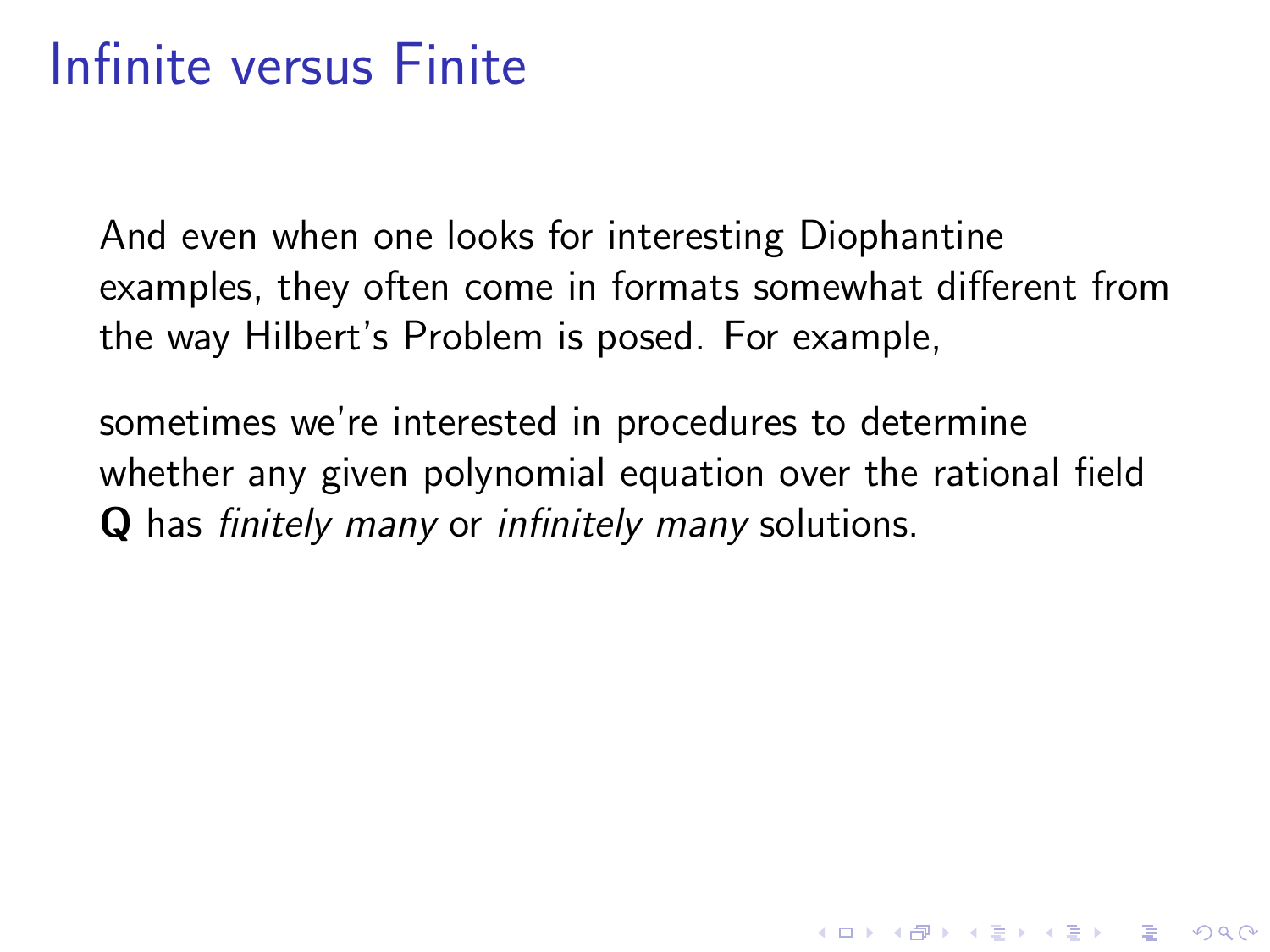# Infinite versus Finite

And even when one looks for interesting Diophantine examples, they often come in formats somewhat different from the way Hilbert's Problem is posed. For example,

sometimes we're interested in procedures to determine whether any given polynomial equation over the rational field Q has finitely many or infinitely many solutions.

**KORKAR KERKER EL VOLO** 

But: finitely many  $\leftrightarrow$  infinitely many

is not a distinction that Hilbert formulates.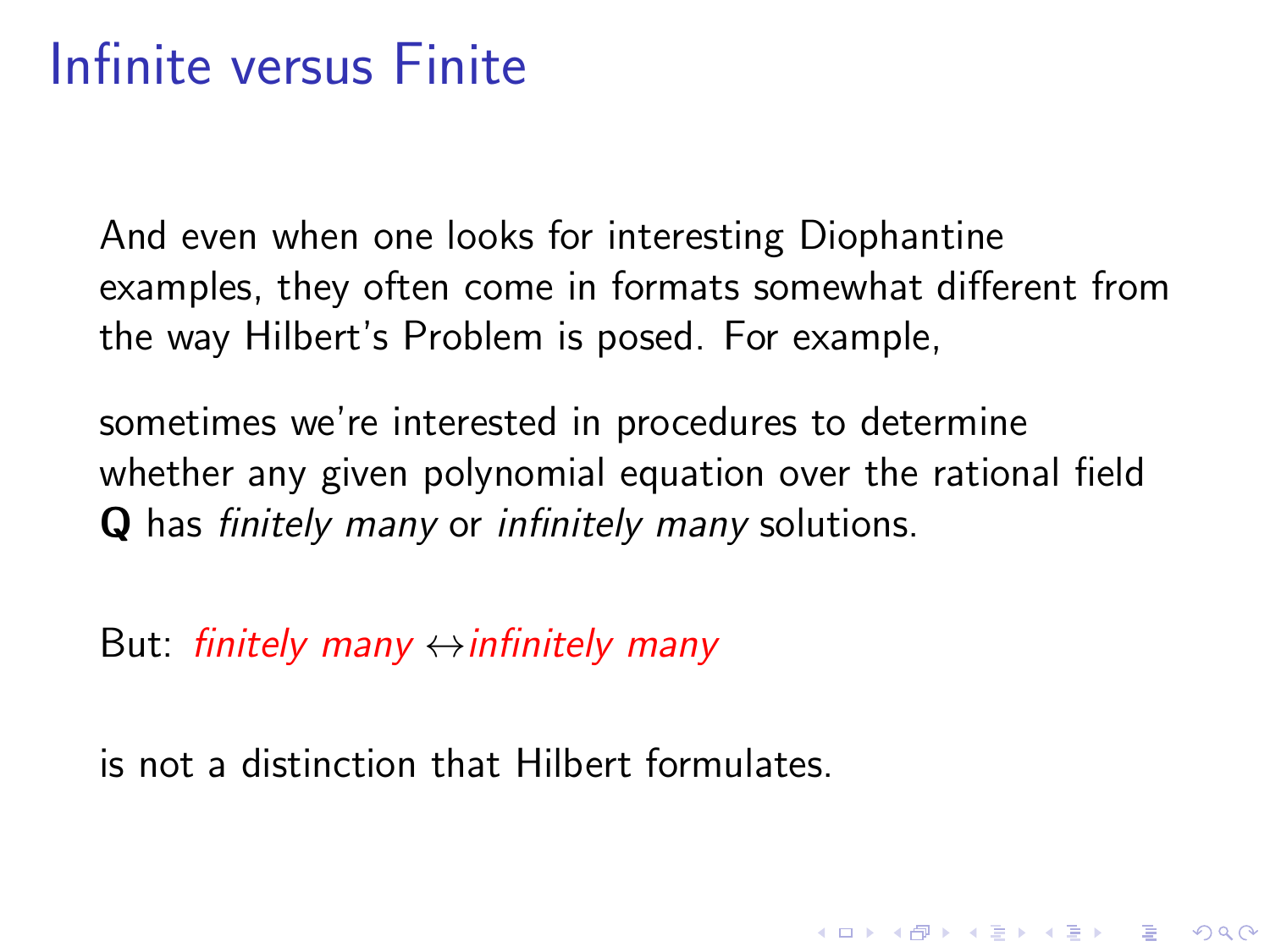## Families

And, often, we're interested not in answering the yes-or-no question about rational solutions for any single polynomial equation but, rather for whole families of them.

K ロ ▶ K @ ▶ K 할 > K 할 > 1 할 > 1 이익어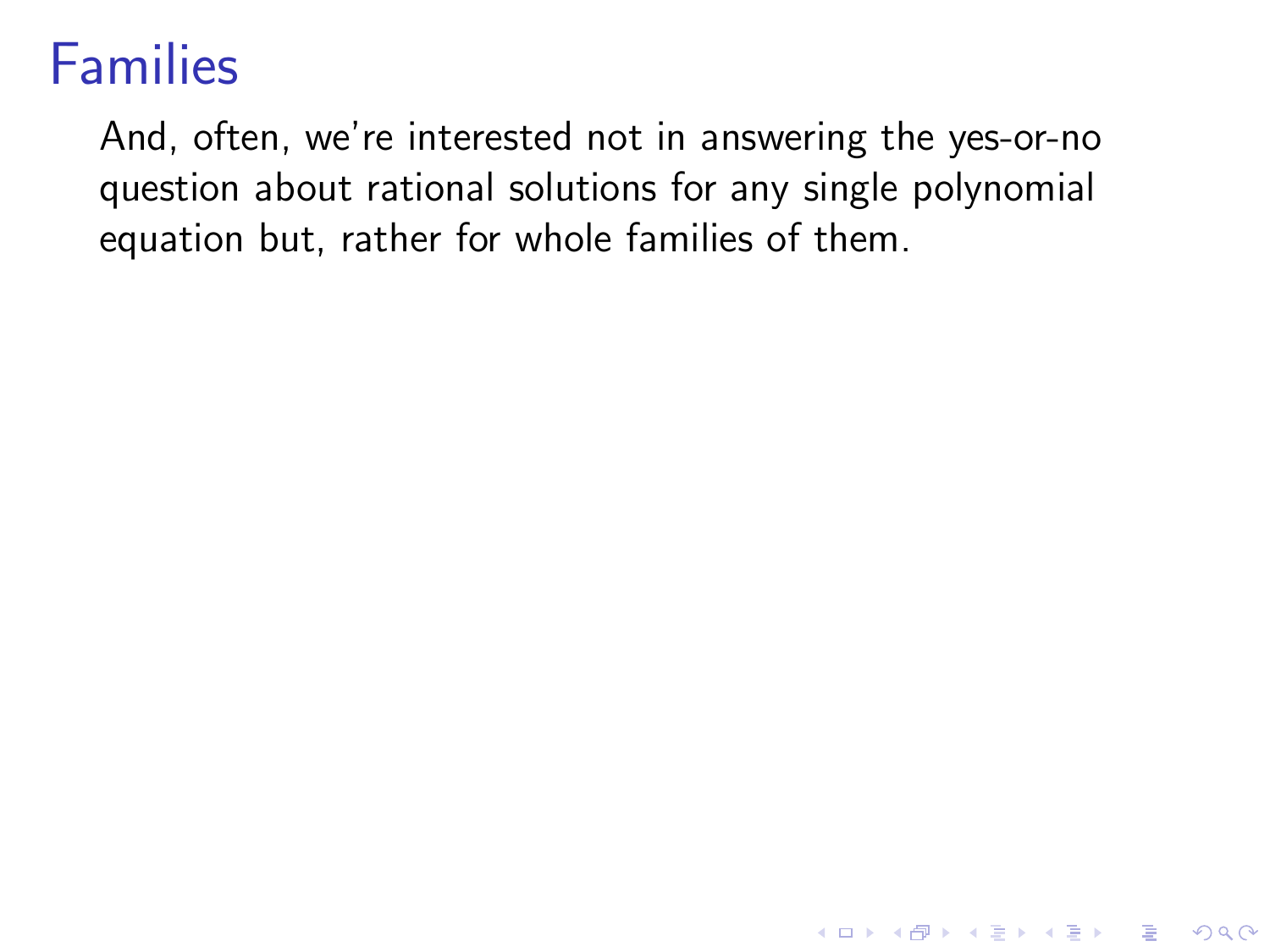### Families

And, often, we're interested not in answering the yes-or-no question about rational solutions for any single polynomial equation but, rather for whole families of them.

For example, the *congruent number problem* is the problem of determining those rational numbers  $r$  that can be expressed as the area of a right triangle with three rational number sides.

6, 15, 30, 210, 210, 21, 126, 70, 5, . . .

This turns out to be *equivalent* to asking that the equation

$$
y^2 = x^3 - r^2x
$$

KID KA KERKER KID KO

have a rational solution with  $y \neq 0$ .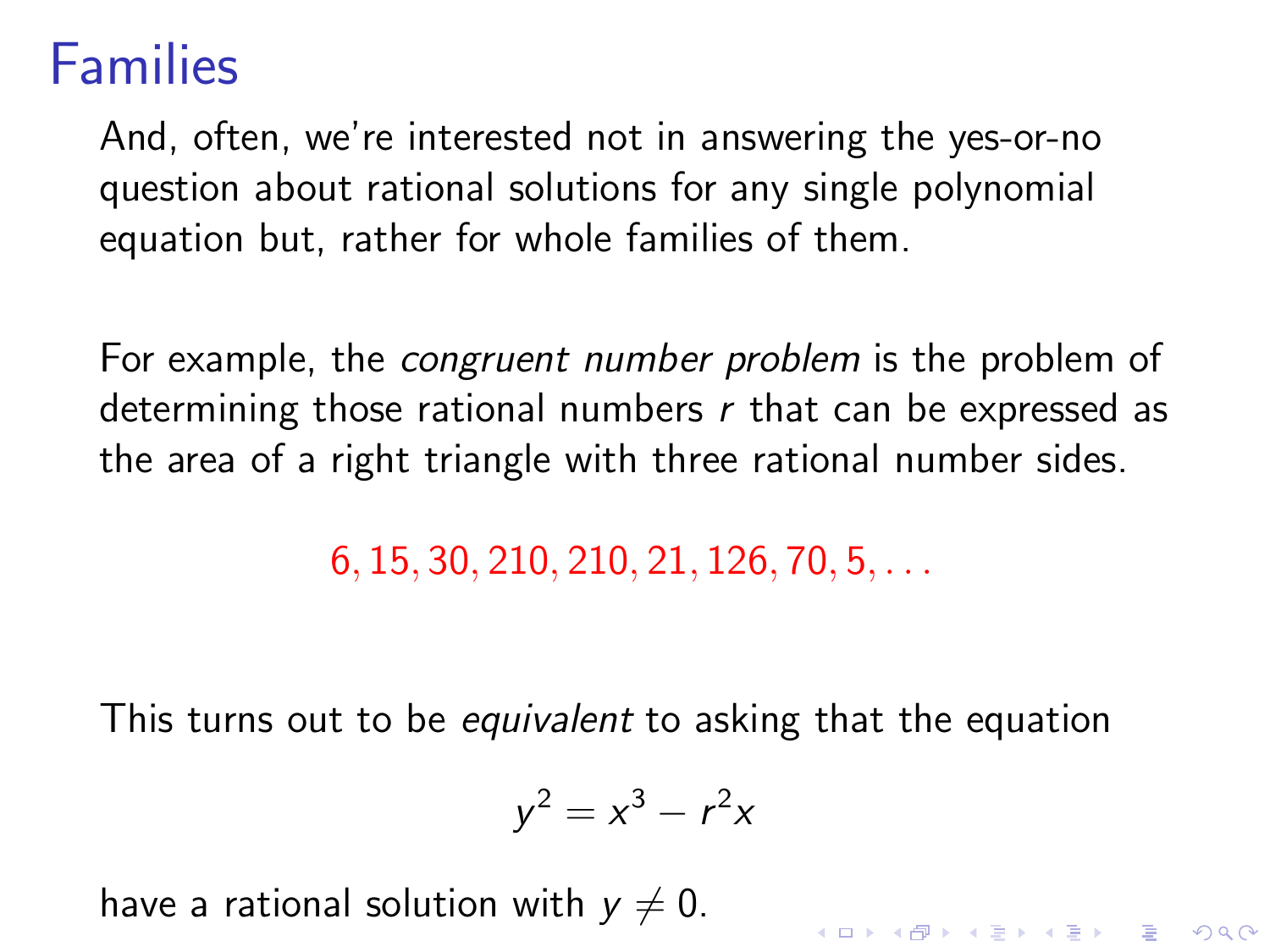So you might ask why—except for historical reasons—might one be interested in pursuing the question as Hilbert posed it?

One answer (which is already enough to spark interest!) is that it is a problem that has led to great developments in the intersection of mathematical logic and number theory.

But also, Hilbert's Problem calls for the answers to new *kinds* of questions in number theory, and specifically in the arithmetic of elliptic curves.

4 D > 4 P + 4 B + 4 B + B + 9 Q O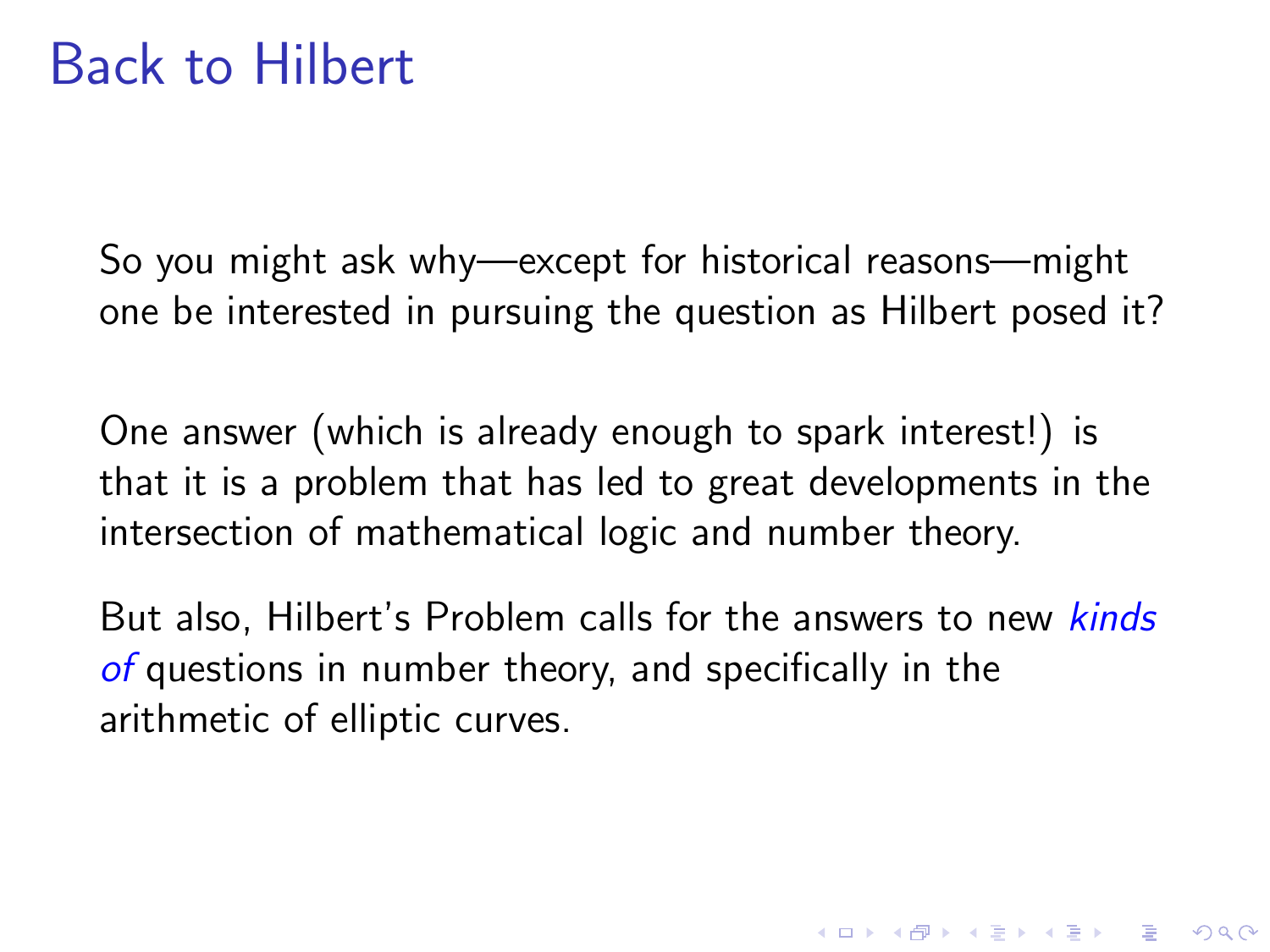# The Program for these lectures

(1) Hilbert's Tenth Problem and Diophantine Stability

K ロ ▶ K @ ▶ K 할 ▶ K 할 ▶ 이 할 → 9 Q @

(2) Elliptic Curves and their rational points

(3) Methods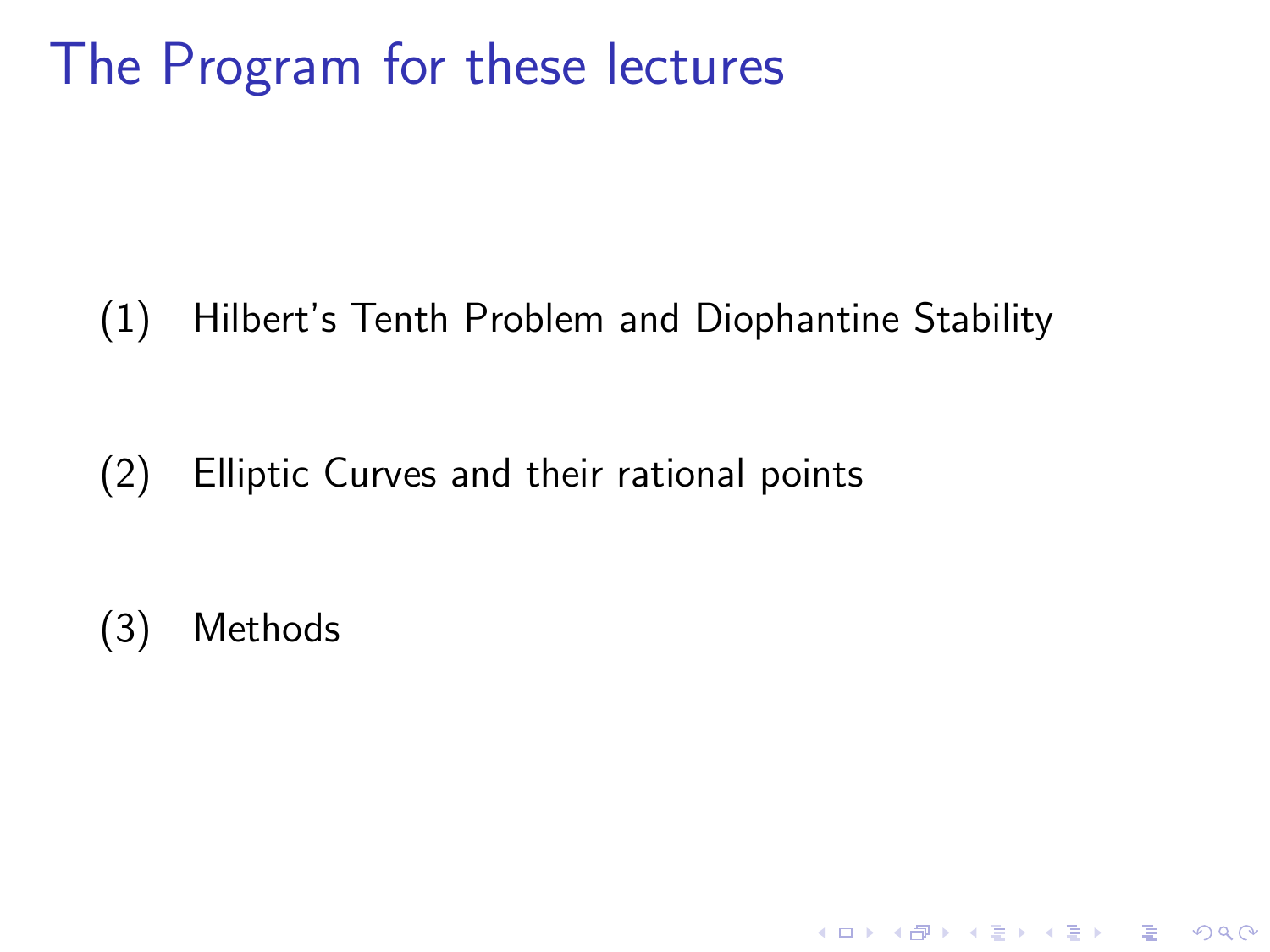Solving polynomial equations over finitely generated rings

#### Hilbert Problem for A

Given an infinite, but finitely generated, commutative ring A is there an algorithm to determine—in finite time—whether a polynomial in finitely many variables with coefficients in A has a solution or not?

**KORK ERKER ADE YOUR**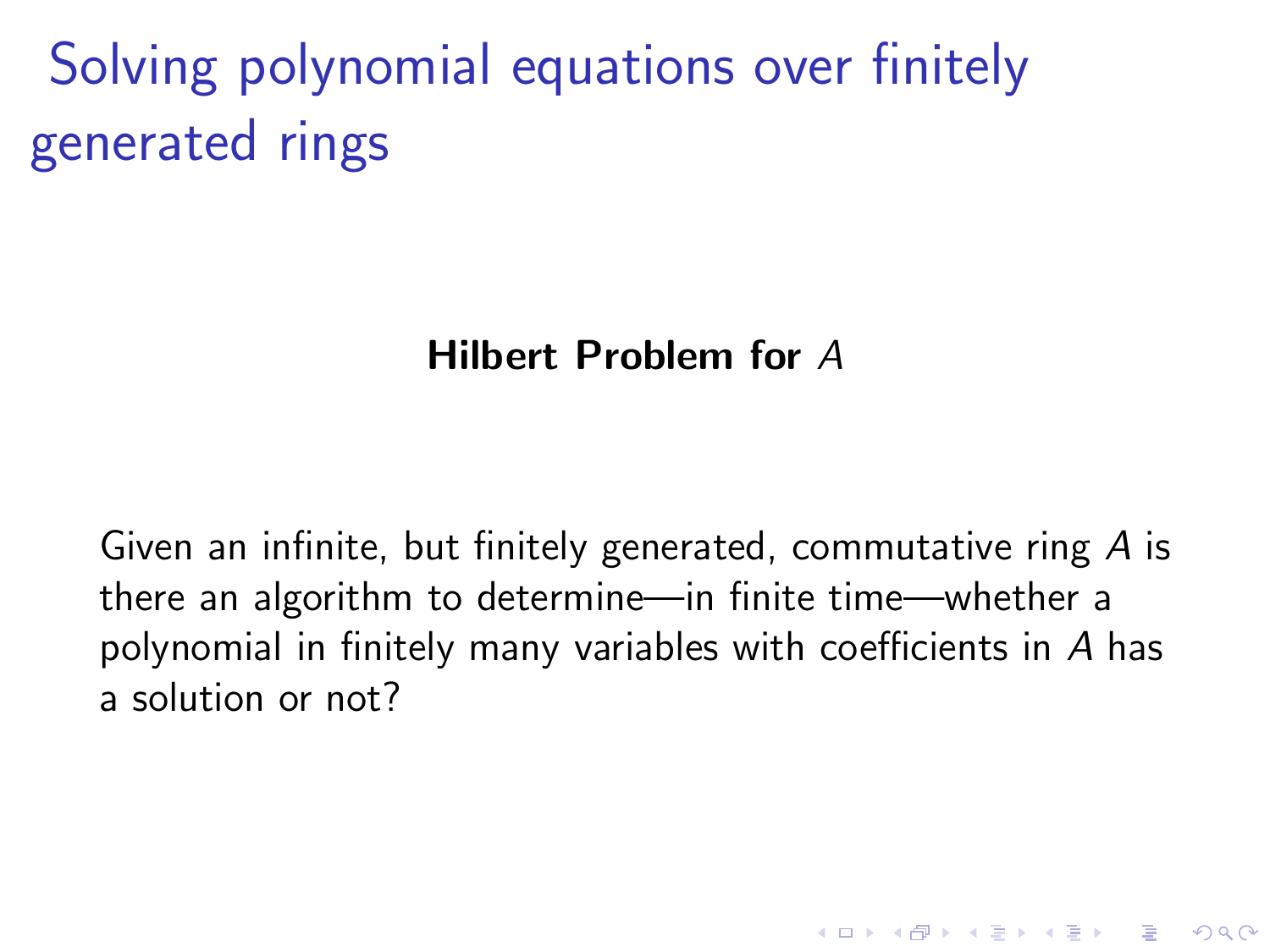### $INPUT \implies OUTPUT$

#### INPUT: A finite collection of polynomial equations

 $f_i(X_1, X_2, X_3, \ldots, X_n)$ 

with coefficients in A.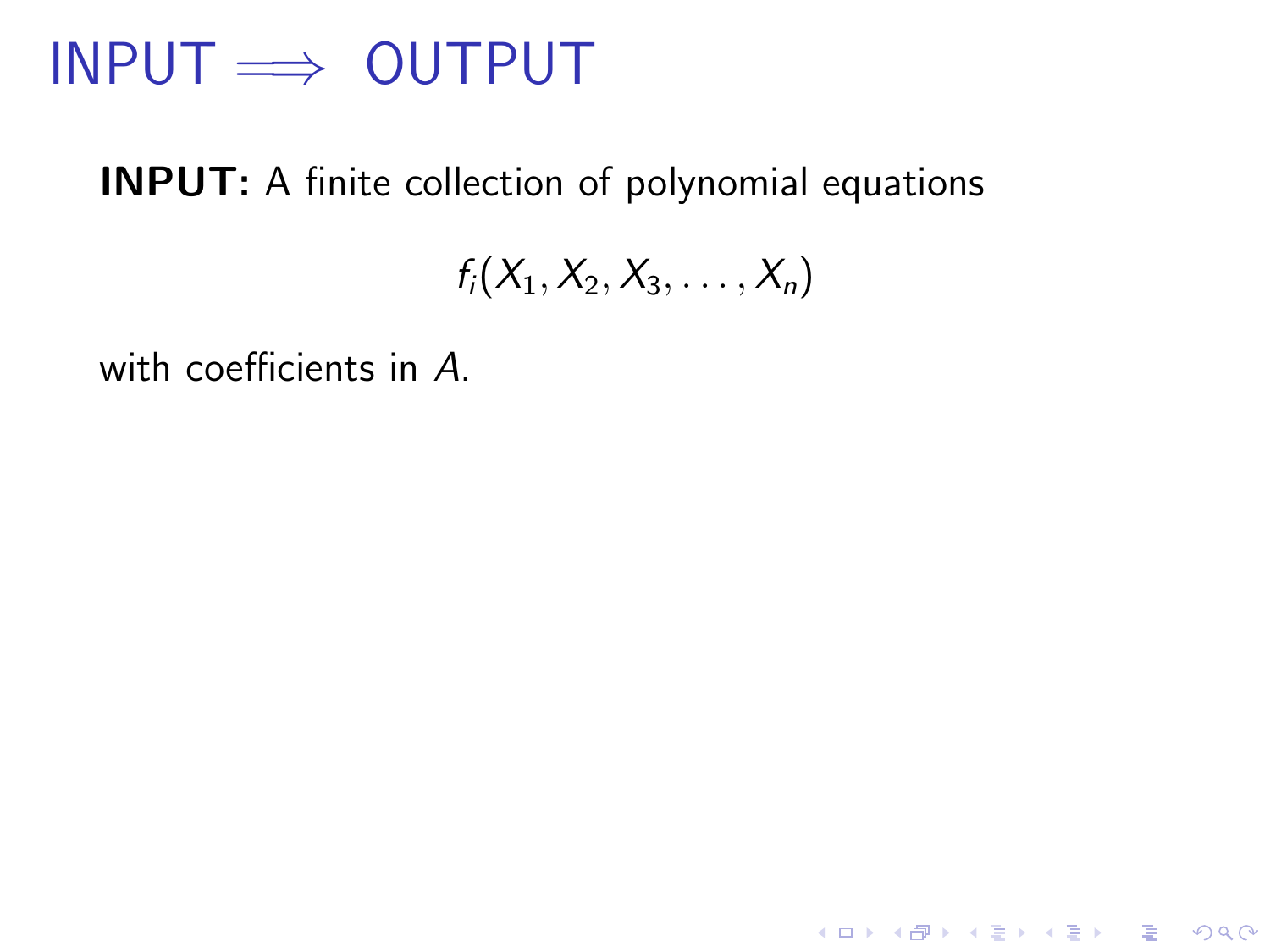### $INPUT \implies \text{OUTPUT}$

INPUT: A finite collection of polynomial equations

 $f_i(X_1, X_2, X_3, \ldots, X_n)$ 

with coefficients in A.

**OUTPUT:** "Yes," or "'No," answering the question of whether or not there is an  $n$ -tuple of elements of  $A$  $(a_1, a_2, a_3, \ldots, a_n)$  such that

$$
f_i(a_1,a_2,a_3,\ldots,a_n)=0
$$

**KORK ERKER ADE YOUR** 

for all i.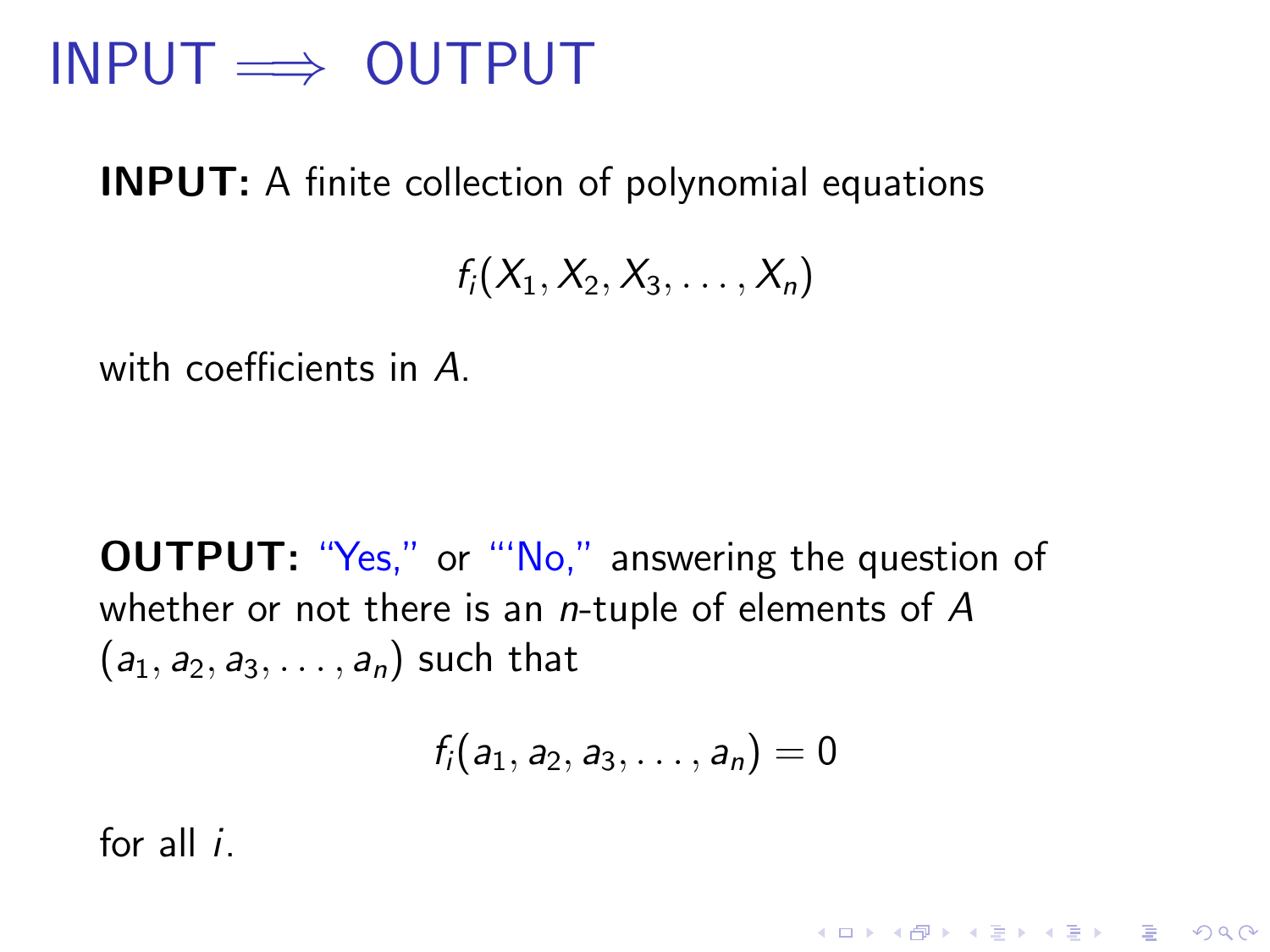Solving polynomial equations over finitely generated rings

Immense amount of classical work on precursors to, and variants and extensions of such problems.

**KORK ERKER ADE YOUR** 

J. Robinson, M. Davis, H. Putnam, Y. Matiyasevich

as well as more recent work of

- J. Denef,
- G. Cornelissen, T. Pheidas, and K. Zahidi,
- B. Poonen,
- A. Shlapentokh,
- J. Koenigsmann,
- K. Eisentrager,
- J. Park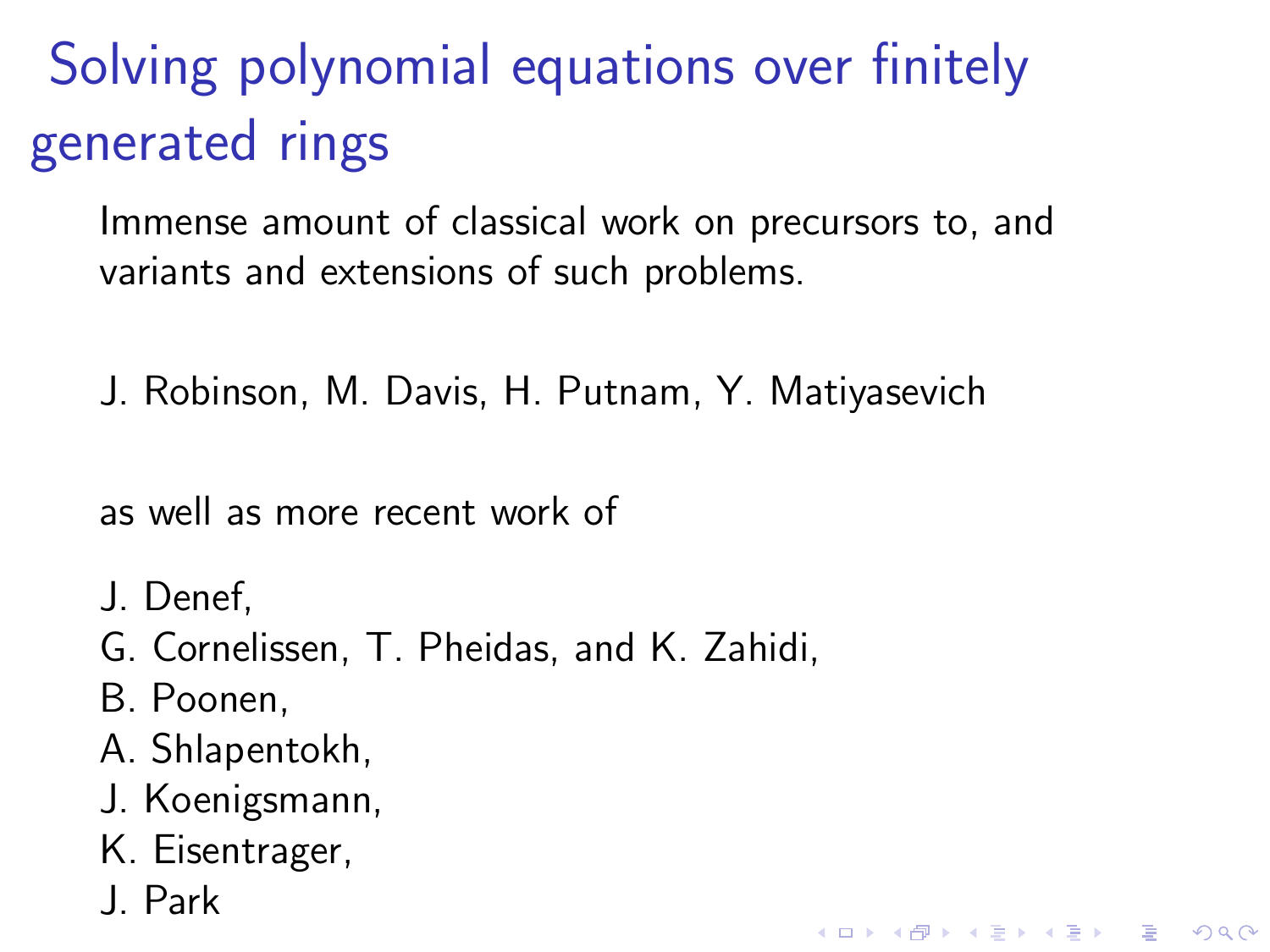# A conditional solution

Karl Rubin and I did some work on Hilbert's problem for a general finitely generated (infinite) commutative ring. We didn't answer that question unconditionally, but rather we proved a theorem—that we like to think of as a

#### Diophantine Stability Result

having to do with the arithmetic of elliptic curves that, when coupled with a standard conjecture in the arithmetic of elliptic curves, gave what was needed to offer a negative answer to Hilbert's problem for any infinite, but finitely generated, commutative ring A.

Dependent, of course, on that prior work.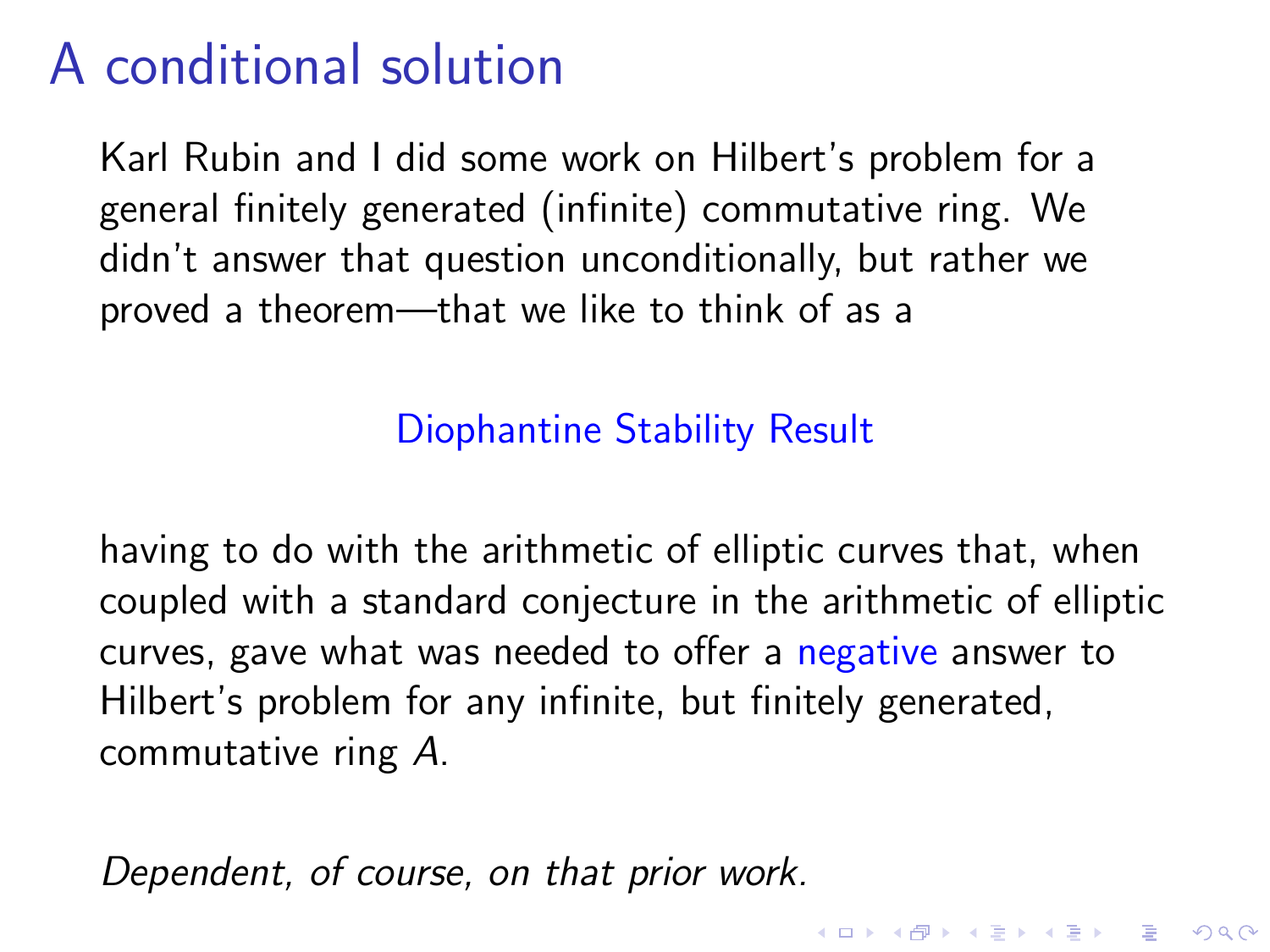# Diophantine Stability Issues

#### Call the stability property that enters in this discussion 'diophantine-stability:

Let  $L/K$  be a field extension, and

$$
P(X_1, X_2, \ldots, X_n)
$$

a polynomial with coefficients in  $K$  (or more generally a system of such polynomials).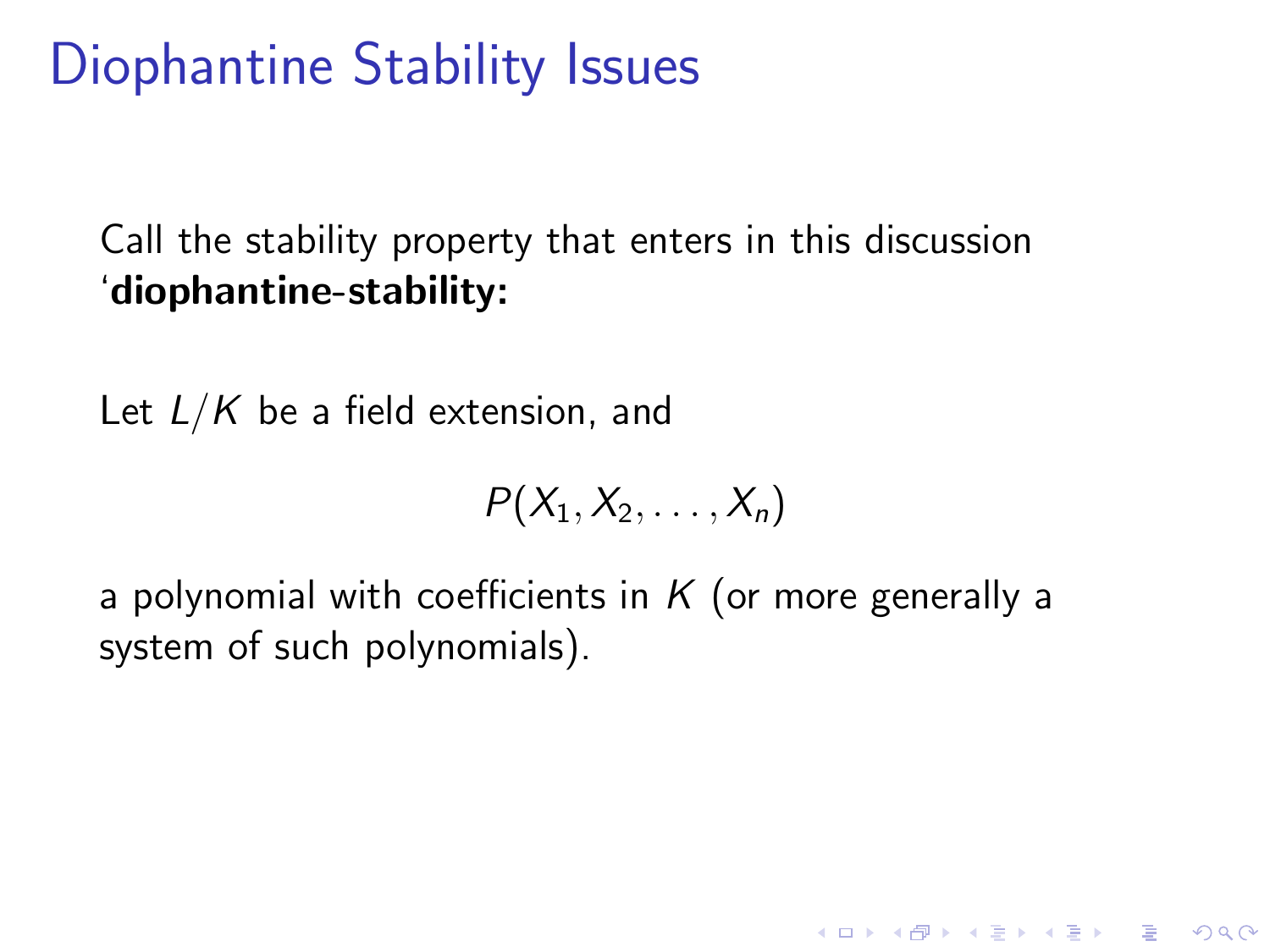# Diophantine Stability Issues

#### Call the stability property that enters in this discussion 'diophantine-stability:

Let  $L/K$  be a field extension, and

$$
P(X_1, X_2, \ldots, X_n)
$$

a polynomial with coefficients in  $K$  (or more generally a system of such polynomials).

Say that the polynomial  $P$  is **diophantine-stable** for the extension  $L/K$  if P acquires no new zeroes over L.

**KORKAR KERKER EL VOLO**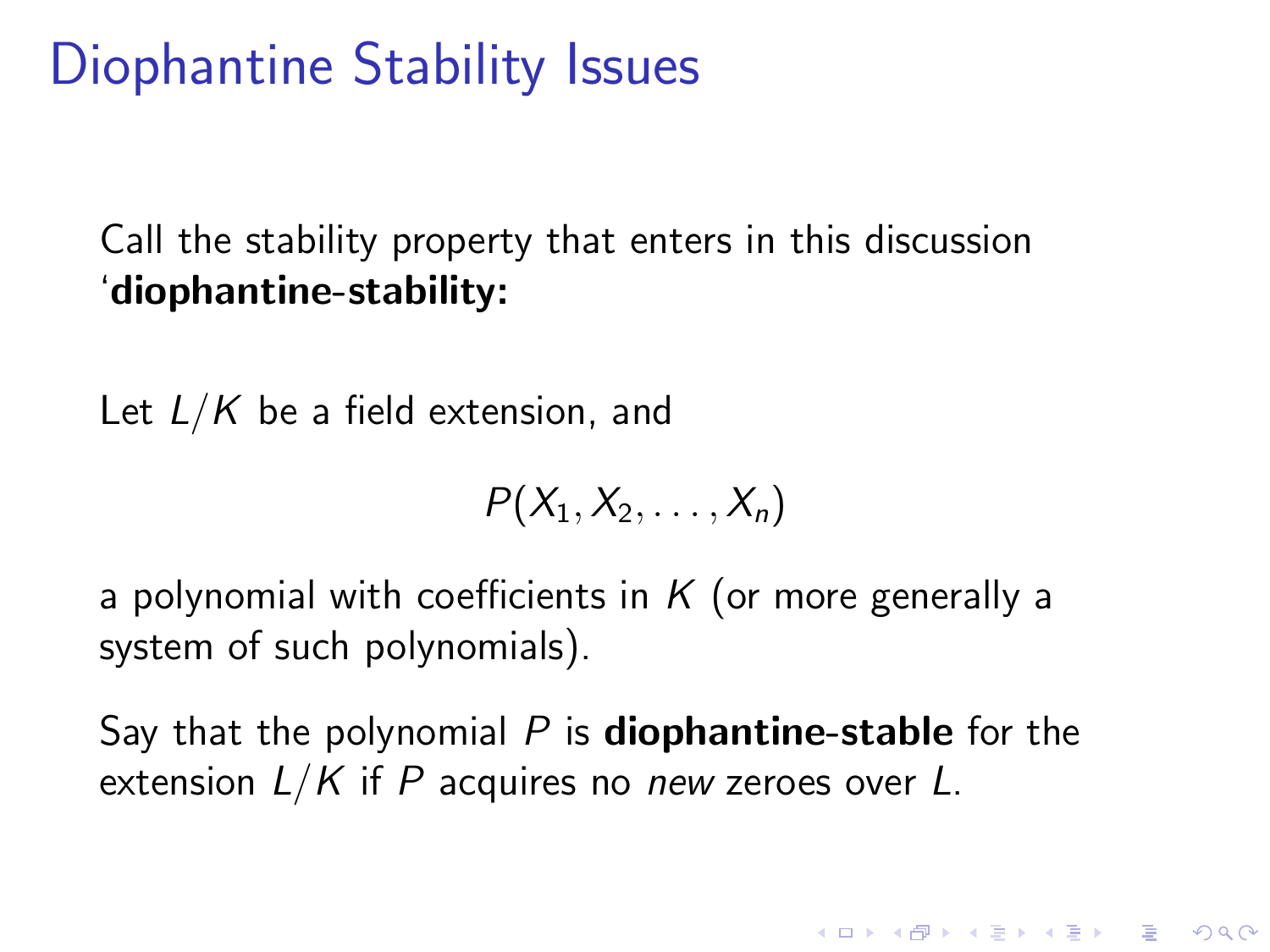# Diophantine Stability and Hilbert's Tenth Problem

To transport undecidability from the ring of integers of one field to the ring of integers of a larger ring one uses the existence of elliptic curves containing rational points of infinite order over a given number field  $K$  having sufficient diophantine stability.

the Bootstrap Method

**K ロ ▶ K @ ▶ K 할 X X 할 X → 할 X → 9 Q Q ^**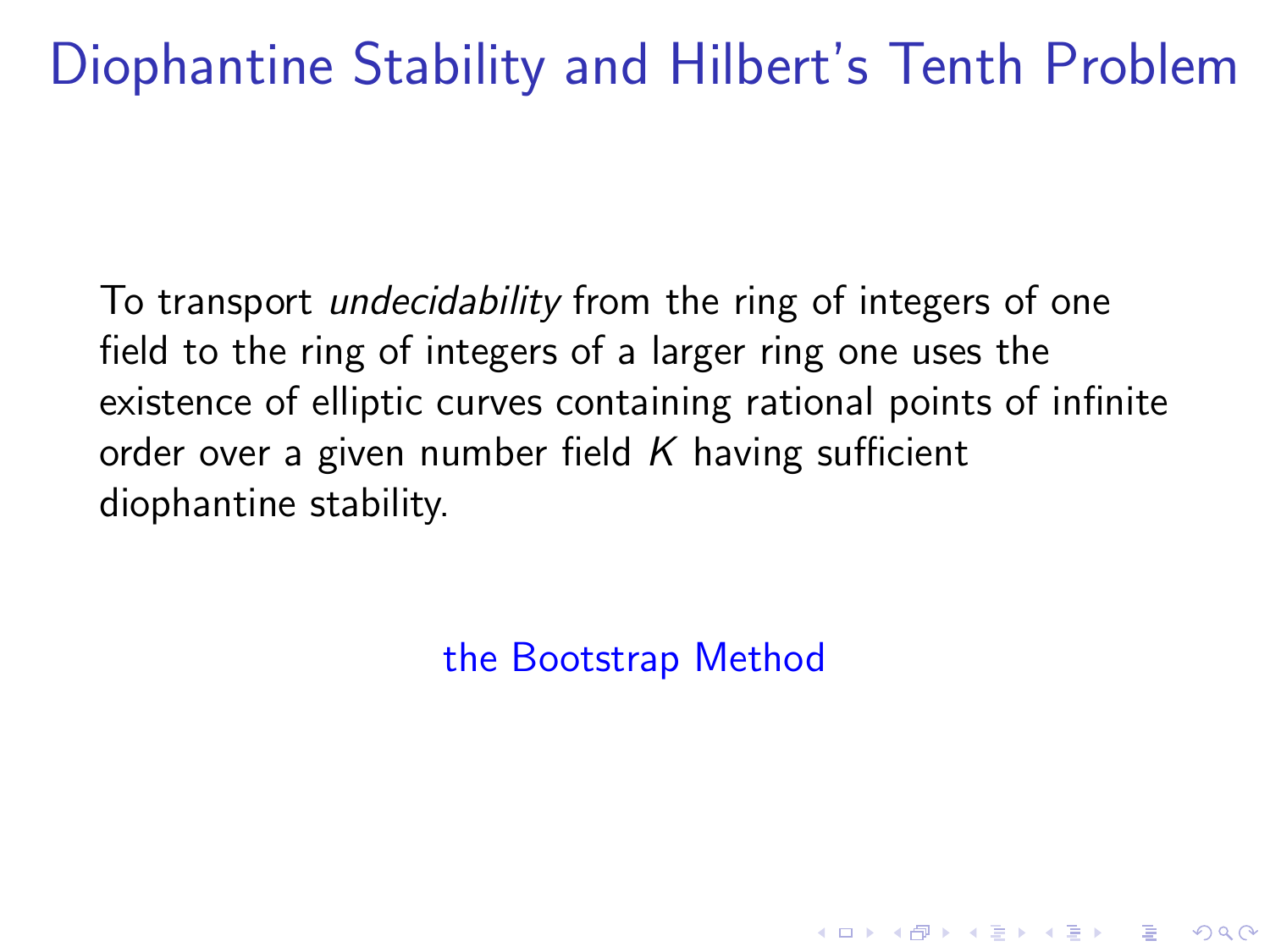The classical work of Matiyasevich

#### There is no algorithm for the ring  $A = Z$ .

**KORK ERKER ADE YOUR** 

To say that there is no such algorithm is by no means a completely negative statement, given the format of Matiyasevich's proof.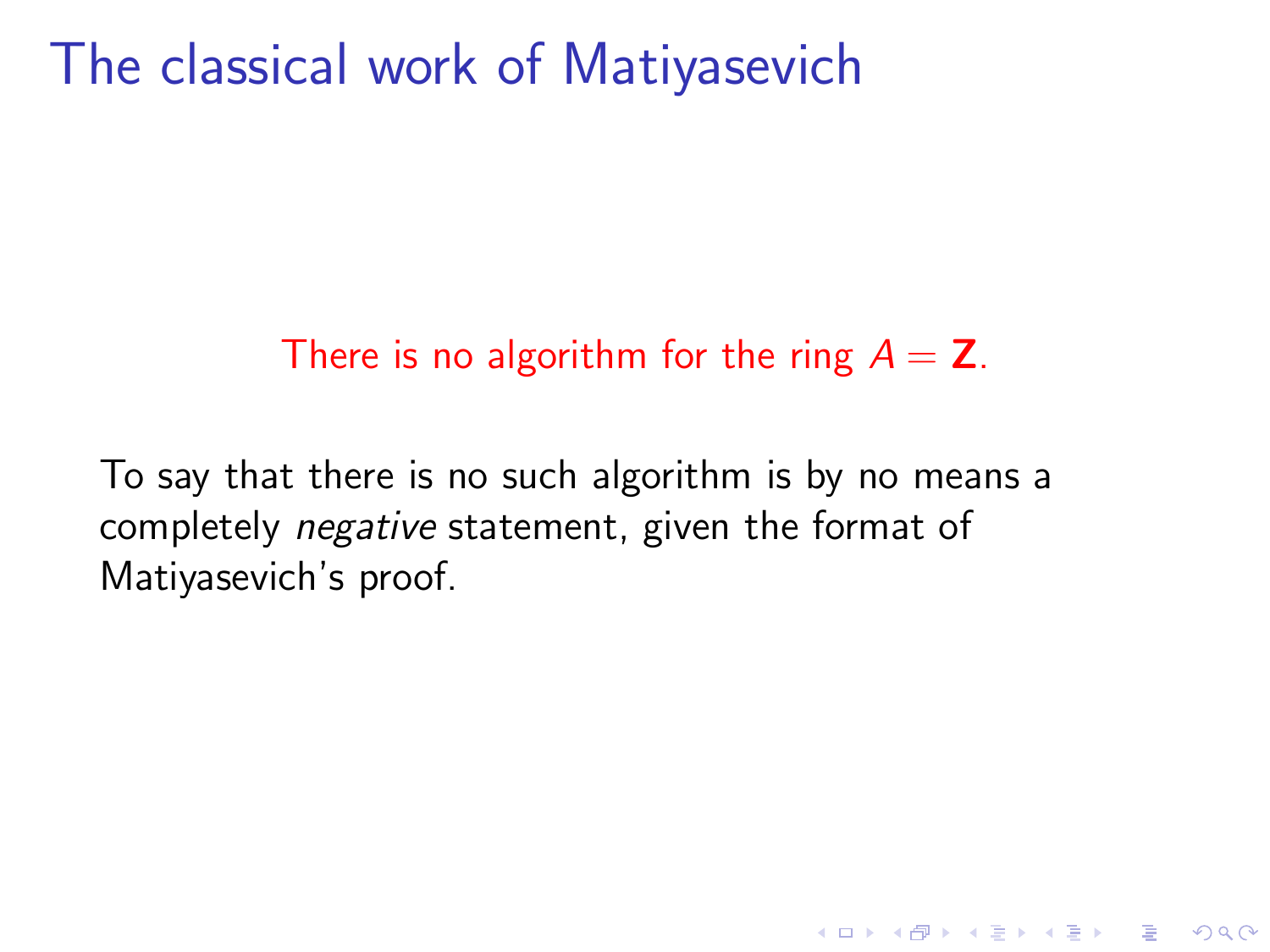### The classical work of Matiyasevich

- $\blacktriangleright$  For Matiyasevich uses the known fact that there are subsets  $S$  of the integers that are undecidable in the simple sense that although:
	- $\triangleright$  there may be an algorithm to list the elements of S,
	- $\triangleright$  there is no algorithm to list the elements of the complement of S in  $Z$ , so we don't have a way of computing whether or not a given integer is in  $S$ ;

and

 $\triangleright$  he is able to define any such S by a diophantine method.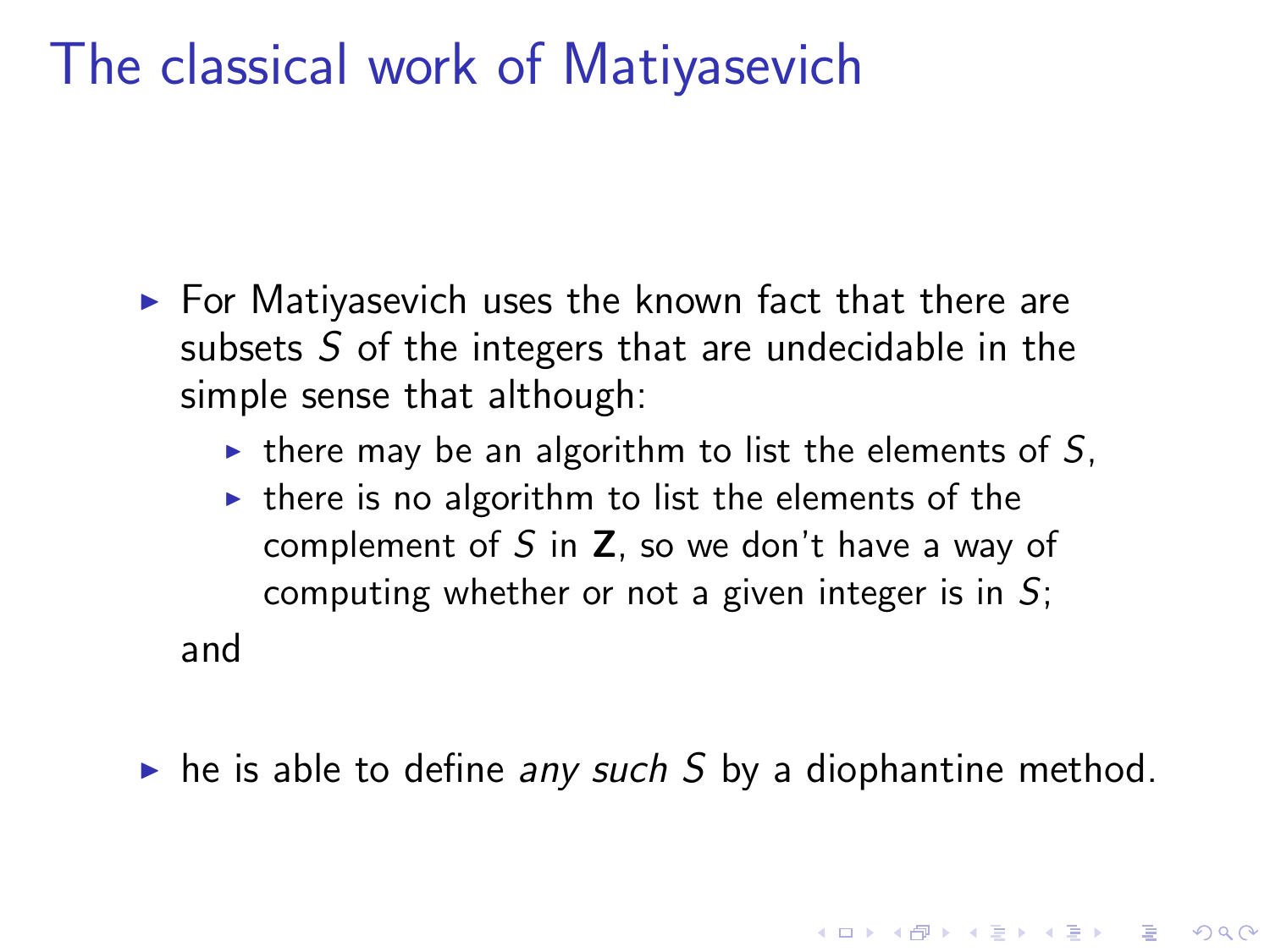## The classical work of Matiyasevich

That is, diophantine formulations capture all listable sets (including the "undecidable ones"). Diophantine vocabulary is very rich!

E.g., do you want a polynomial over Z whose set of positive values is the set of exactly all prime numbers for integral substitution of all its 26 variables?

Here is one:

(this is due to J. Jones, D. Sato, H. Wada and D. Wiens)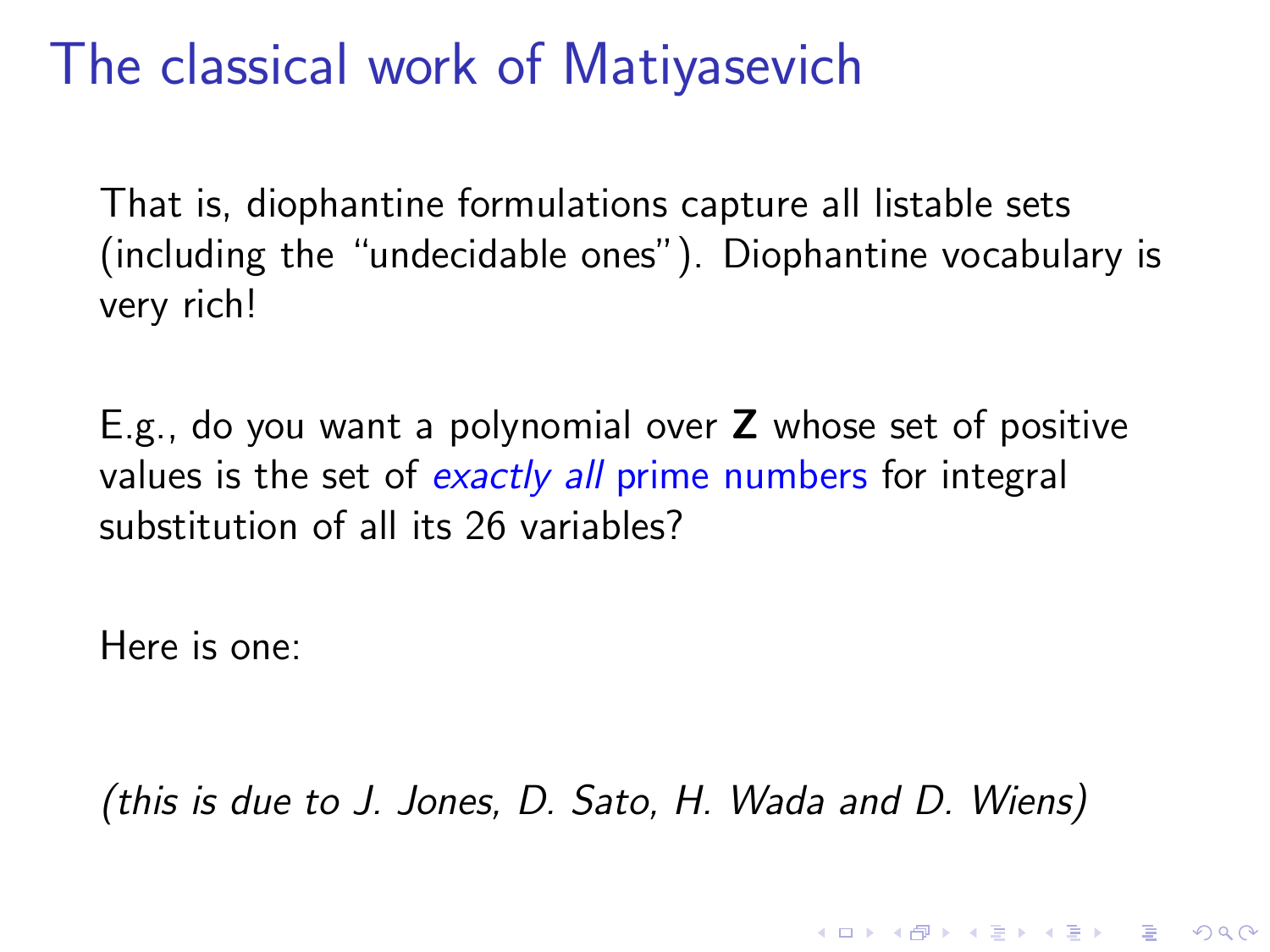### Prime Numbers

 $(k+2)\{1-[wz+h+jq]^2-[(gk+2g+k+1)]\}$  $(1)(h+j)+hz]^2-[2n+p+q+ze]^2[16(k+$  $(1)^3(k+2)(n+1)^2+1f^2]^2-[e^3(e+2)(a+1)^2+$  $[1o^2]^2-[(a^21)y^2+1-x^2]^2x-[16r^2y^4(a^2-1)]$  $(1) + 1 - u^2$ ]<sup>2</sup> –  $[((a + u^2(u^2 - a))^2 - 1)(n +$  $(3a^2-4c^2)y^2 + 1 - (x + cu)^2]^2 - [n+l+vy]^2 - [(a^2-4c^2)y^2]$  $(1)l^2 + 1 - m^2l^2 - [ai + k + 1 - l - i]^2 - [p +$  $l(a-n-1)+b(2an+2a-n^2-2n-2)-m]^2 [q+y(a-p-1)+s(2ap+2a-p^2-2p-2) [x]^2 - [z + p/(a-p) + t(2ap - p^2 - 1) - pm]^2$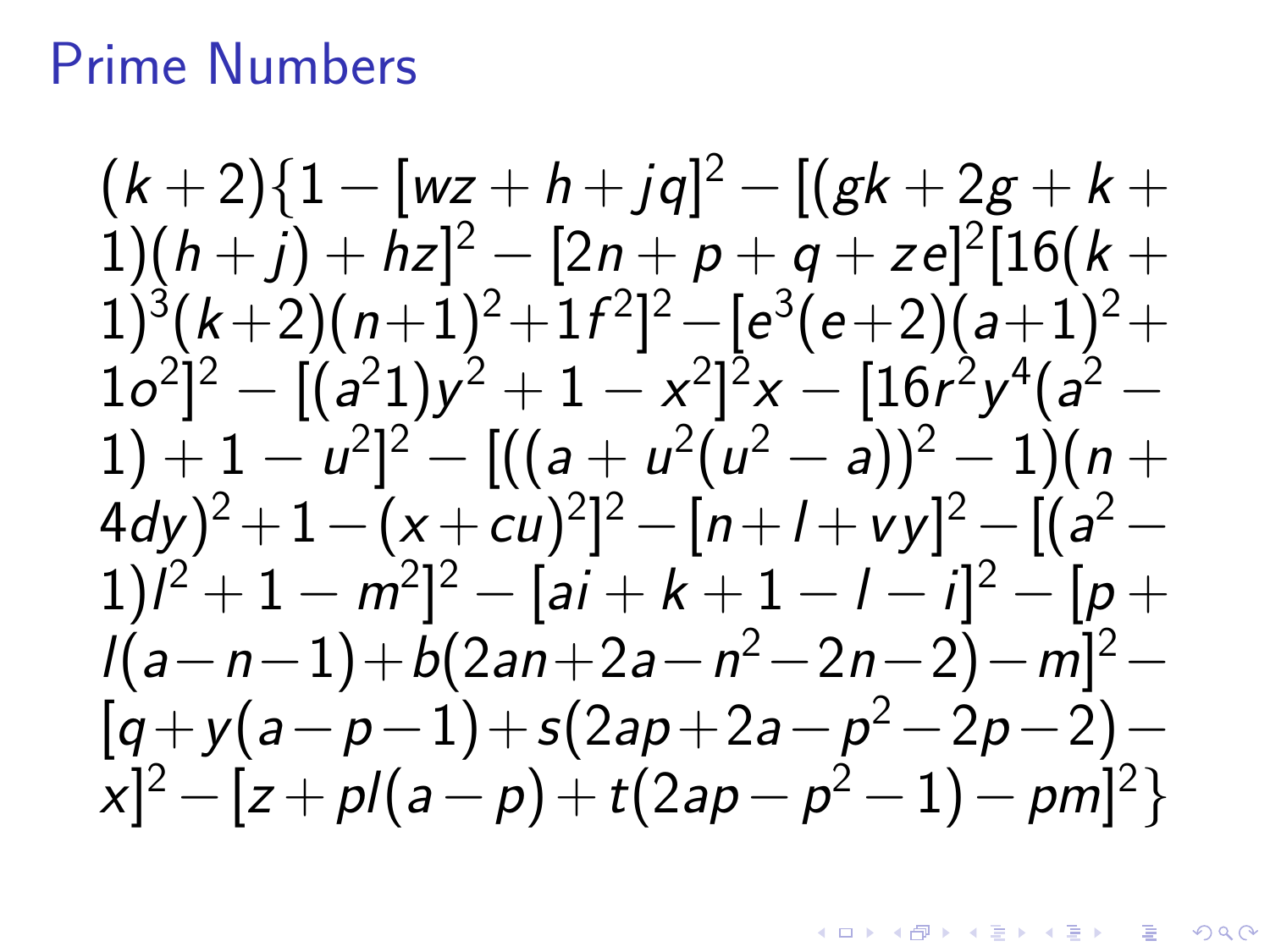# Listable versus Diophantine

One standard way of refining Hilbert's question is to "reset" it as a problem related to *listable* sets and *Diophantine sets*, as hinted at in the example of primes.

#### Listable sets of integers

(synonyms: recursively enumerable, computably enumerable)

**KORK ERKER ADE YOUR**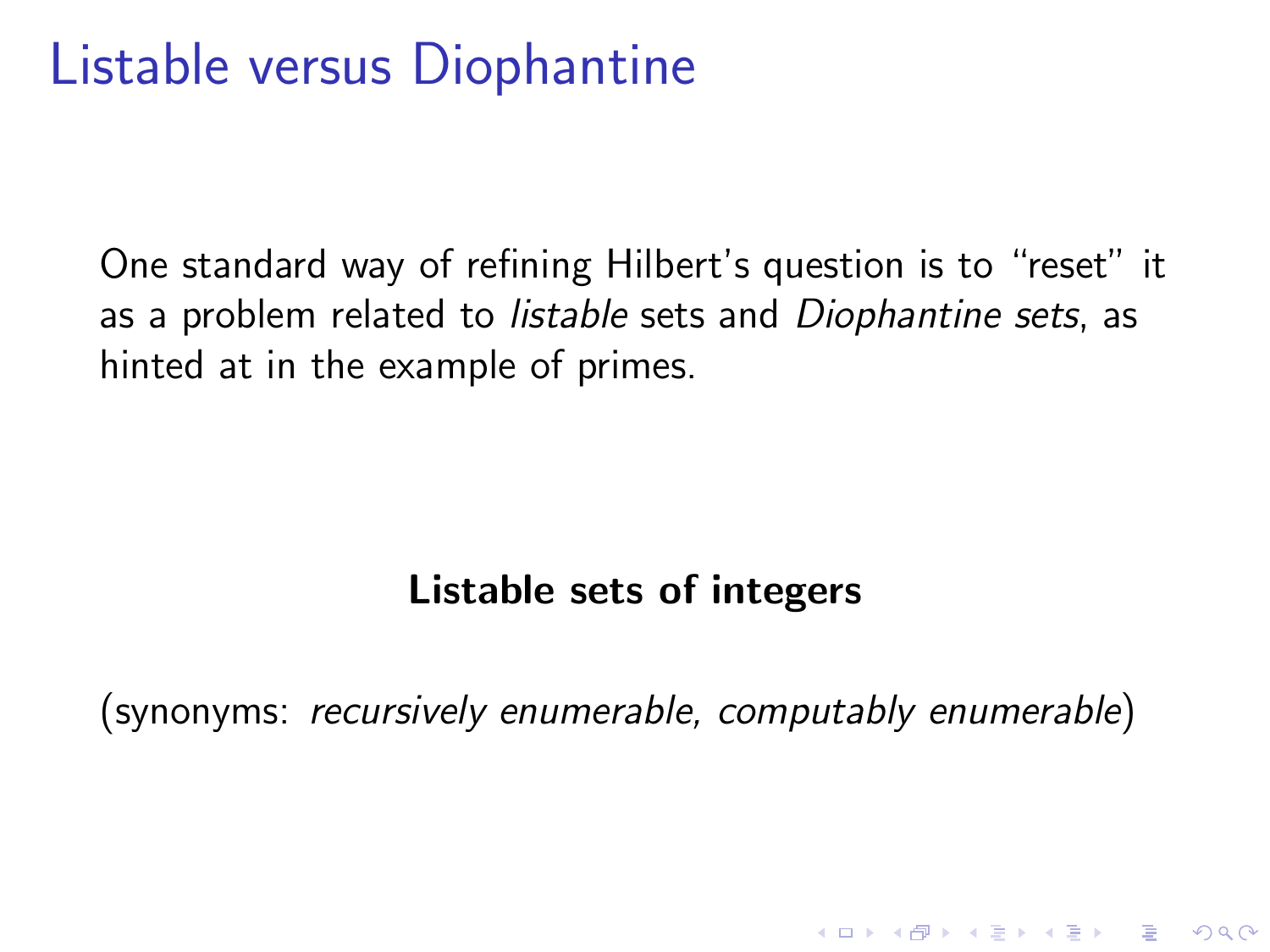### Listable

A subset  $\mathcal{L} \subset \mathbb{Z}$  is called **listable** if there exists a finite computer program whose output gives a sequence  $\alpha_1, \alpha_2, \alpha_3, \ldots$  of integers such that the set  $\mathcal L$  is precisely this collection of numbers; i.e.,

$$
\mathcal{L} = {\alpha_1, \alpha_2, \alpha_3 \dots}.
$$

**KORK ERKER ADE YOUR** 

A computer algorithm that does job this will be called a computer algorithm that "lists  $\mathcal{L}$ ."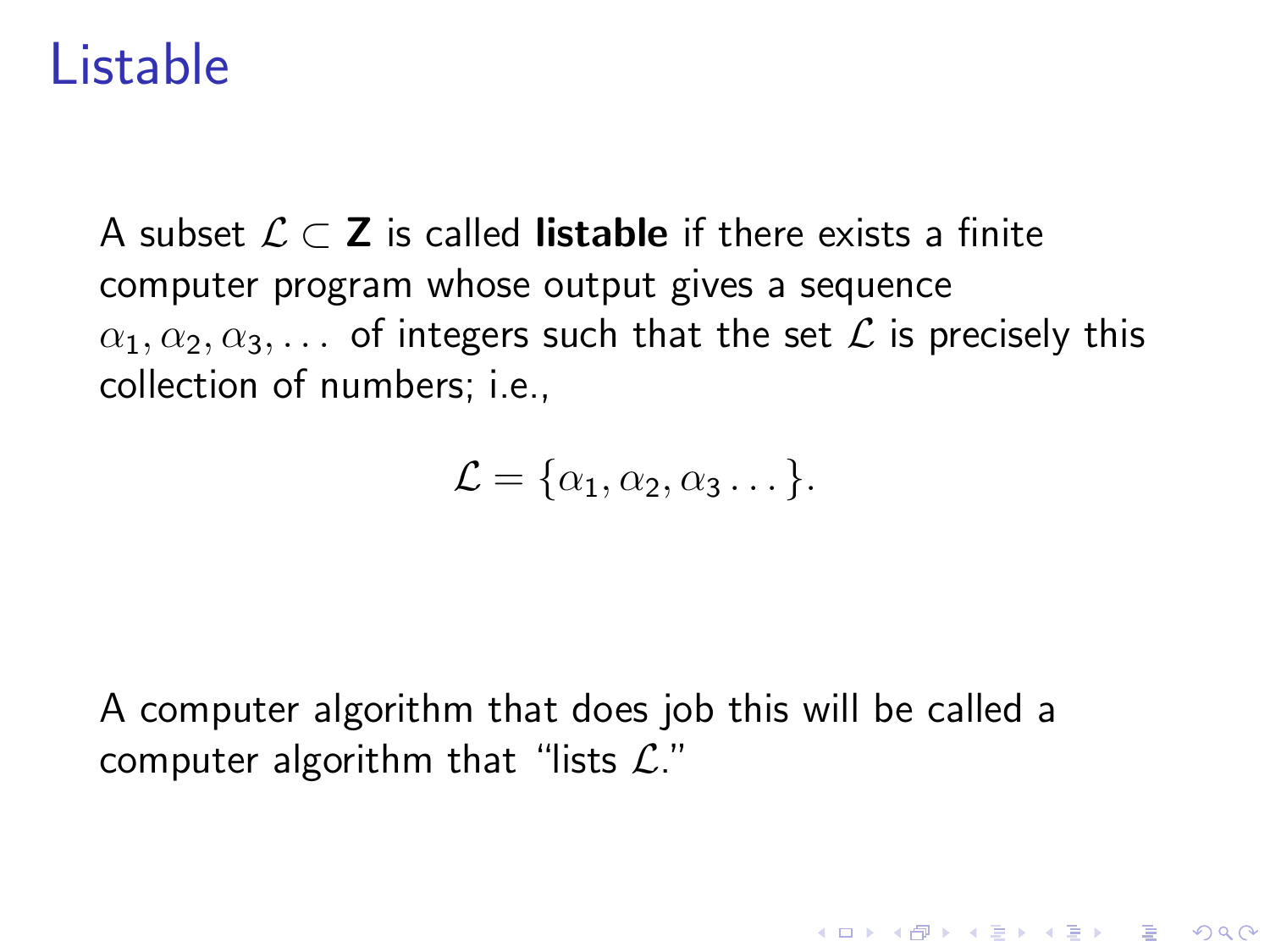## Easily versus not so easily listable

Note, though, that–even if the computer spits out a "new" integer every second— the ordering in which the integers in  $\mathcal L$ come via the computer's list may be helter-skelter in terms of absolute values.

If you suspect that a given number, say 2, is *not* in  $\mathcal L$  and need to have a definite guarantee of the truth of your suspicion, well ...

running the helter-skelter computer algorithm for any finite length of time may be of no help to you.

4 D > 4 P + 4 B + 4 B + B + 9 Q O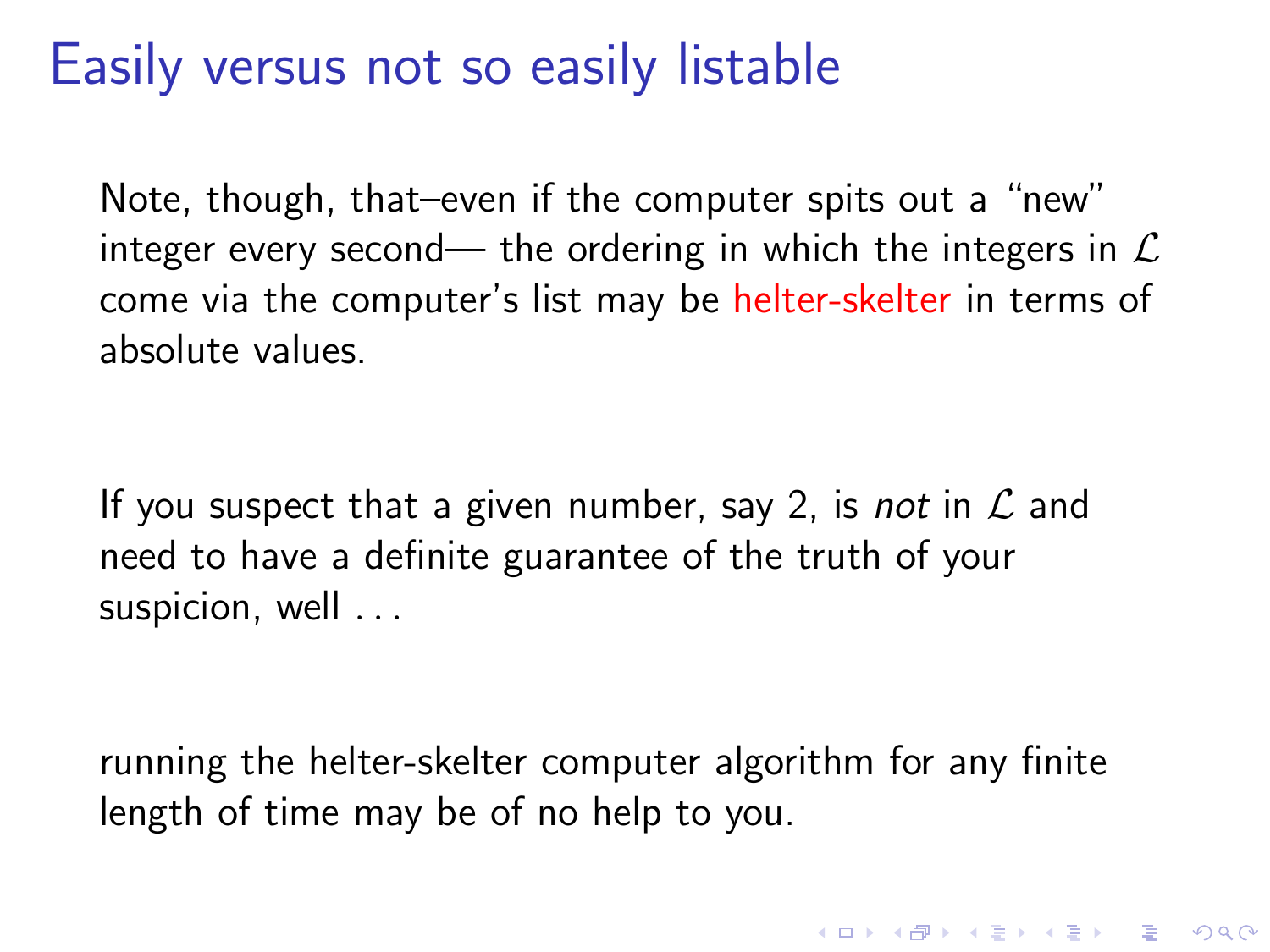# <span id="page-25-0"></span>Easily listable

A more useful finite computer program might be, for example, a program that for each integer N will, after some guaranteed time

(e.g., no greater than  $N^{N\cdots^N}$  hours)

actually produces a *complete* list of *all* integers of absolute value  $\leq N$  that are in  $\mathcal{L}$ .

**KORKAR KERKER EL VOLO** 

(Call such a program a deluxe program.)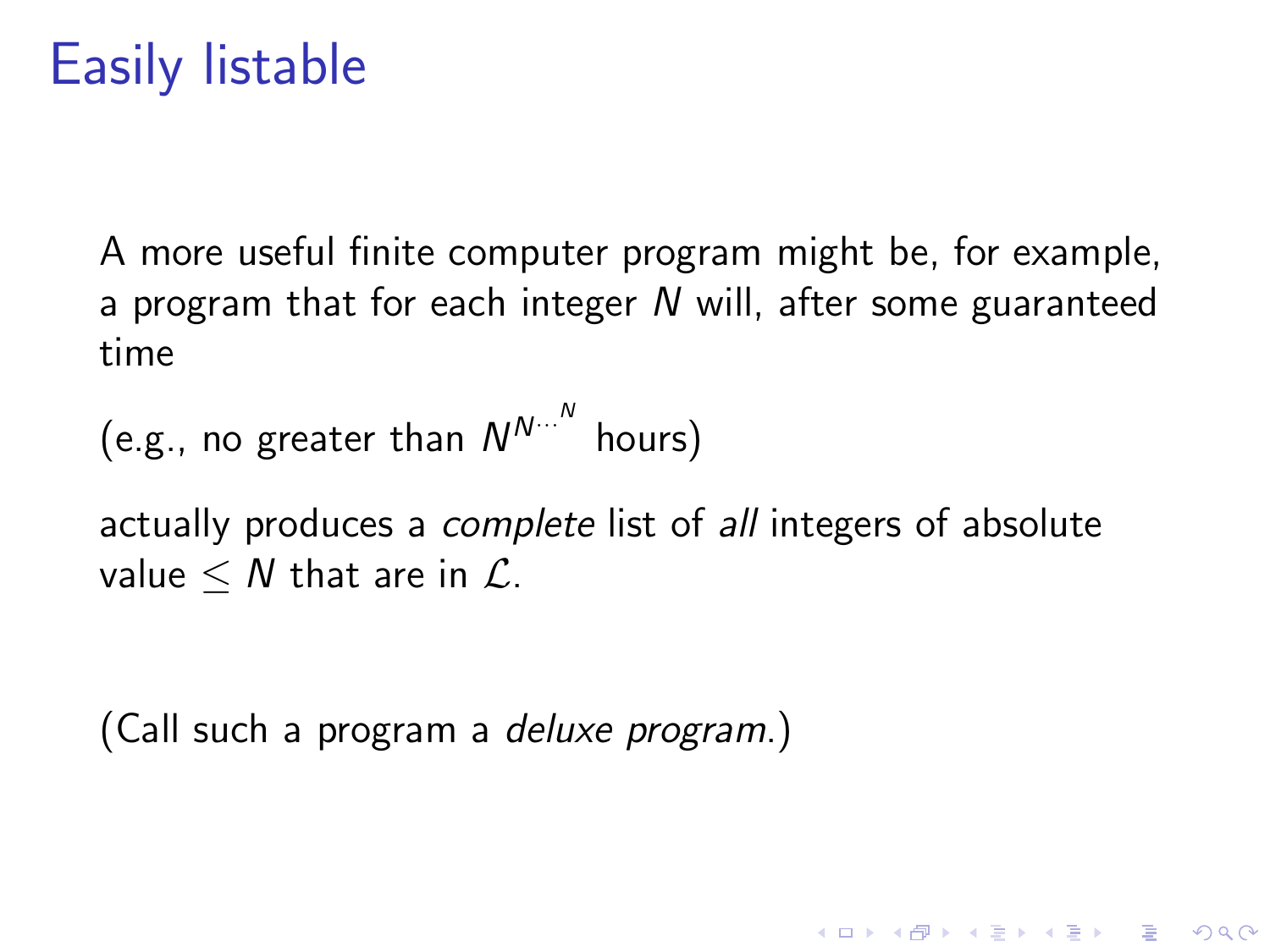# Moderately easily listable

Somewhat intermediary to the above two types of computer programs (helter-skelter, and deluxe) would be a pair of computer programs,

one of which spits out the elements of  $\mathcal L$  and

the other spits of the elements of the complement of  $\mathcal{L}$ .

Supplied with such a pair of programs you might, at the very least:

- $\triangleright$  run the first program by day,
- $\triangleright$  and the second by night,

for then you are guaranteed to know—in some (perhaps unspecified, but) finite time whether or n[ot](#page-25-0) [2 is in your set](#page-0-0)  $\mathcal{L}_1$  $\mathcal{L}_1$  $\mathcal{L}_1$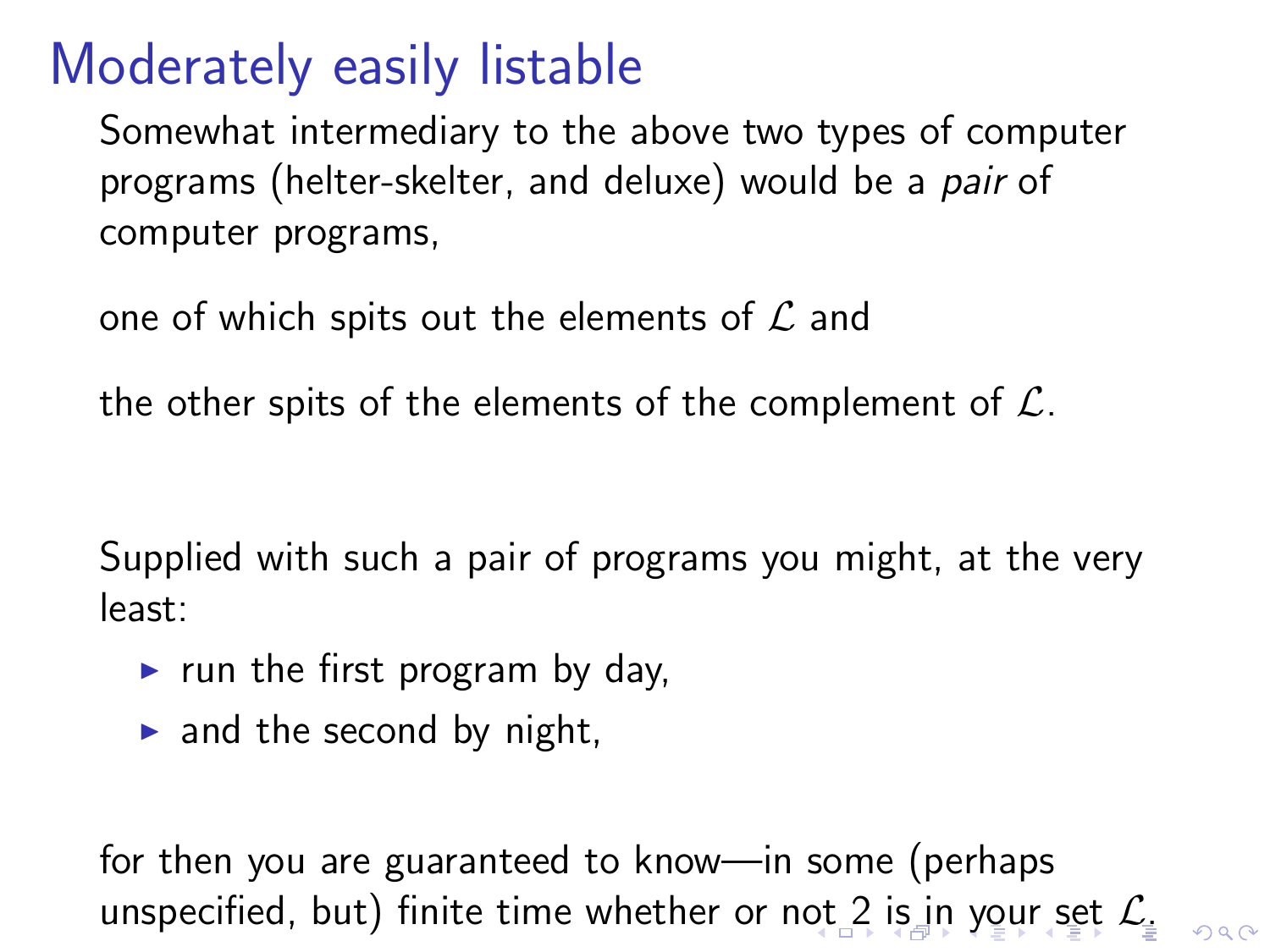### Recursive

A set  $\mathcal L$  that has the property that it and its complement are both listable is called recursive.

If you have such a recursive set, then, as mentioned—listing the set  $\mathcal L$  by day and its complement  $N - \mathcal L$  by night—you are guaranteed that for every  $N \in \mathbb{N}$  you will know at some finite time whether or not  $N$  is in your set.

**KORK ERKER ADE YOUR**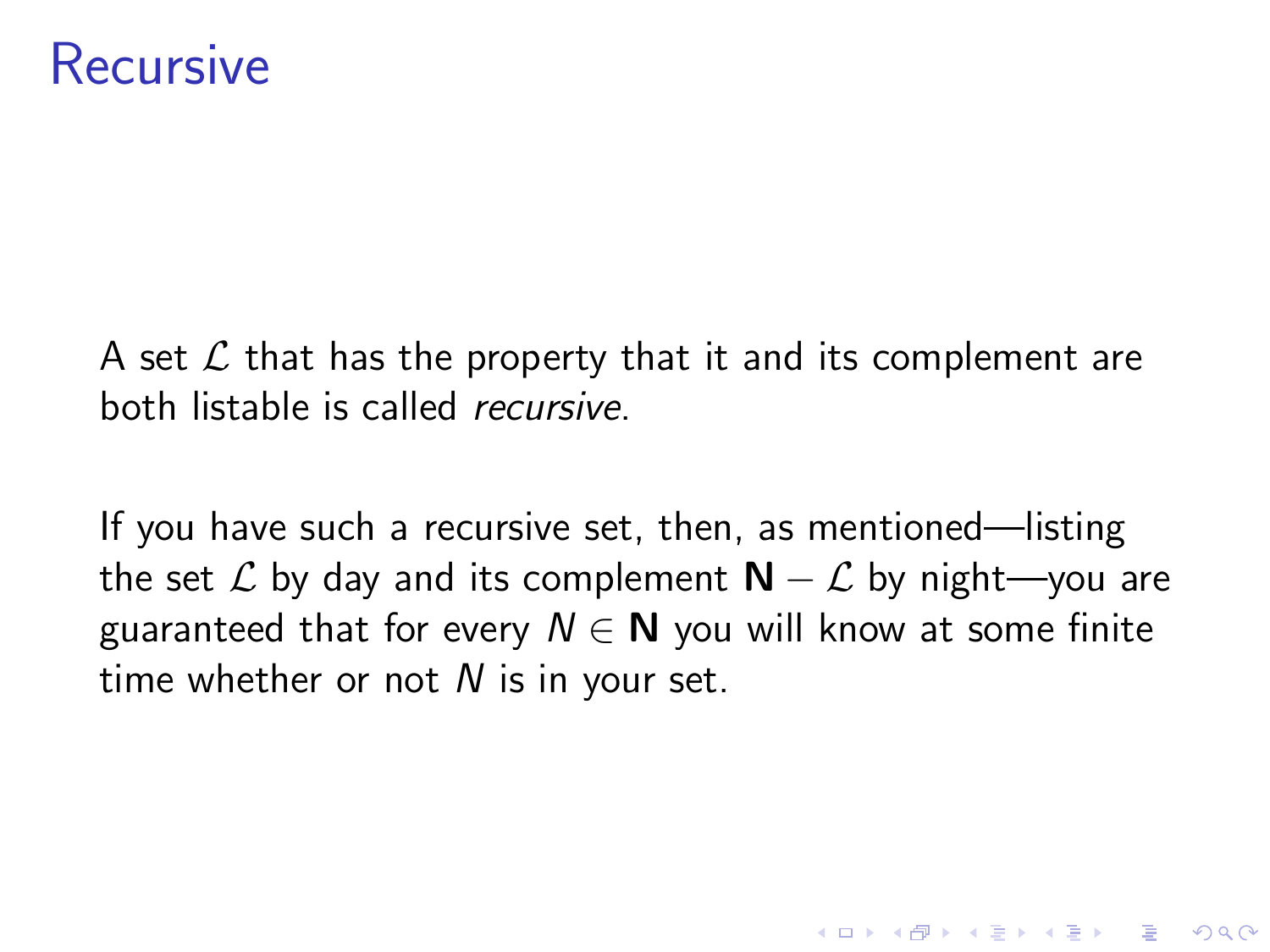# <span id="page-28-0"></span>Alan Turing

There exist listable sets that are not recursive. (The computer algorithms that list such sets are necessarily quite helter-skelter!)

This is a consequence of the famous 1936 theorem of Alan Turing that was phrased in terms of

The halting problem for algorithms.

Turing showed that there exists no universal algorithm to tell you whether or not any finite computer algorithm will terminate finitely, when run.

**K ロ ▶ K @ ▶ K 할 X X 할 X → 할 X → 9 Q Q ^**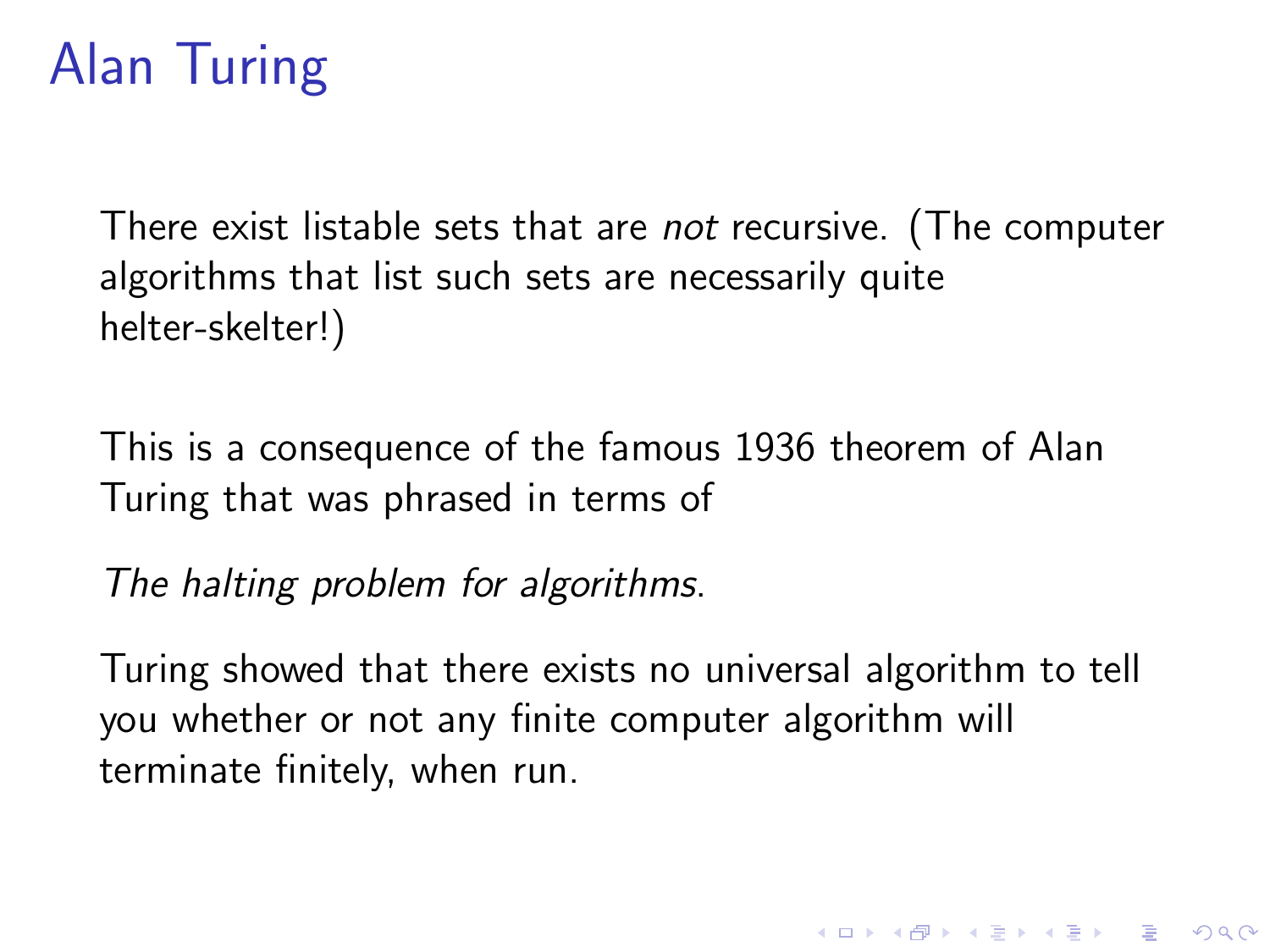# The Halting Set

#### $H := \{$ The set of couples  $(P, x)$

#### where  $P$  is a program and

#### x is a possible input to program P and

#### such that *Program P* will eventually halt

#### if run with input  $x$ }

**K ロ ▶ K @ ▶ K 할 X X 할 X → 할 X → 9 Q Q ^**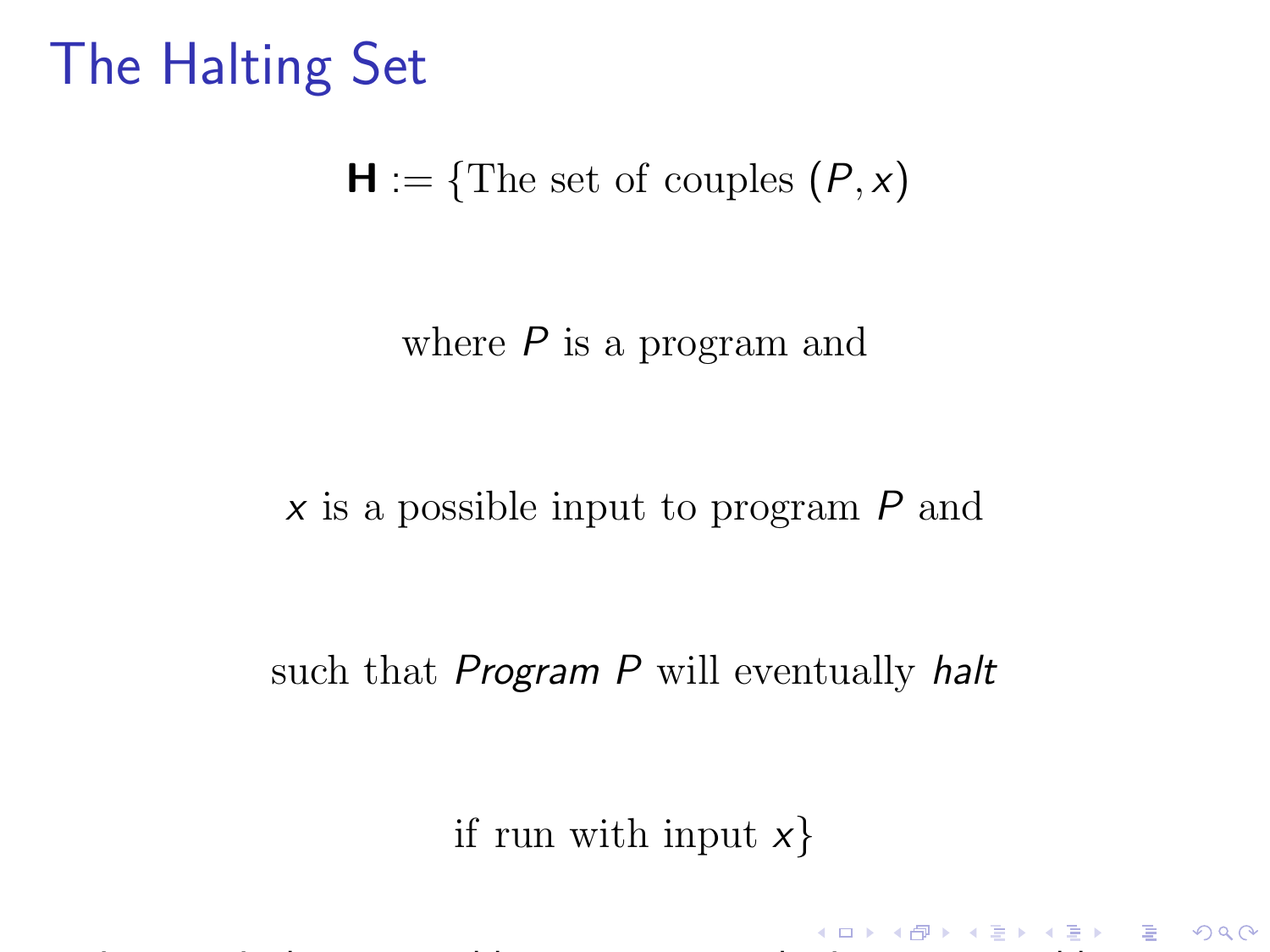### Variants of Hilbert's Problem

Hilbert's Problem for the field Q?

More generally for subfields in  $\mathbf{Q}$ ?

For 'big' subfields of  $\overline{Q}$ ? Real algebraic numbers, p-adic algebraic numbers,. . .

For polynomials of degree three in many variables over Z?

**KORK ERKER ADE YOUR** 

First-order undecidability?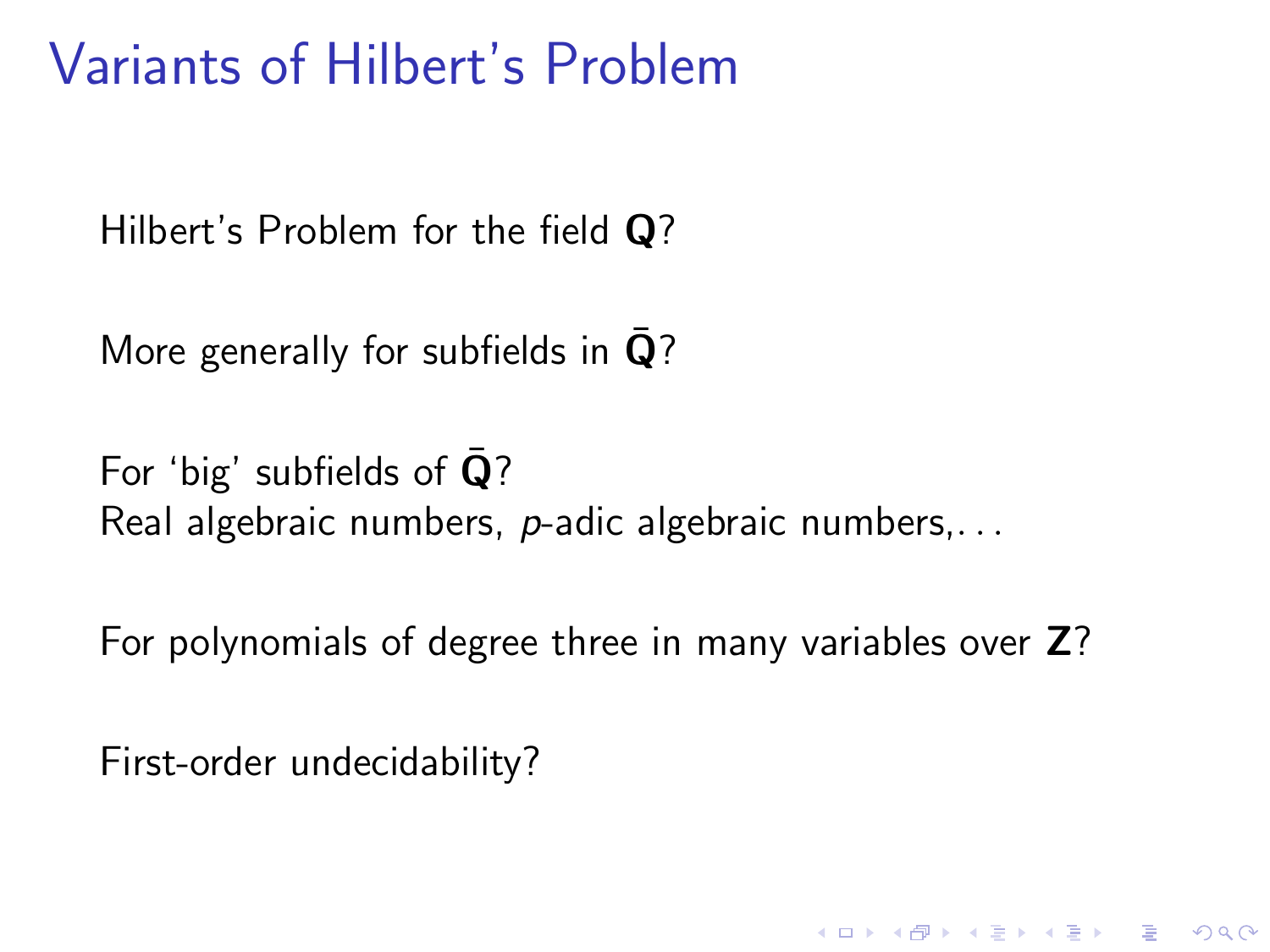## First-order undecidability?

A Diophantine question asks simply whether a quantity (or quantities) ∃ satisfying a diophantine relation.

A First-order question may ask—for example— whether or not a quantity exists satisfying a specific relation to any quantity that satisfies some diophantine relation. ∀∃? And so on, like:

 $\forall W \exists X \forall Y \exists Z \text{ such that } f(W, X, Y, Z) = 0?$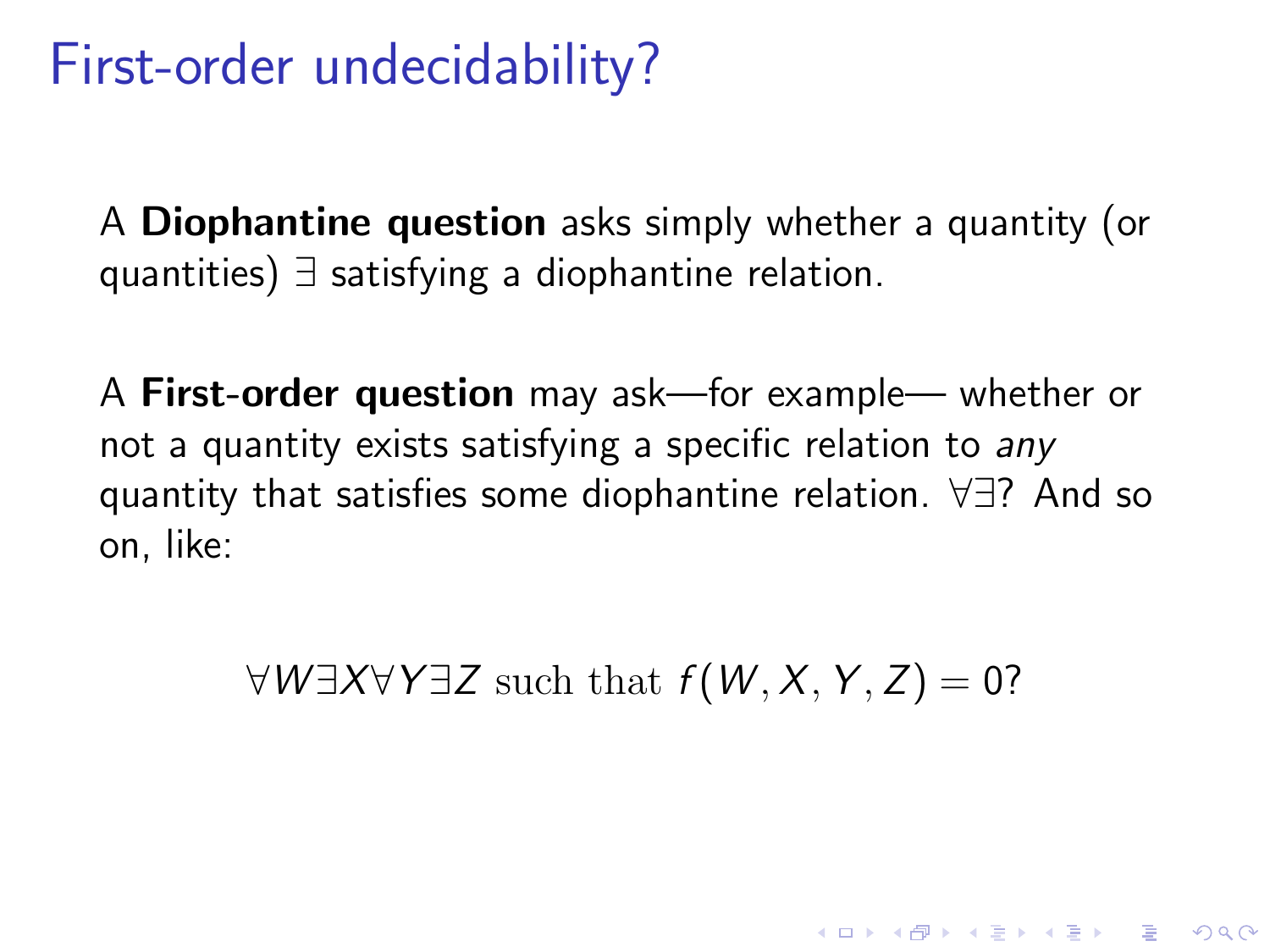# Gödel (1931)

**Incompleteness Theorem**  $\implies$  There is no algorithm to decide first-order questions about Z.

Julia Robinson: None to decide first-order questions about Q or number fields, or rings of integers in number fields.

Bootstrap to Z:

If you can find a first-order formula that defines the ring  $Z$  in a larger ring A, Matiyasevich's Theorem then also shows there is no algorithm to decide first-order questions about A.

**K ロ ▶ K @ ▶ K 할 X X 할 X → 할 X → 9 Q Q ^**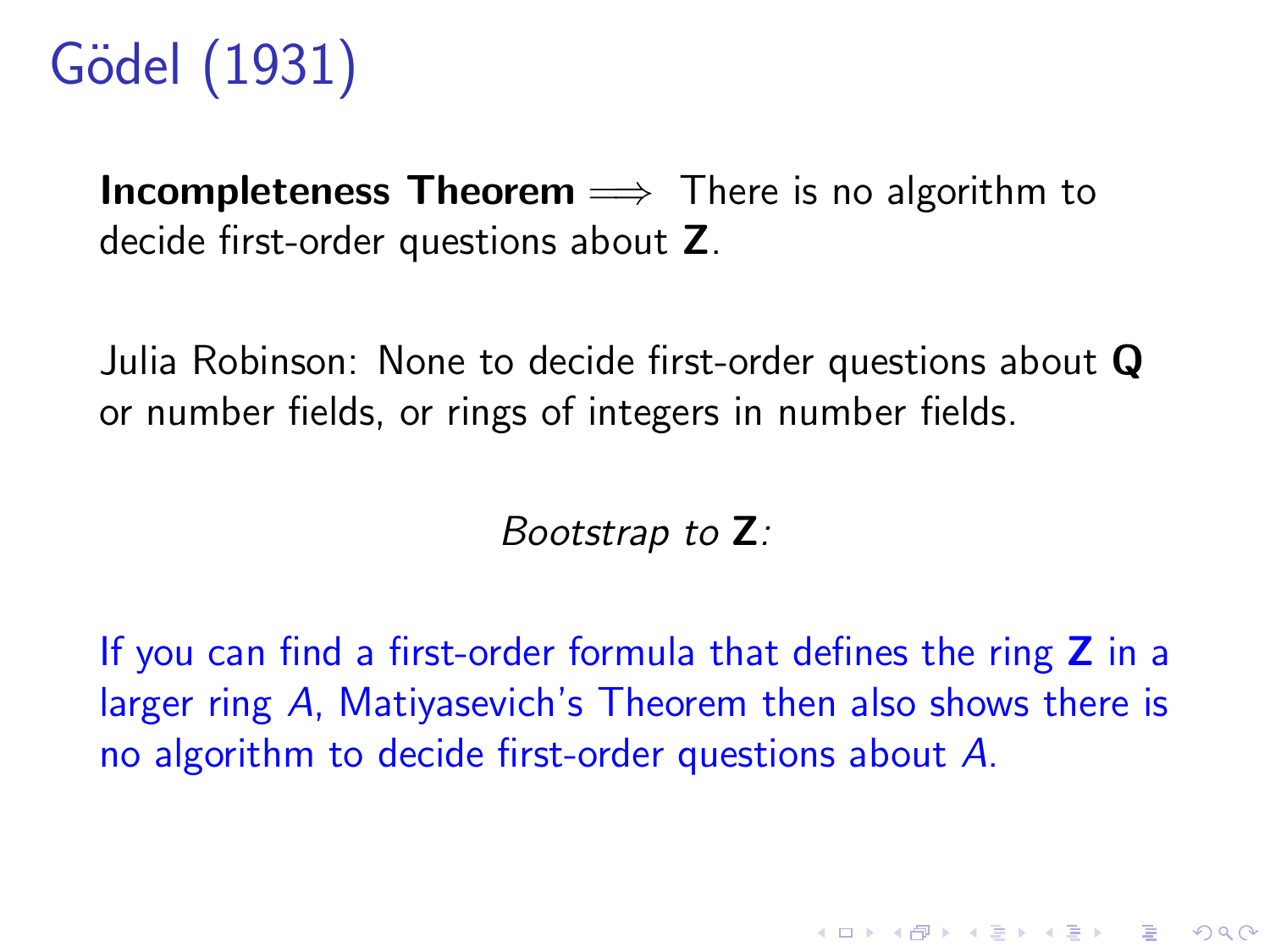### The fun of "first-order definitions" of **Z** in **Q**

Classical work of Julia Robinson,

Recent work of Joechen Koenigsmann, Bjorn Poonen, Jennifer Park, G. Cornelissen, K. Zahidi

Bjorn Poonen's first order definition of  $Z$  in  $Q$ :

A rational number  $t$  is an integer if for all pairs of rational numbers a, b there are seven rational numbers

 $x_1, x_2, \ldots, x_7$ 

**KORK ERKER ADE YOUR** 

such that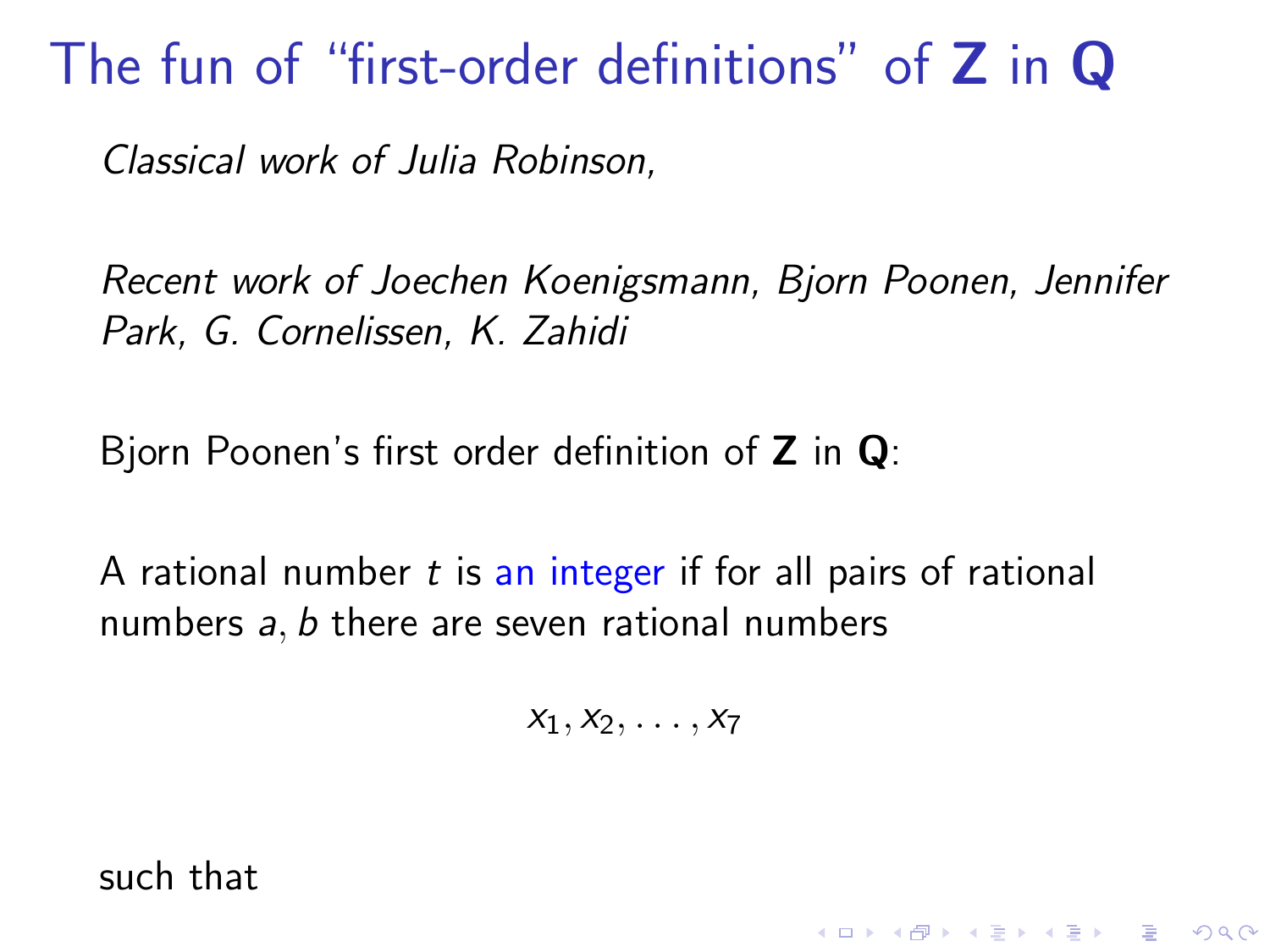$$
(a + \sum_{i=1}^{4} x_i^2) \cdot (b + \sum_{i=1}^{4} x_i^2) \cdot (x_1^2 - ax_2^2 - bx_3^2 + abx_4^2 - 1)^2 =
$$

$$
= - \prod_{n=0}^{2309} ((n - t - 2x_1)^2 - 4ax_5^2 - 4bx_6^2 - 4abx_7^2 - 4)^2.
$$

K ロ X (日) X (日) X (日) X (日) X (日) X (日) X (日) X (日) X (日) X (日)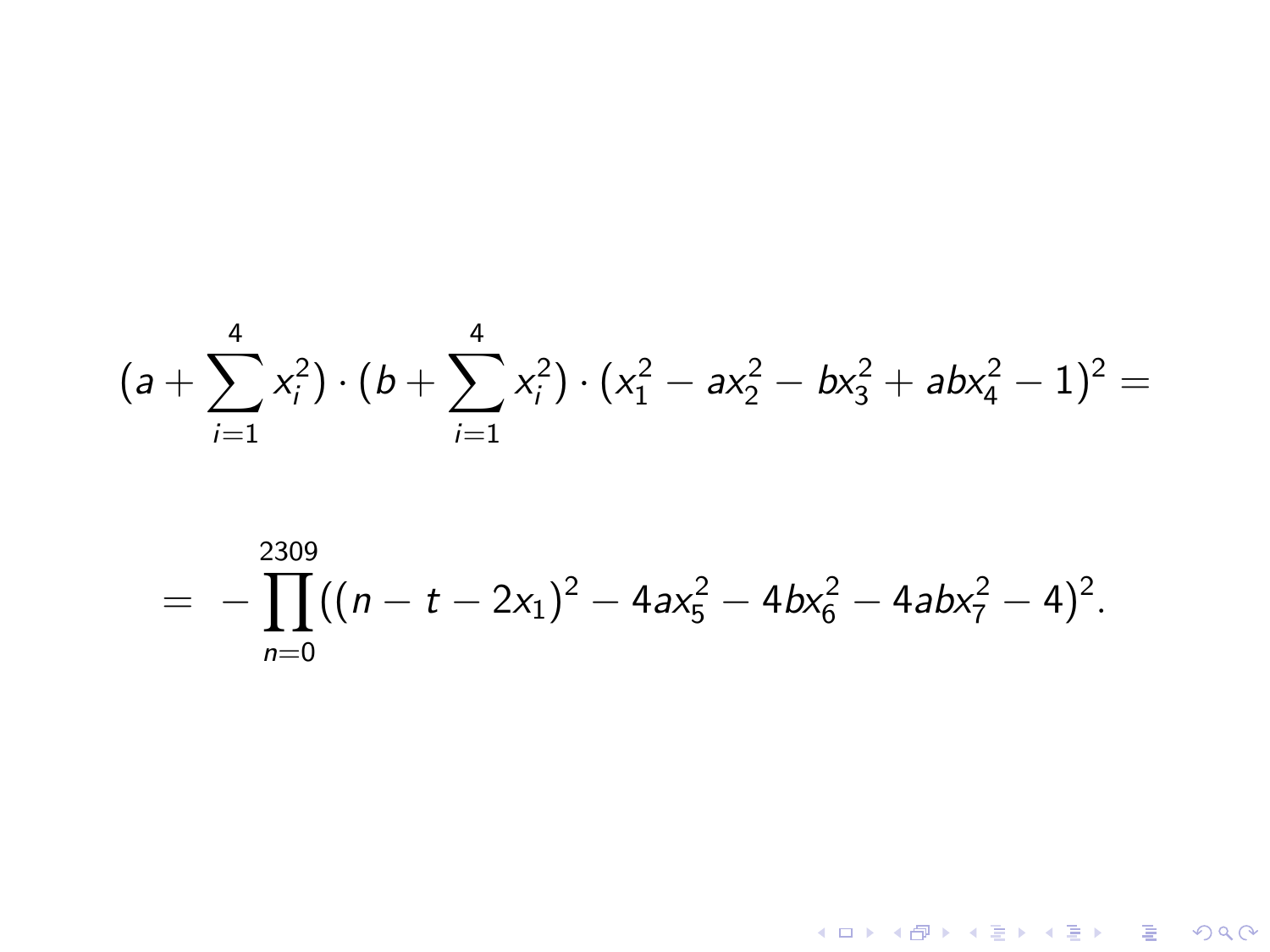# Undecidablity versus Decidability for big rings

- $\triangleright$  First-order problems undecidable over number fields or over their rings of integers.
- $\triangleright$  R. Rumely (1986): Hilbert's Tenth Problem is decidable over the ring of all algebraic integers.
- $\triangleright$  Van de Dries: First-order Theory is decidable over the ring of all algebraic integers.
- $\triangleright$  A. Prestel, J.Schmid, J.(1991): First-order problems are decidable for the ring of real algebraic integers, and—for any  $p$ —for the ring of algebraic integers in the  $p$ -adics.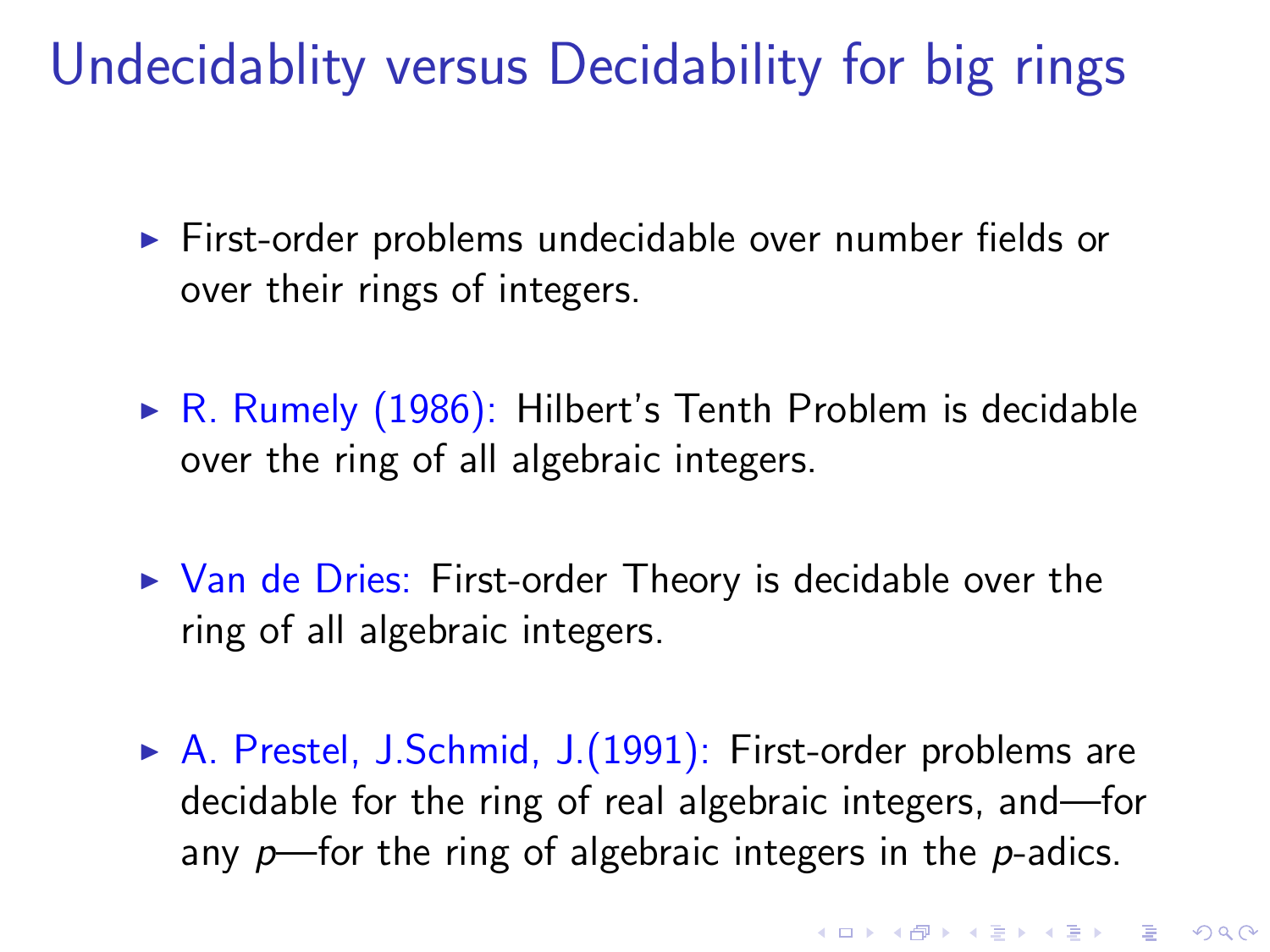# First-order undecidability in large fields of algebraic numbers

Using results of Alexandra Shlapentokh (and prior work cited) Karl Rubin and I prove (via some Diophantine-stability results):

**Theorem:** Let p be any prime number (or  $\infty$ ).

There are uncountably many subfields  $K$  of the field of algebraic numbers in  $\mathbf{Q}_p$  in which:

there is a \*first order definition\* of  $Z$  in  $K$ .

(The first-order theory for any such field  $K$ —and for its ring of algebraic numbers—is undecidable.)

4 D > 4 P + 4 B + 4 B + B + 9 Q O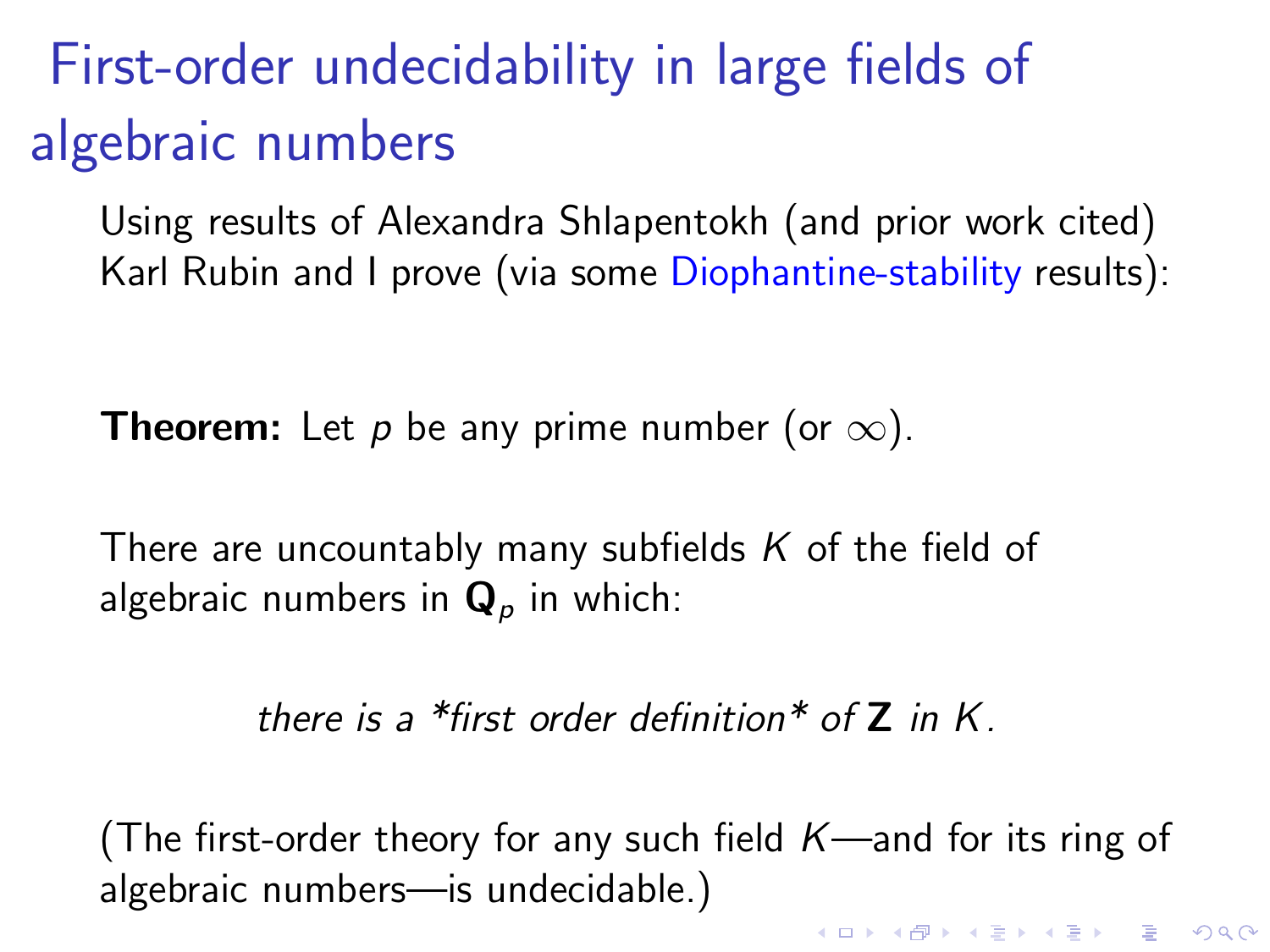### Diophantine stability in a more general context

Fix a variety V over, say, a number field  $K$ . Is there a nontrivial field extension  $L/K$  for which it is diophantine-stable?

**KORK ERKER ADE YOUR**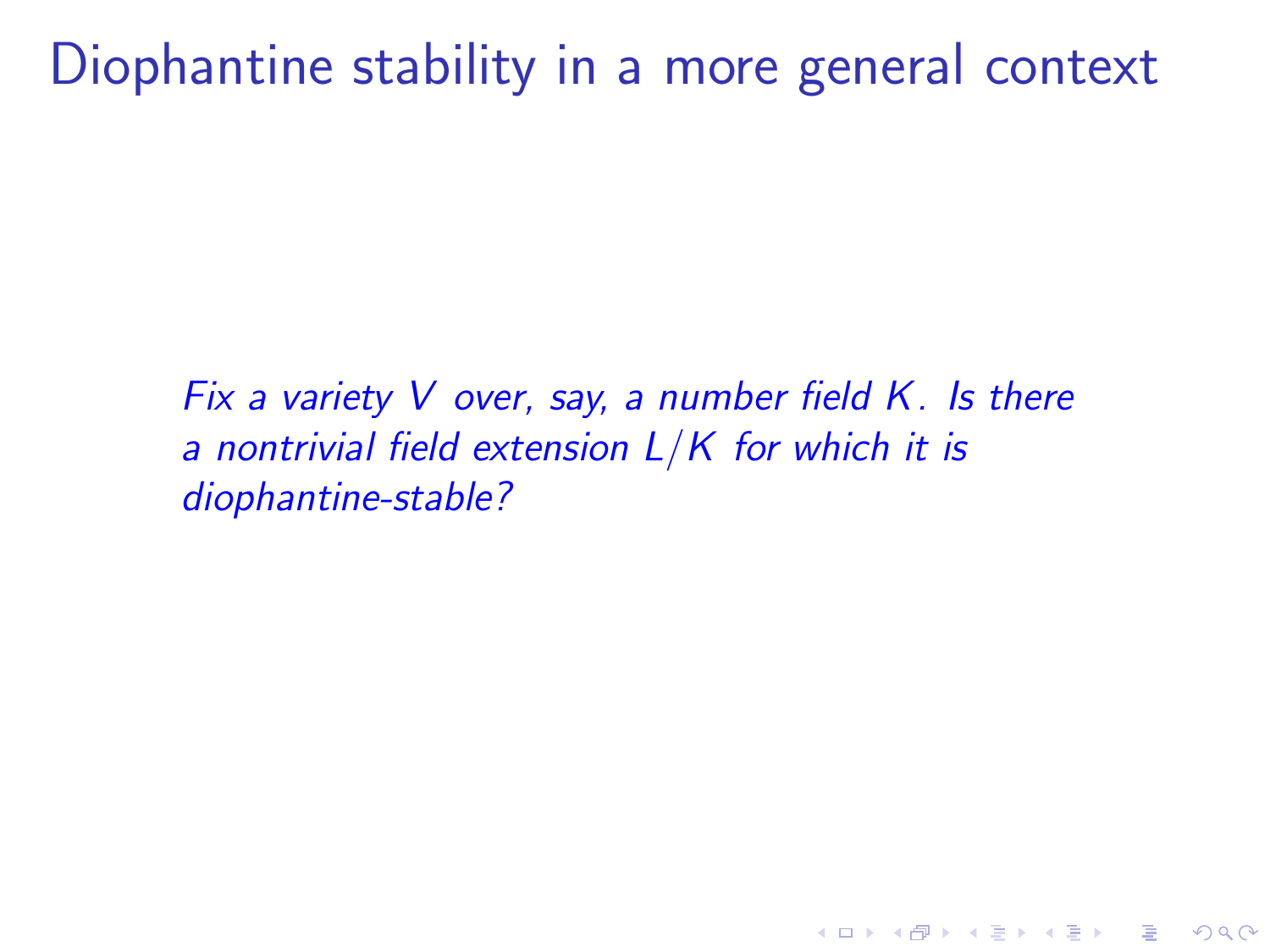### Rational curves defined over K

If  $V = \mathsf{P}^1$  over the field  $K$  (or any nonempty open piece of  $P<sup>1</sup>$ ) the answer is no.

 $\mathsf{P}^1$  has new points in every nontrivial extension  $L/K$ .

More generally:

If there is a curve in  $V$  that is isomorphic to an open subvariety of the projective line over  $K$  the answer is clearly no.

Is this the only obstruction to a positive answer to the above question?

**K ロ ▶ K @ ▶ K 할 X X 할 X → 할 X → 9 Q Q ^**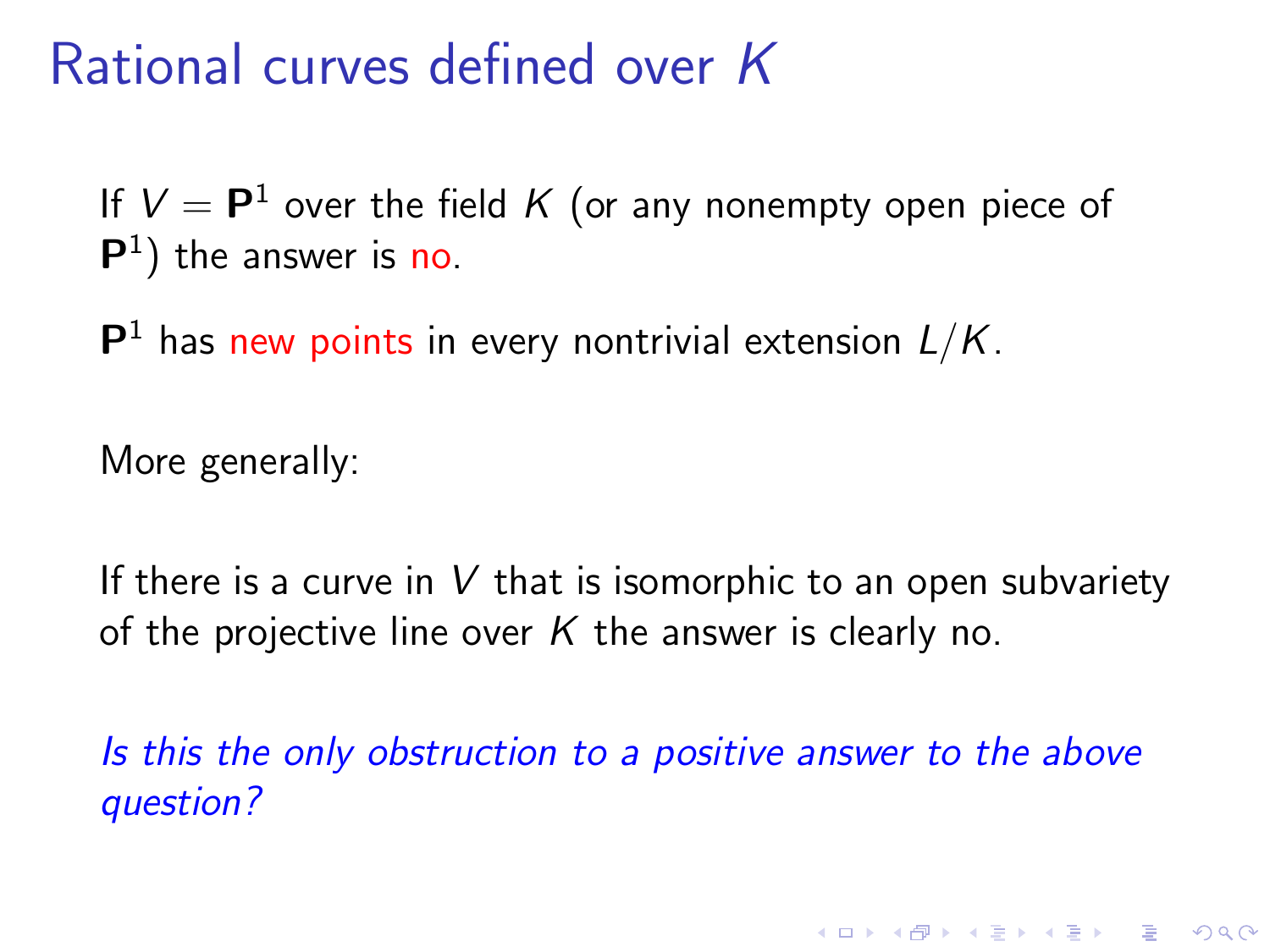# A characterization of  $\mathsf{P}^1$ ?

#### Question:

If V is a projective variety over a number field  $K$  such that for every nontrivial number field extension  $L/K$  there are new points, i.e.,

if for all  $L/K$  the set  $V(L)$ , of points of V rational over the field L is strictly larger than  $V(K)$ ,

does V necessarily contain the image (under a nonconstant mapping defined over  $K$ ) of the projective line over  $K$ ?

**KORKAR KERKER EL VOLO**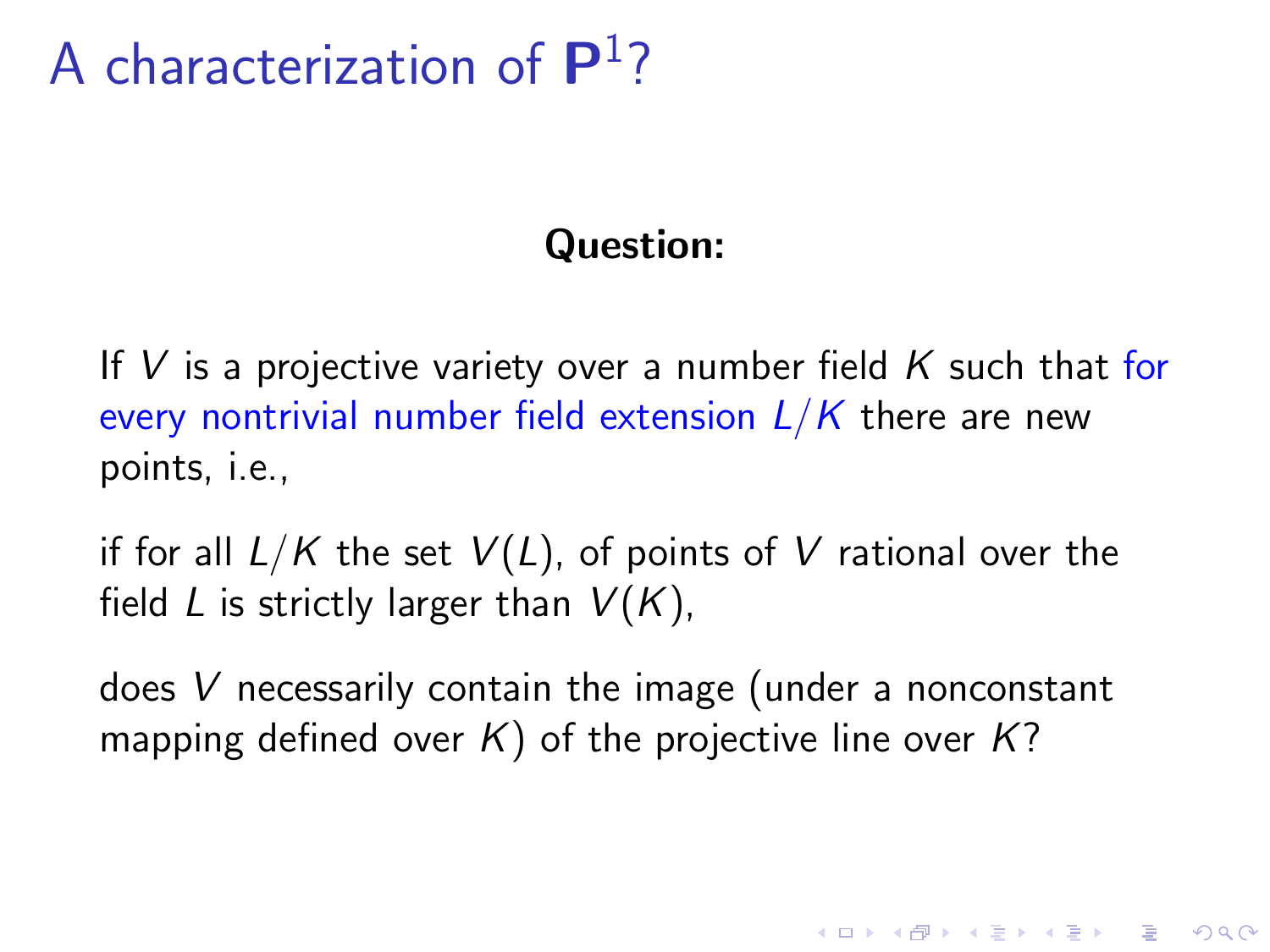Karl Rubin and I (with help from Michael Larson) have recently proved that if  $V$  is a curve the answer to this question is yes.

K ロ ▶ K @ ▶ K 할 > K 할 > 1 할 > 1 이익어

To formulate this more precisely: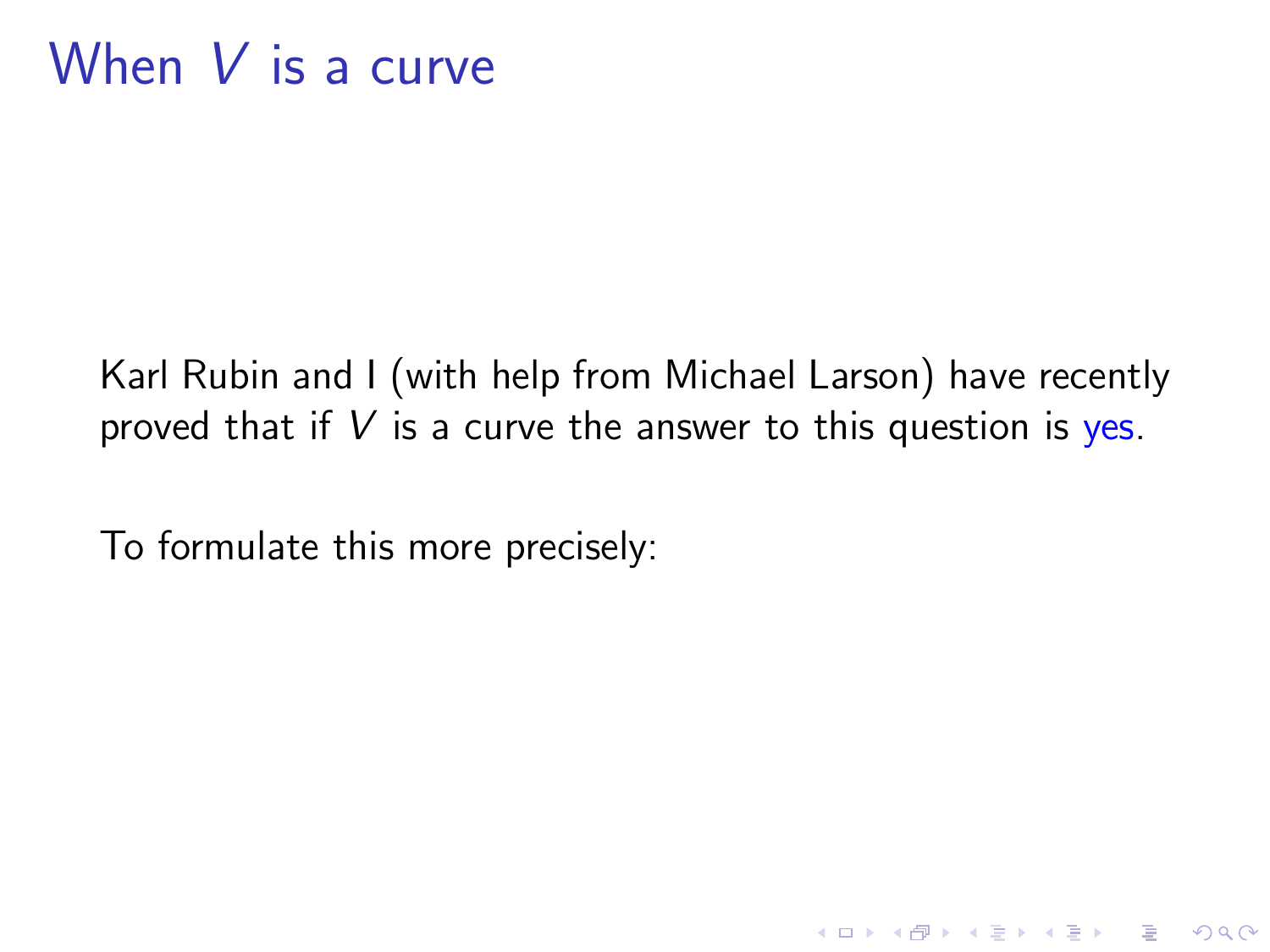Field extensions 'belonging to" a variety

Let K be a number field and V an irreducible algebraic variety over K.

If  $V$  is a variety over  $K$  say that

#### $L/K$  belongs to V over K

if L is generated over K by (the coordinates of) a single point of V.

For example: any elliptic curve  $y^2 = x^3 + ax + b$  over **Q** has infinitely many quadratic fields belonging to it.

**K ロ ▶ K @ ▶ K 할 X X 할 X → 할 X → 9 Q Q ^**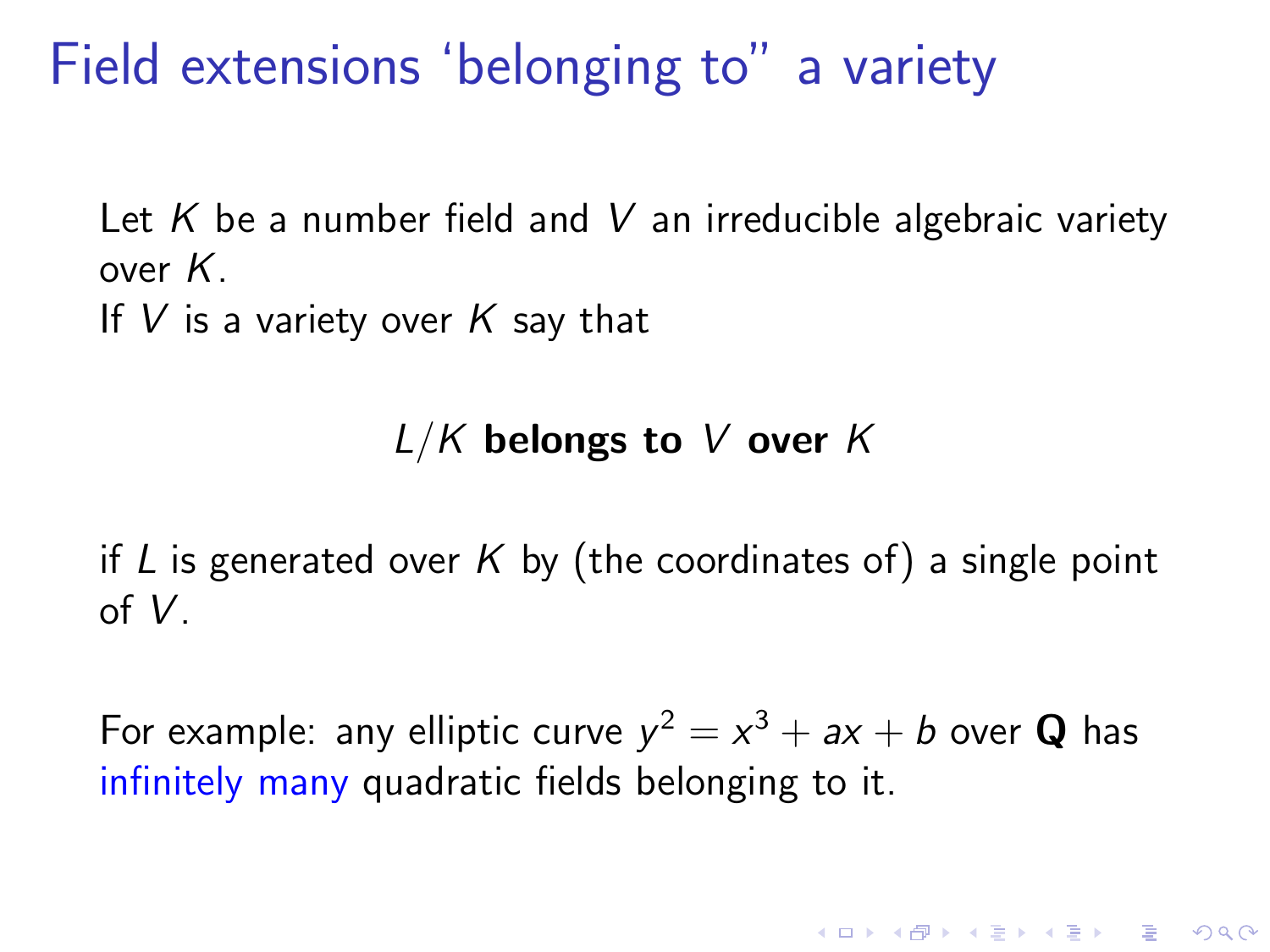The collection of fields belonging to a variety

Denote by  $\mathcal{L}(V; K)$  the set of field extensions of K belonging to V. That is:

$$
\mathcal{L}(V;K) := \{K(x)/K \text{ ; for } x \in V(\bar{\mathbf{Q}})\}.
$$

K ロ ▶ K @ ▶ K 할 > K 할 > 1 할 > 1 이익어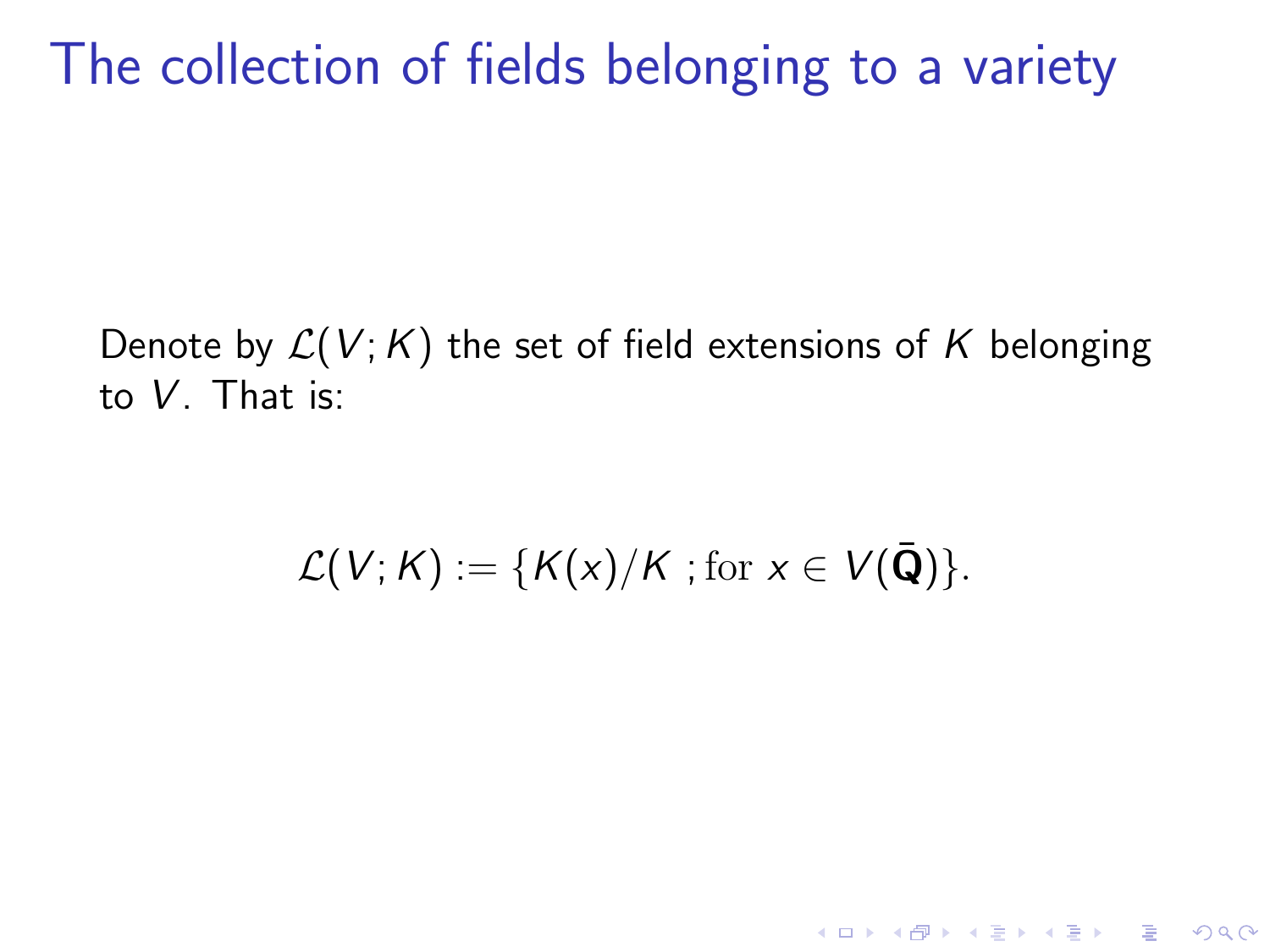# Working both sides

Fix a variety V and study extensions  $L/K$  belonging to it.

Fix an extension  $L/K$  and study varieties to which it belongs.

K ロ ▶ K @ ▶ K 할 > K 할 > 1 할 > 1 이익어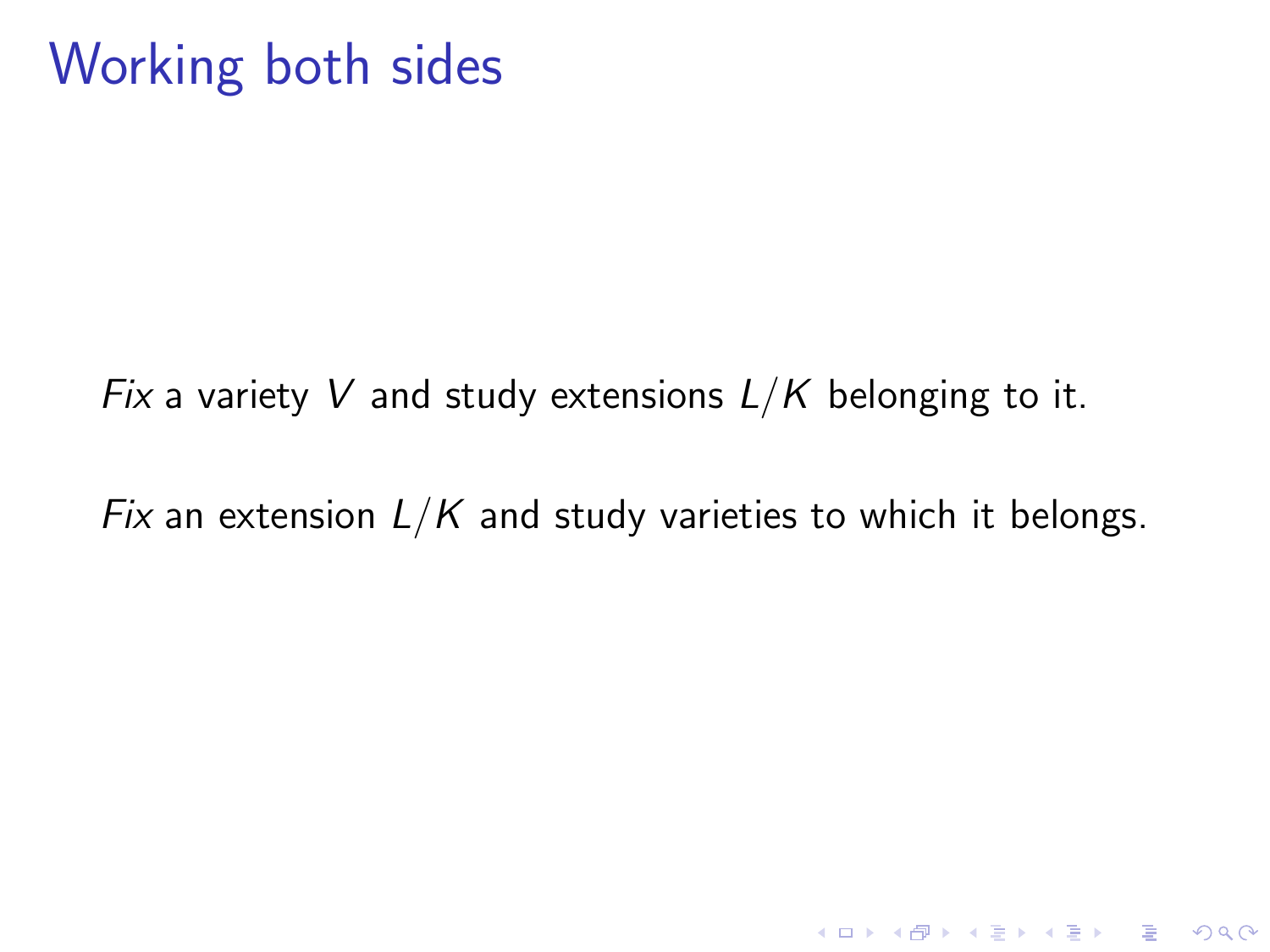Two Diophantine Stability results for elliptic curves (and abelian varieties)

Karl Rubin and I showed:

Theorem

Let  $K$  be a number field.

(1) Let E be an elliptic curve over K with no CM, and n be a positive integer. There are infinitely many primes  $\ell$  where, for each of them, there are infinitely many cyclic extension fields  $L/K$  of degree  $\ell^n$  such that

$$
E(K)=E(L).
$$

**KORK ERKER ADE YOUR**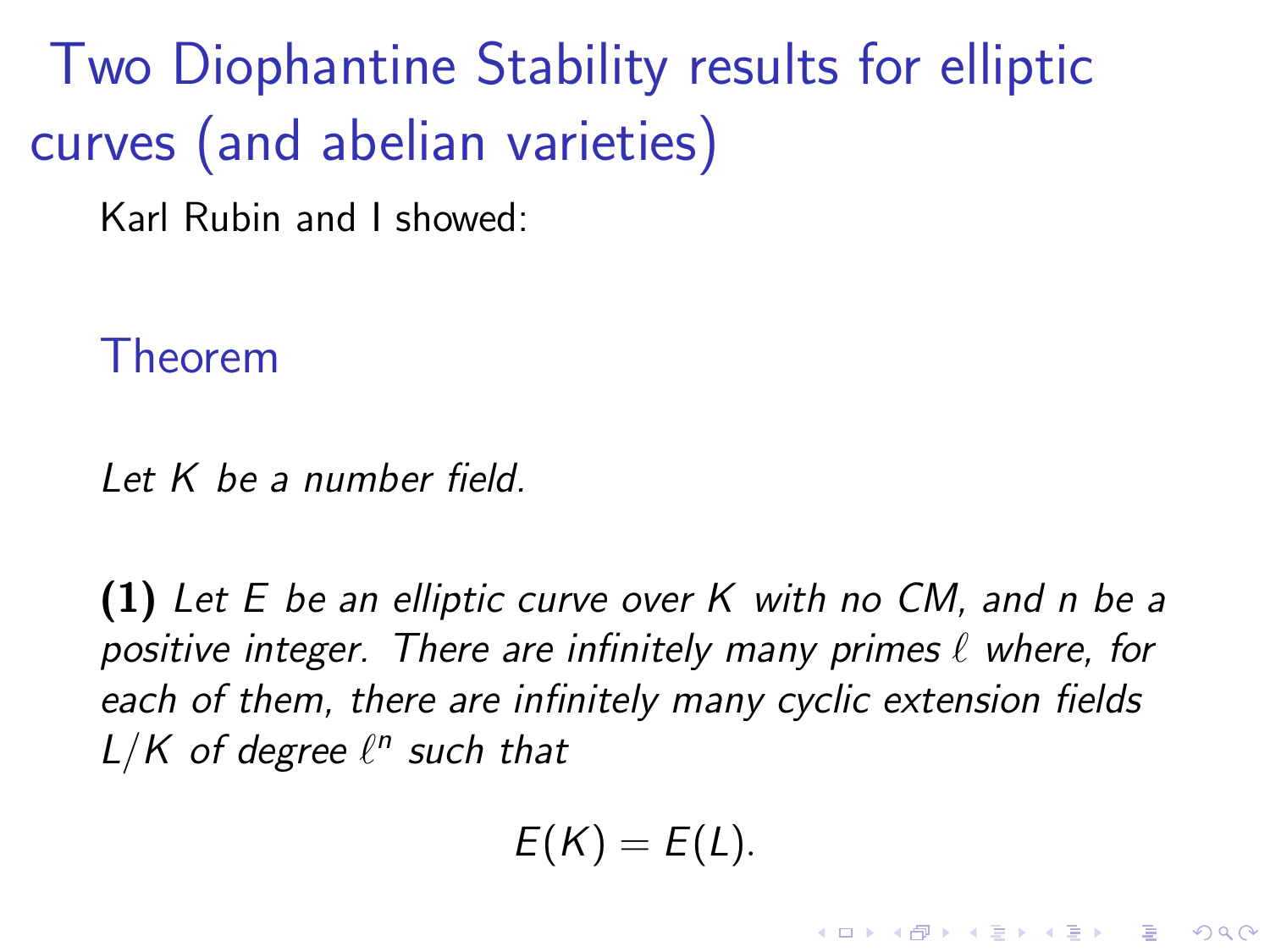#### <span id="page-45-0"></span>Theorem

(2) Let  $L/K$  be a cyclic extension of prime degree. Then conditional on the 2-Shafarevich-Tate Conjecture there exists an elliptic curve over K such that  $E(K)$  is an infinite cyclic group and  $E(K) = E(L)$ .

**KORK STRAIN A BAR SHOP**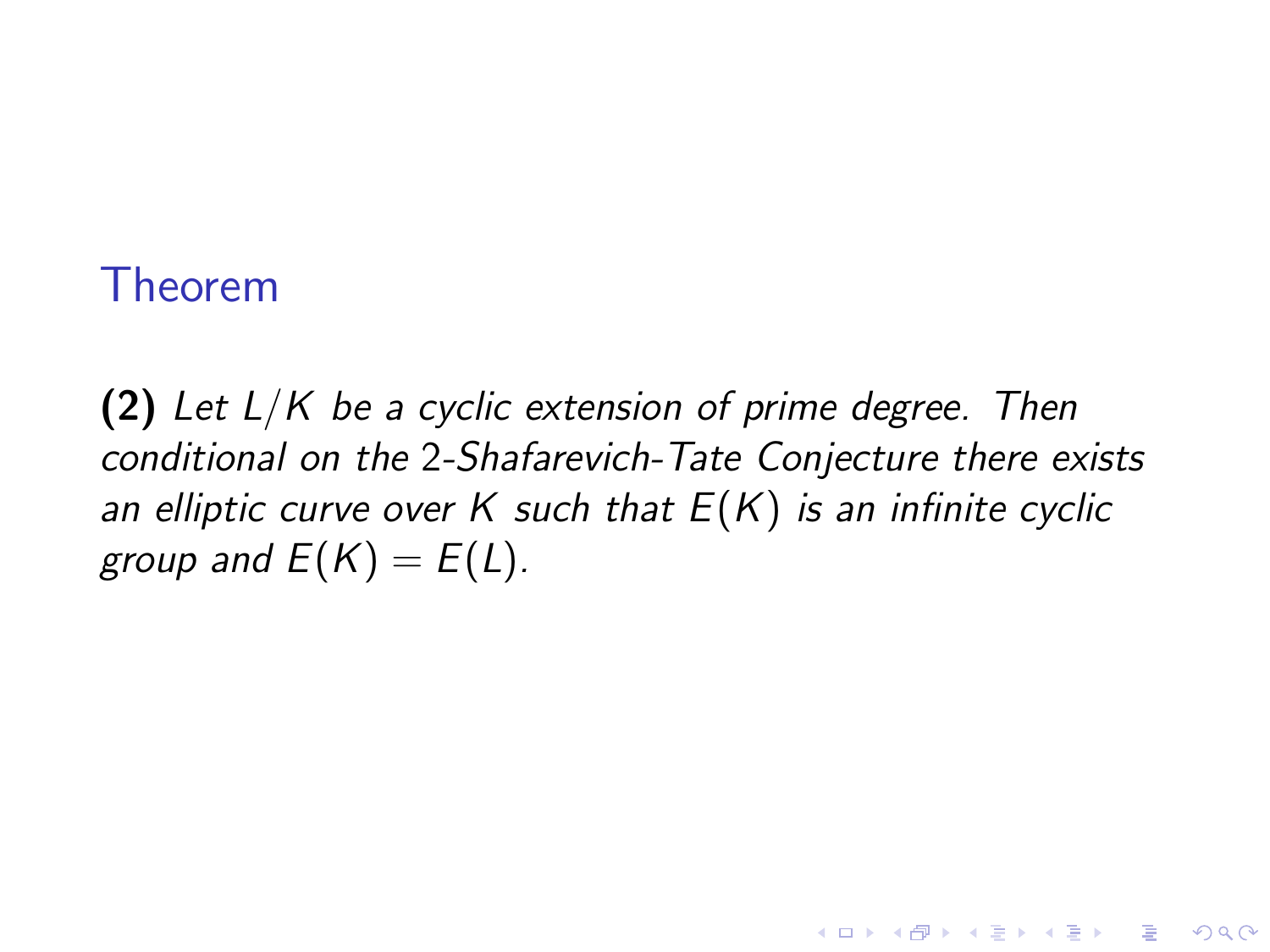# Diophantine stability for curves of positive genus

(Using a result of Michael Larsen) we show that for any curve of positive genus there are many extension fields do not belong to it:

Theorem

Beamer

 $(3)$  Let X be an irreducible nonsingular projective curve over a number field K not of genus 0. Then there is a finite extension  $K'/K$  such that for any positive integer n,

- In there are infinitely many primes  $\ell$  where, for each of them,
- $\blacktriangleright$  there are infinitely many cyclic extension fields  $L/K'$  of degree  $\ell^n$  such that  $X(K') = X(L)$ .

We show this by relating curves to (absol[ut](#page-45-0)[ely simple\) abelian](#page-0-0)  $2980$ varieties, via their jacobians.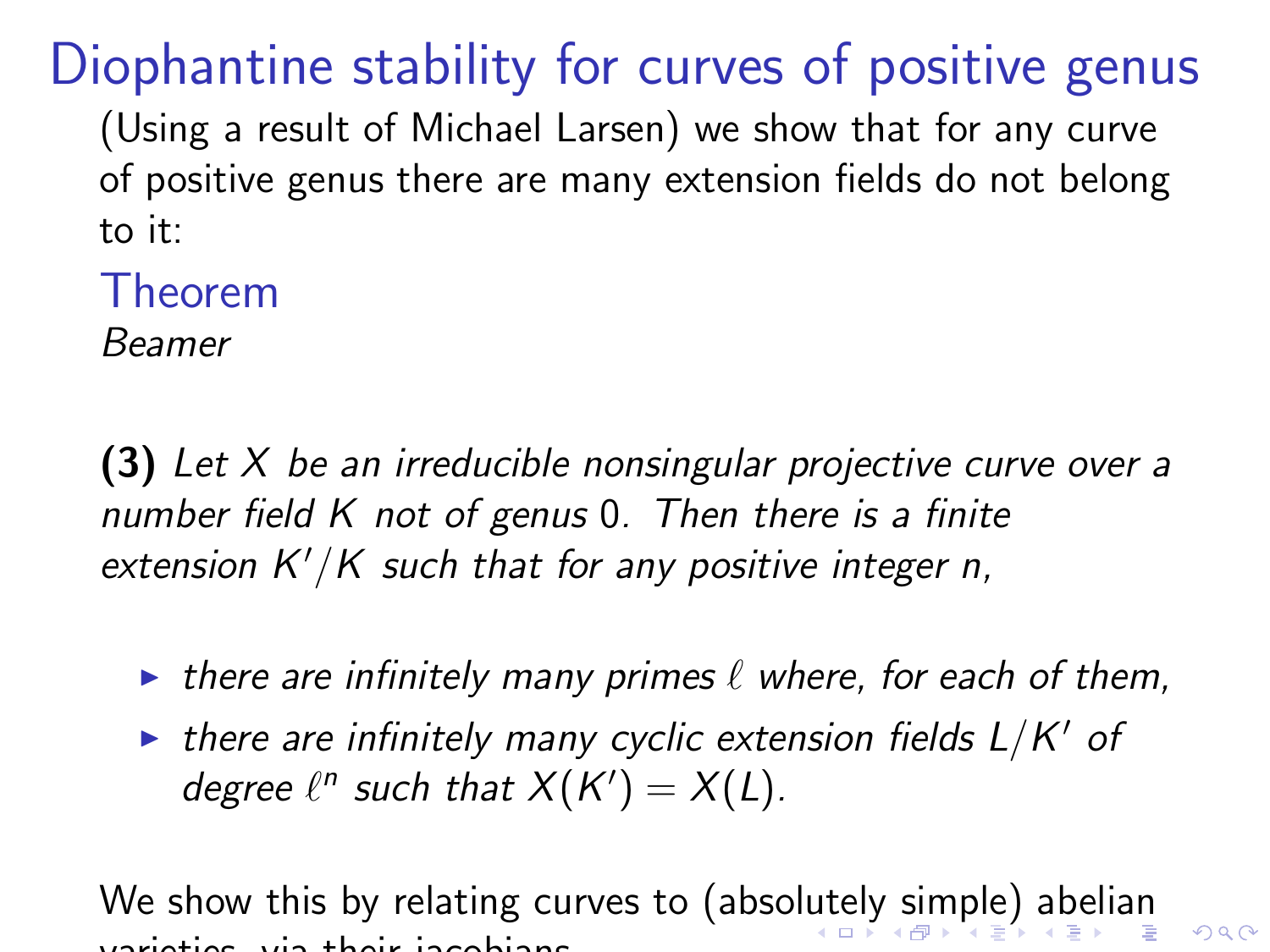### a statistical question

Fixing a curve X of positive genus over a number field  $K$ , is it the case that for any prime number

 $\ell \gg_{X,K} 0$ 

100% of the cyclic degree  $\ell$  extensions  $L/K$  have the property that  $X(K) = X(L)$ ?

**KORK ERKER ADE YOUR**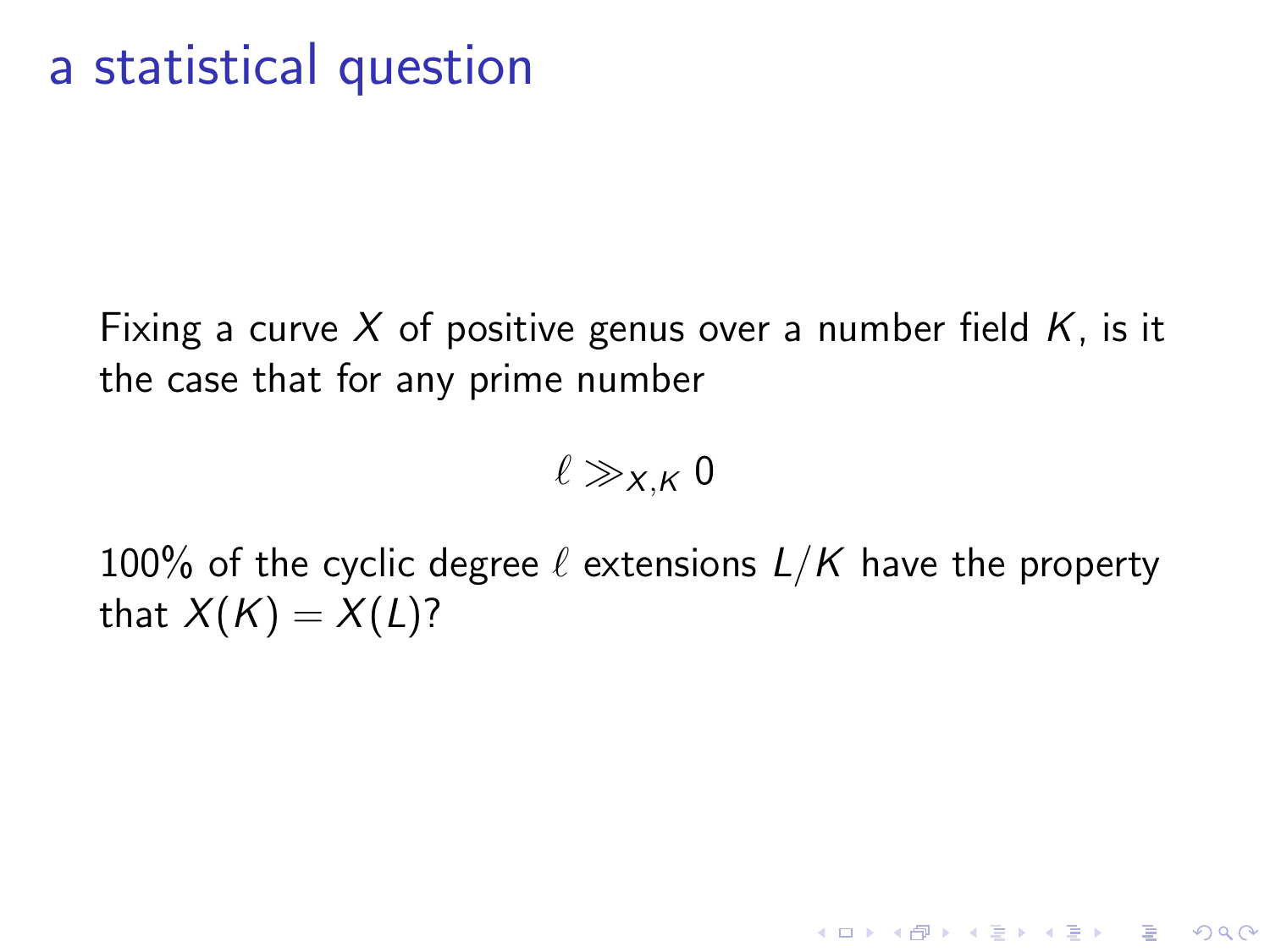### Minimalist View

. . . that—all in all–rational points are rare and when they come in profusion they do so for some eventually graspable reason, and not because they happen.

I'll be discussing this phenomenon in these lectures, reviewing aspects of the logical vocabulary we used, the basics of elliptic curves, and the various tools for examining aspects of the problem; specifically Selmer groups over arbitrary number fields.**K ロ ▶ K @ ▶ K 할 X X 할 X → 할 X → 9 Q Q ^**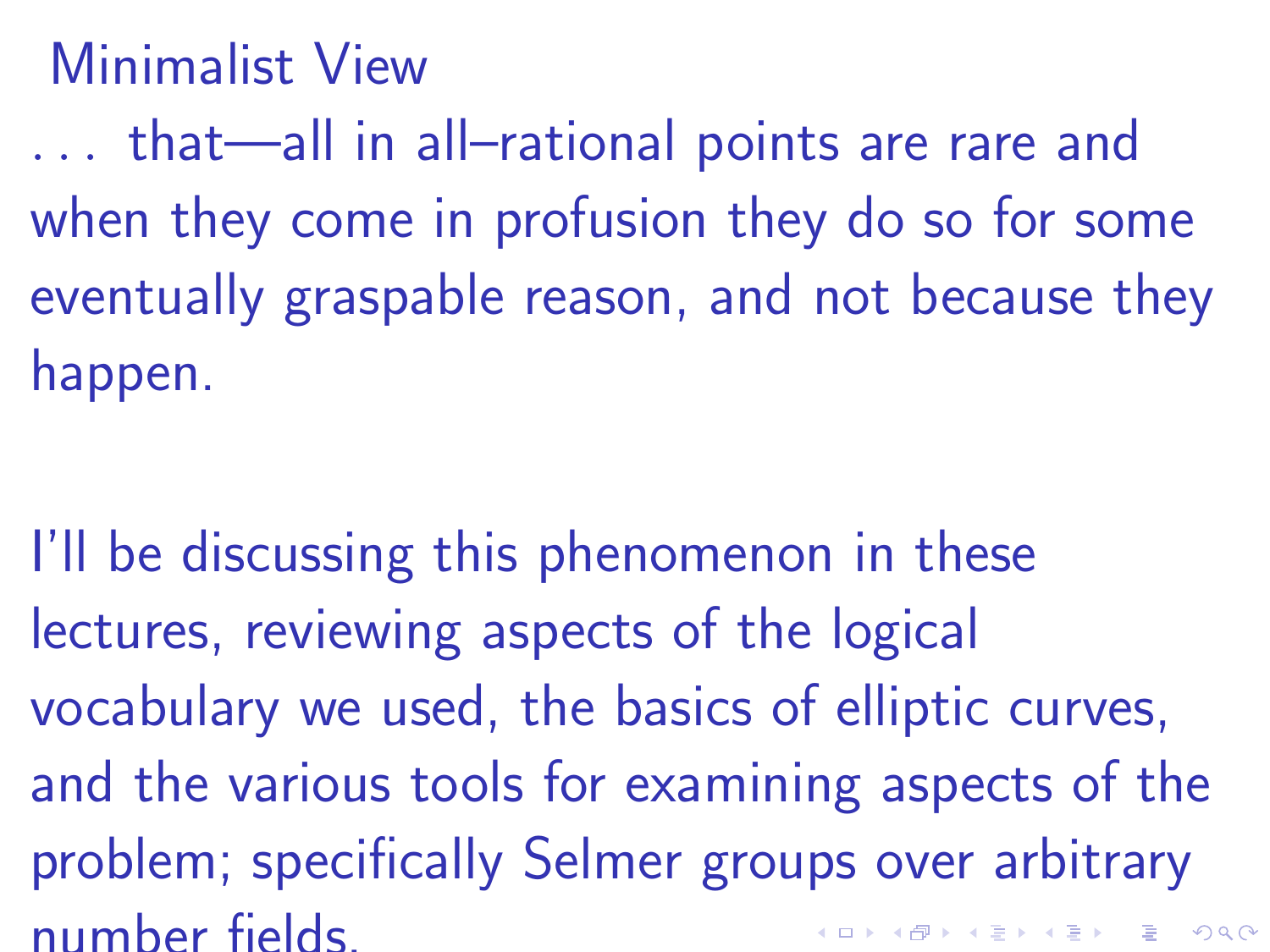# Statistics for elliptic curves over Q

Chantal David, Jack Fearnley and Hershy Kisilevsky conjecture:

For a fixed elliptic curve over **Q** and  $\ell > 7$ , there are only finitely many non-diophantine-stable cyclic extensions of Q of degree  $\ell$ . (??)

For  $\ell = 3$  and 5, following random matrix heuristics, they make (essentially) these statistical conjectures:

**KORK ERKER ADE YOUR**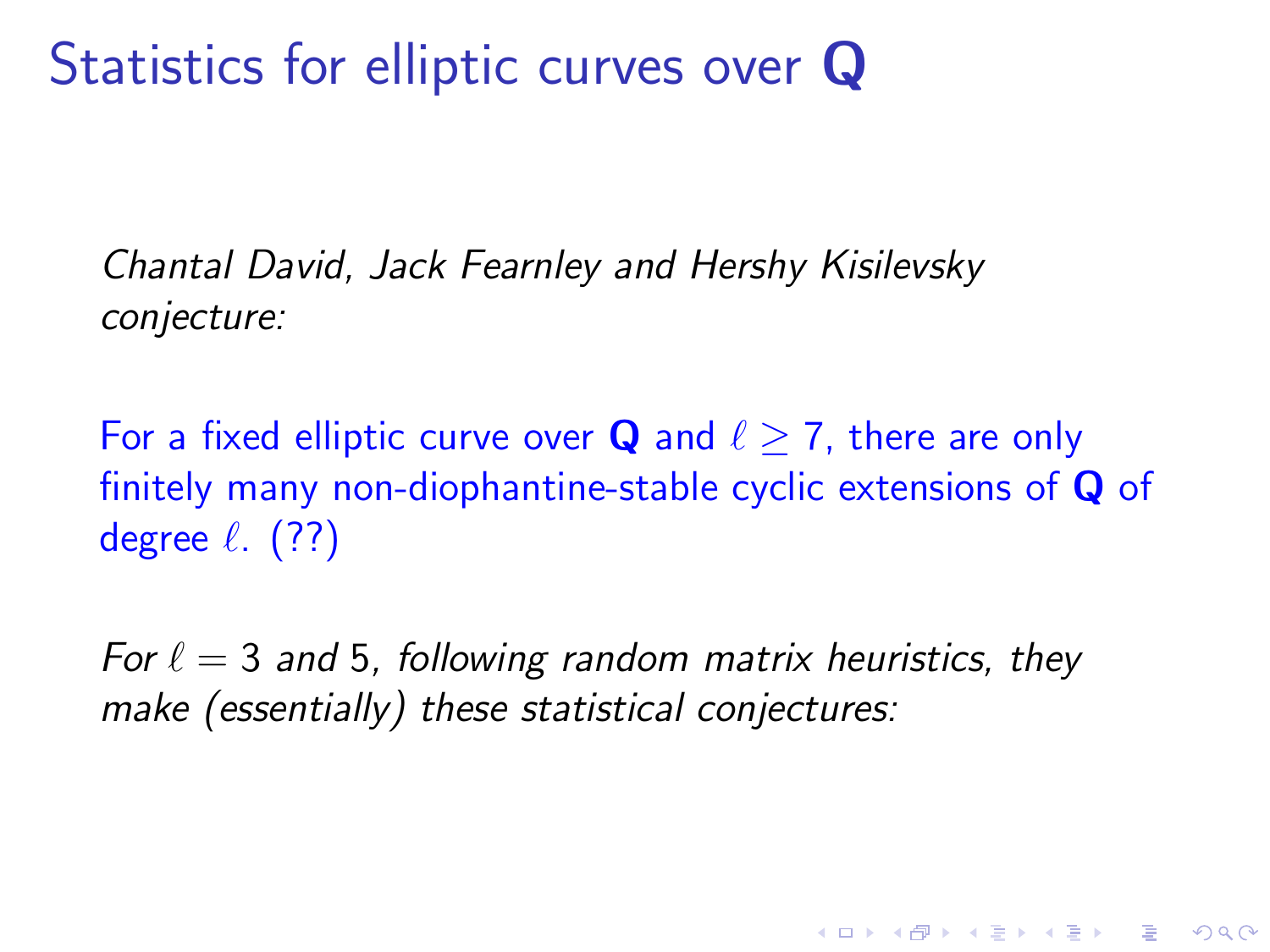### Statistics for elliptic curves over Q

For  $E$  and elliptic curve over  $Q$ , let

$$
N_{E,\ell}(X)
$$

be the number of cyclic extensions  $L/K$  of degree  $\ell$  belonging the  $E$  over  $Q$  that are cut out by a Dirichlet character (of order  $\ell$  and) of conductor  $\leq X$ .

They conjecture that:

$$
\log N_{E,3}(X) \sim \frac{1}{2} \log(X),
$$
  

$$
\log N_{E,5}(X) <<_{\epsilon} X^{\epsilon}.
$$

**KORK ERKER ADE YOUR**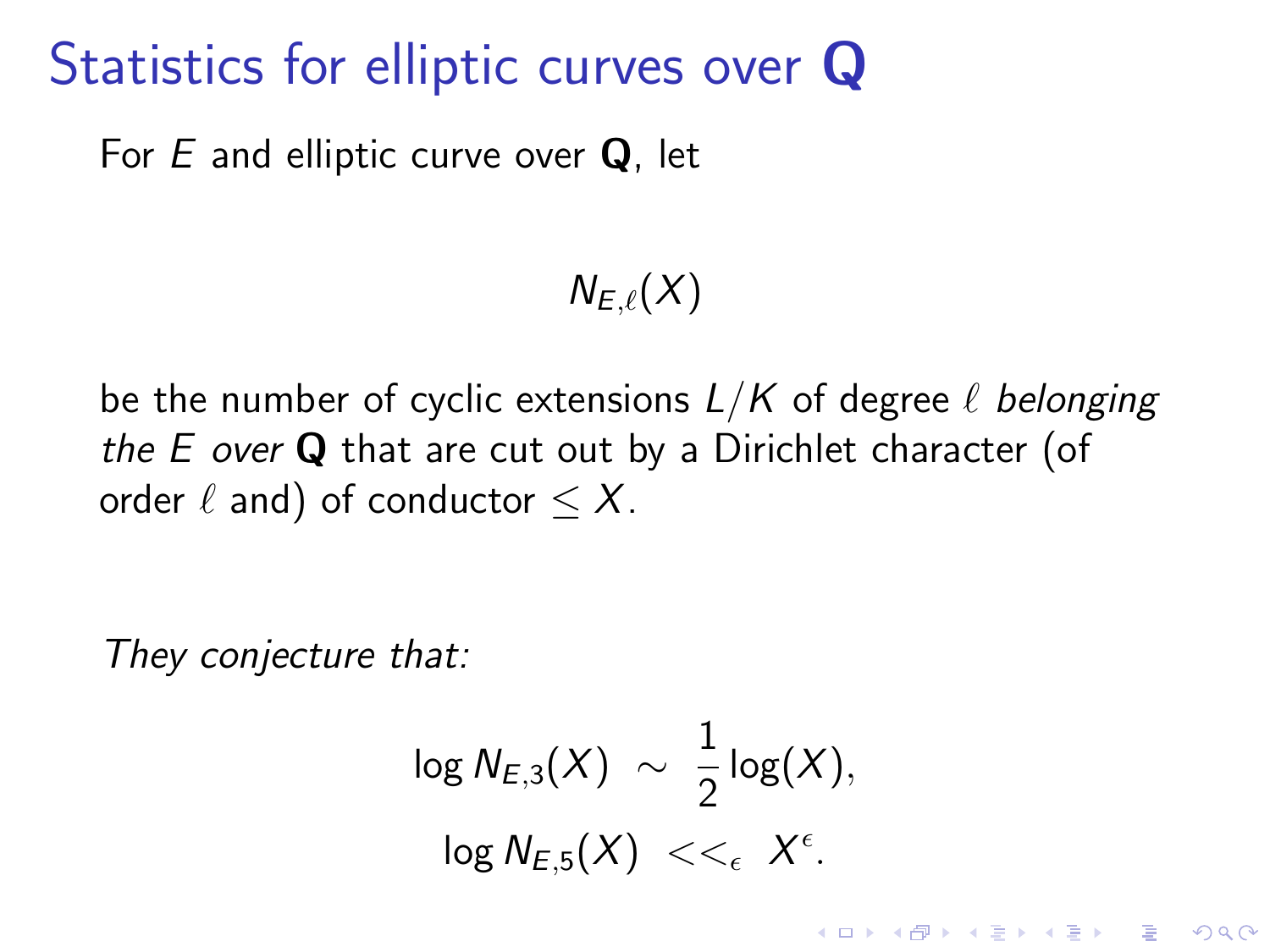A related topic: Statistics for modular symbols of elliptic curves

(with Karl Rubin and William Stein)

Let  $E$  be an elliptic curve over  $Q$  with *L*-function

$$
L(e,s)=\sum_{n=1}^{\infty}\frac{a_n}{n^s}
$$

and with

$$
[\frac{a}{N}]_E
$$

**KORK ERKER ADE YOUR** 

the "real" modular symbol attached to E.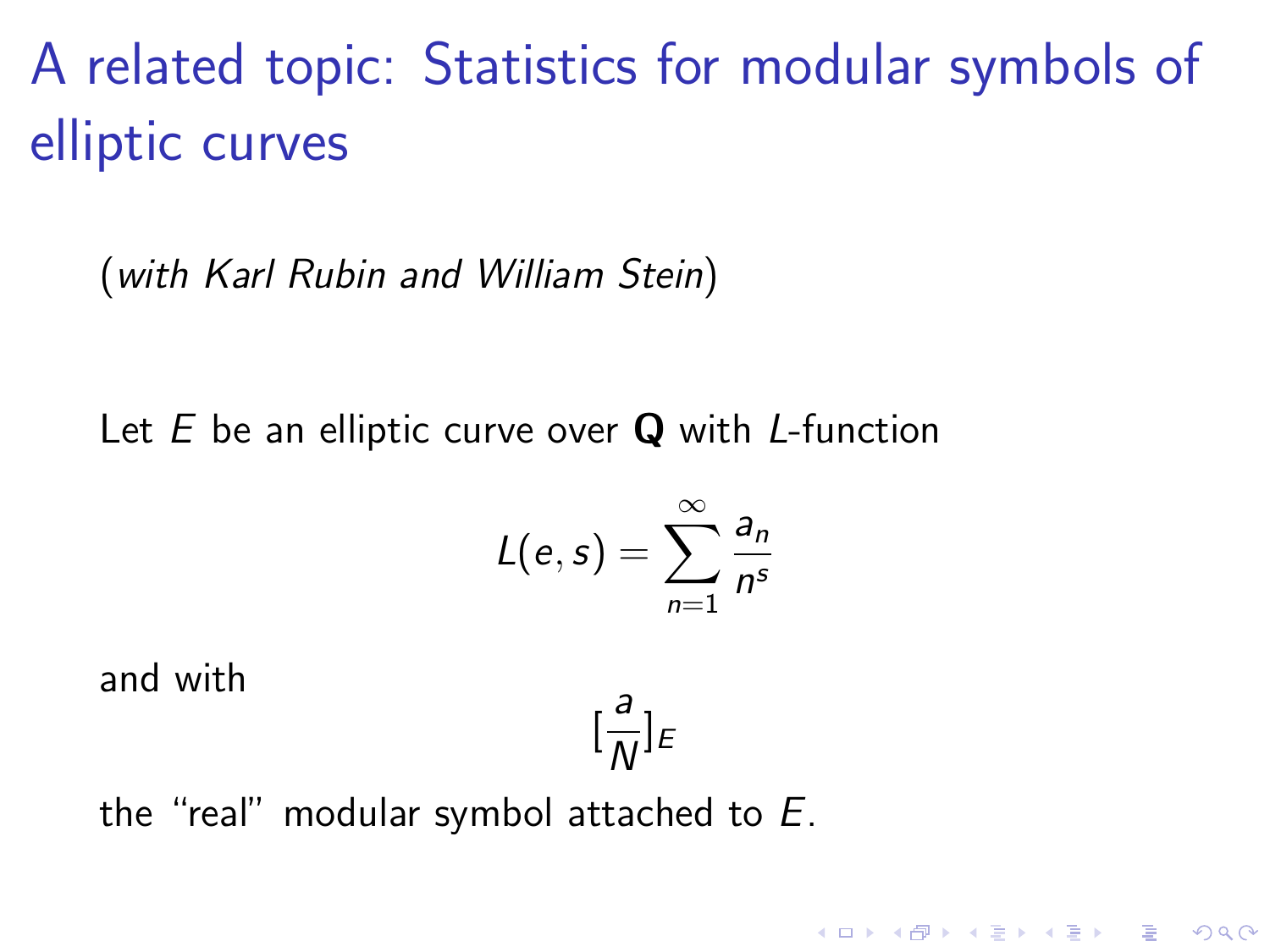### Modular symbols don't look random

Fixing  $N = p$  a large prime, form the function for  $0 \leq \tau \leq 1/2$ ,

$$
G_{E,p}(\tau)=\sum_{0\leq\frac{a}{p}\leq\tau}[\frac{a}{p}]_E.
$$

(The integral of the step-function determined by the modular symbols.)

K ロ ▶ K @ ▶ K 할 ▶ K 할 ▶ 이 할 → 9 Q @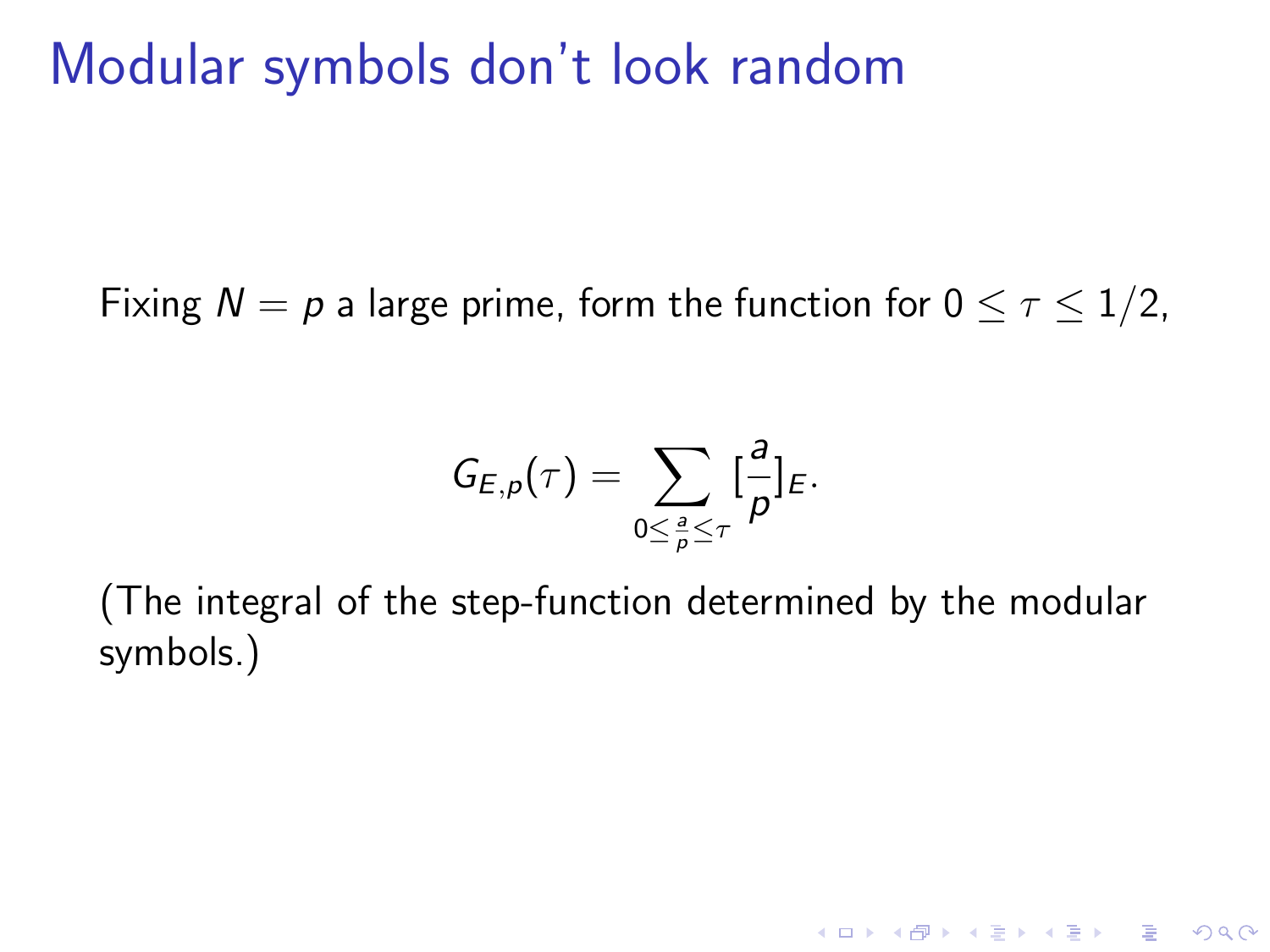# Approximating  $G_{E,p}(\tau)$

It is natural to try to compare  $G_{E,p}(\tau)$  with the (convergent) function:

$$
g_E(\tau) = \sum_{n=1}^{\infty} \frac{a_n}{n^2} \sin(2\pi i n \tau) / 2\pi
$$

Specifically, we conjecture:

$$
\lim_{p\to\infty} G_{E,p}(\tau) \stackrel{??}{=} g_E(\tau).
$$

K ロ ▶ K @ ▶ K 할 ▶ K 할 ▶ 이 할 → 9 Q @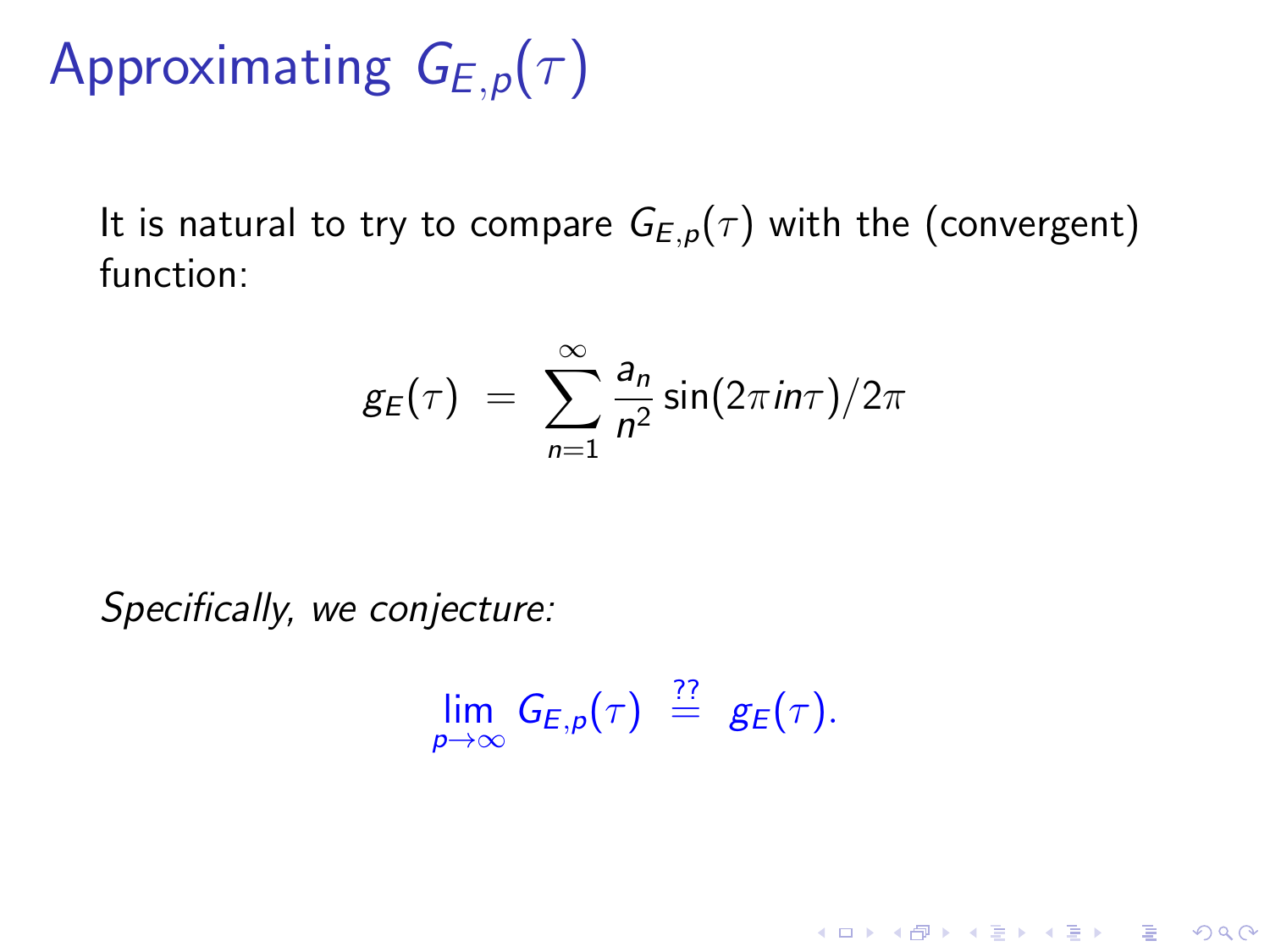### Some data

 $E = 11a$ ;  $p = 100,003$ 



イロン イ部ン イ君ン イ君ンシ

ミー  $299$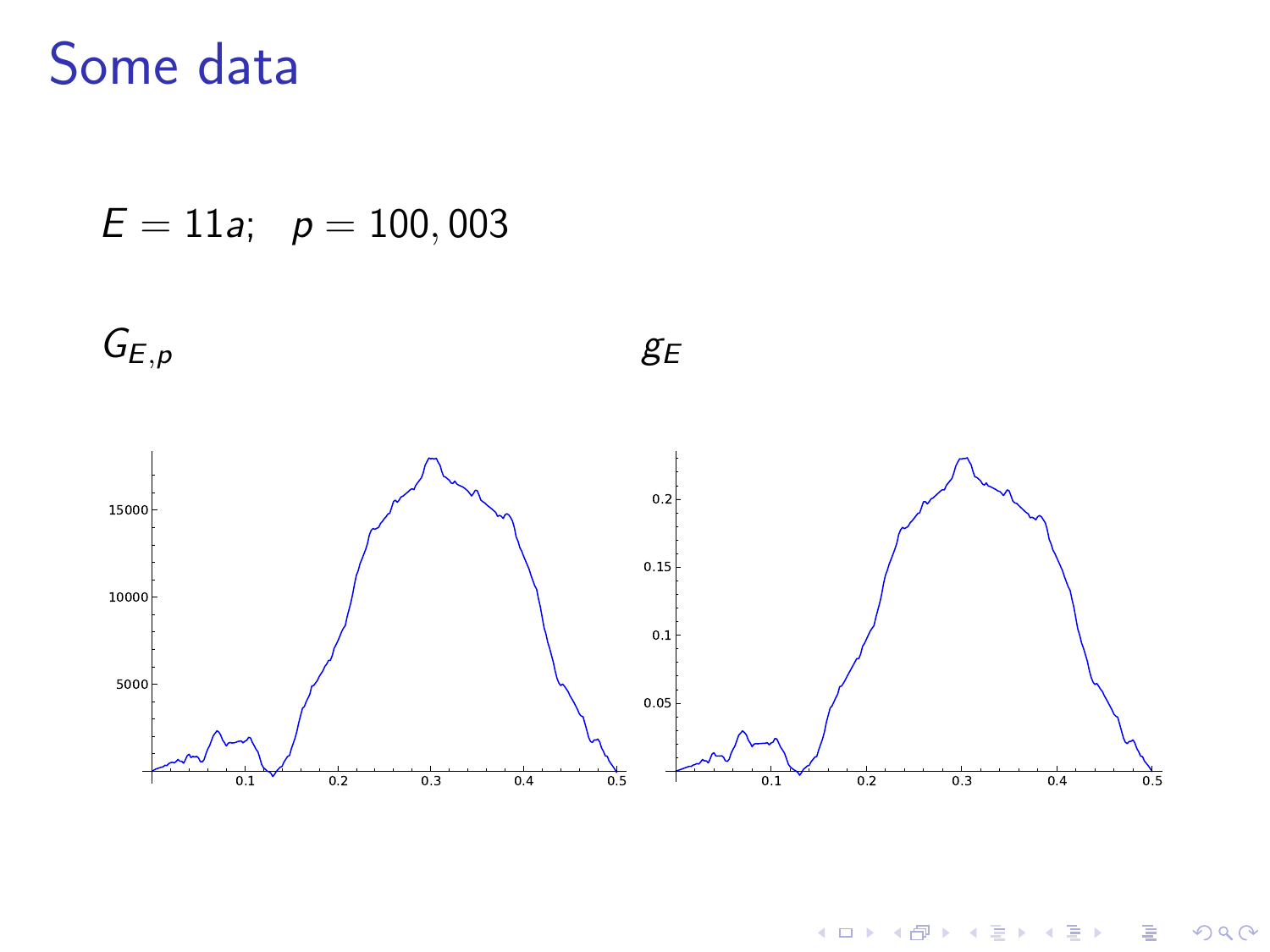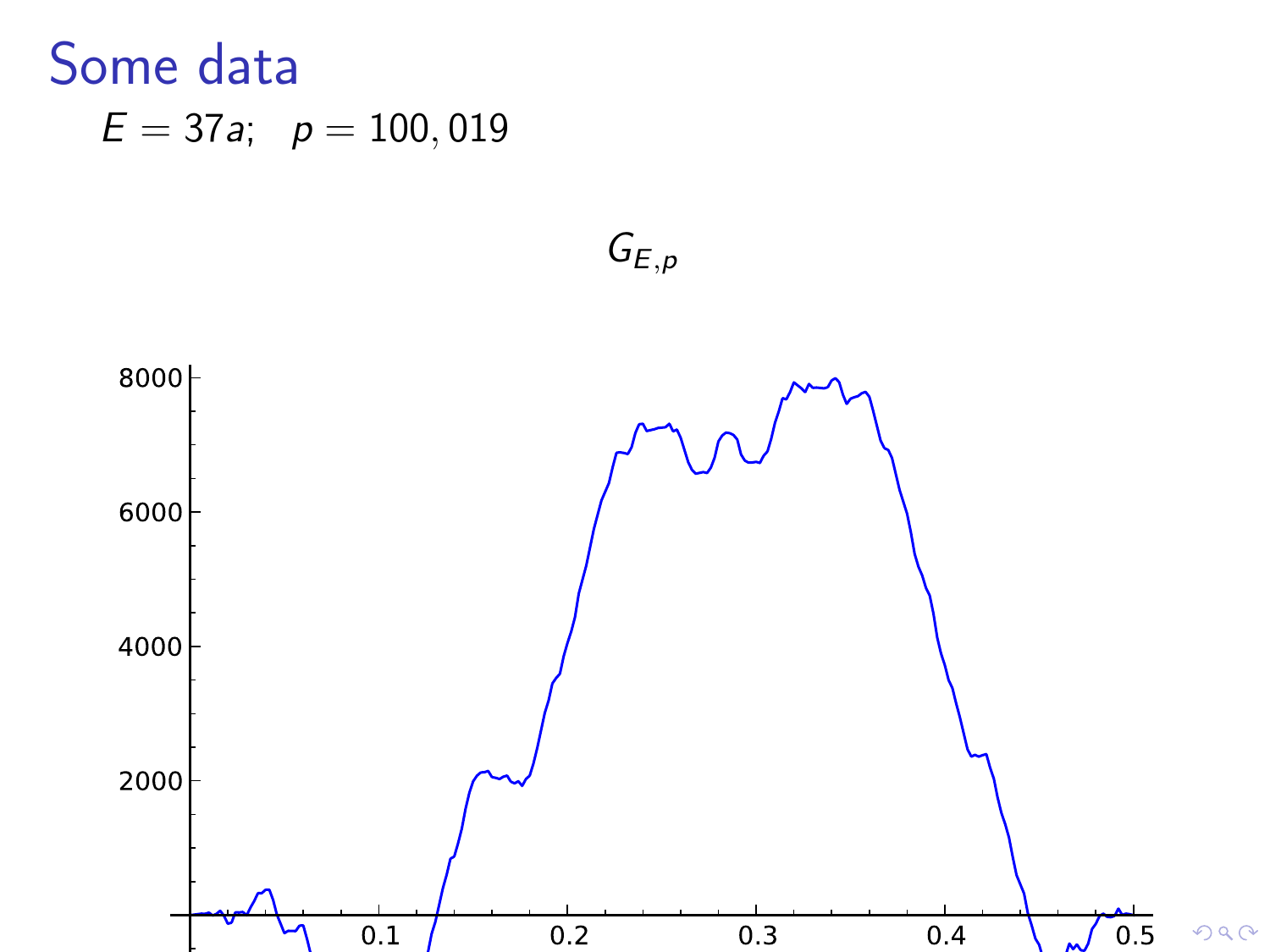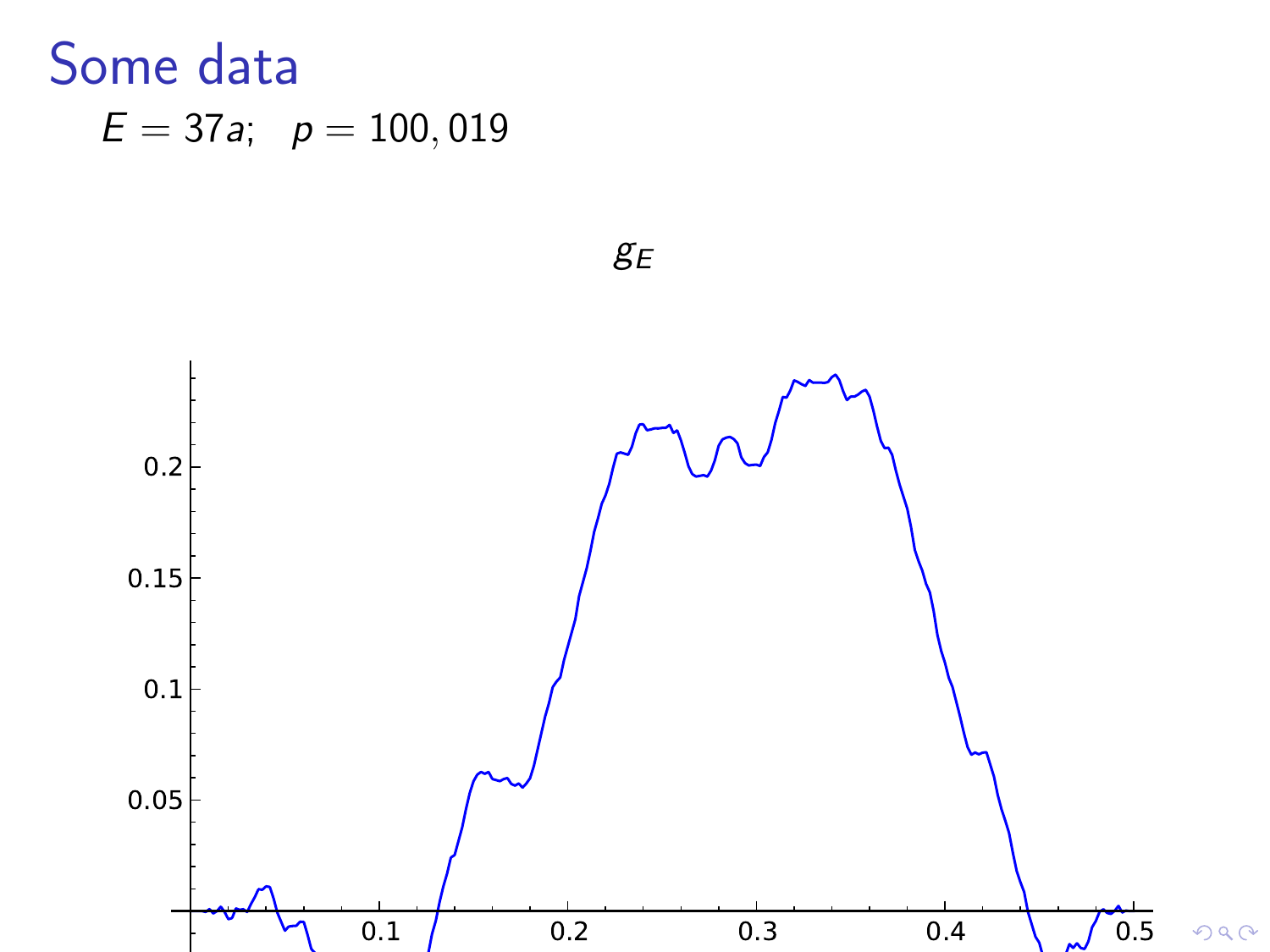